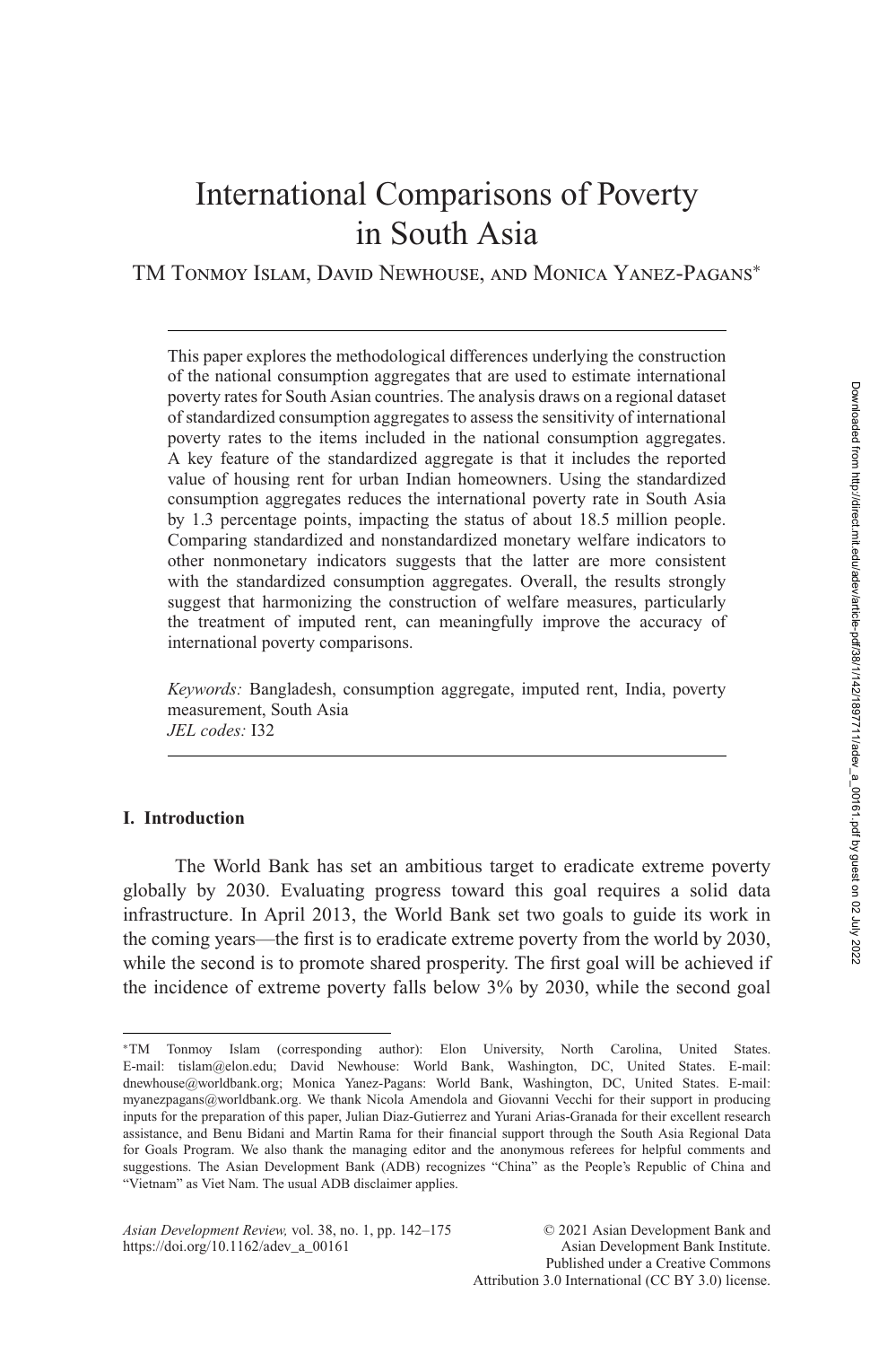can be attained by increasing the average welfare of those who earn at the 40th percentile or below in each country (Jolliffe et al. [2014\)](#page-31-0). To achieve the first goal, it will be important to allocate resources to countries where extreme poverty is most prevalent. However, poverty comparisons across countries are partly influenced by the quirks of each country's surveys. A thorough analysis is needed to understand the similarities and differences of these survey data collection procedures and how much they affect reported poverty rates.

Extreme poverty is measured using the international poverty line, currently set at \$1.9 per person per day in 2011 dollars (hereafter: international poverty rate).<sup>1</sup> Anyone consuming less than that amount, or earning less than that amount in countries that use income rather than consumption as their primary welfare measure, is assumed to be extremely poor. In addition, each country sets its own official poverty line to assess national poverty, with the line depending on the levels of consumption in each country. Therefore, official poverty lines and the subsequent national poverty rates generated using these lines are not comparable across countries (hereafter: national poverty rates). To generate international poverty estimates, the World Bank has created an international poverty line, which is applied consistently to all countries to monitor extreme poverty. A poverty line of \$1 per day was first estimated in 1990 and has been repeatedly updated to take into account changes in the purchasing power parity of countries (Ravallion, Chen, and Sangraula  $2009$ ).<sup>2</sup> The last update of the international poverty line was done in 2015, when it was raised to \$1.9 per person per day according to the 2011 values of purchasing power parity exchange rates (Ferreira et al. [2016\)](#page-30-0).

Globally, the extreme poor are concentrated in sub-Saharan Africa and South Asia. Table [1](#page-2-0) shows the number and proportion of the extreme poor in 2013 by global region. On average, 12.6% of the world's population, or about one in eight people, lives in extreme poverty. Sub-Saharan Africa and South Asia have the highest and second-highest number and proportion of the world's extreme poor, respectively, with 50.7% and 33.4% of the world's extreme poor living in these two regions.

A recent report by the Commission on Global Poverty to improve global poverty monitoring highlights the considerable uncertainty in global poverty estimates. Since adopting the twin goals mentioned above, the World Bank has devoted considerable attention to improving its measure of extreme poverty. As

<sup>&</sup>lt;sup>1</sup>This line was calculated in the following way: (i) the national poverty lines of 15 poor countries were selected; (ii) those poverty lines were inflated to 2011 levels using the consumer price index (CPI) of those countries; (iii) the inflated poverty lines were then converted to United States (US) dollars using 2011 purchasing power parity (PPP); and (iv) those US dollar-denominated poverty lines at PPP were averaged to come up with a new poverty line, which was close to \$1.9 per person per day. The countries in the reference category are Chad, Ethiopia, the Gambia, Ghana, Guinea-Bissau, Malawi, Mali, Mozambique, Nepal, Niger, Rwanda, Sierra Leone, Tajikistan, Tanzania, and Uganda (Ferreira et al. [2016\)](#page-30-0).

<sup>2</sup>For more information, consult the World Bank. 1990. *World Development Report 1990*. https:// [openknowledge.worldbank.org/bitstream/handle/10986/5973/WDR%201990%20-%20English.pdf?sequence=5.](https://openknowledge.worldbank.org/bitstream/handle/10986/5973/WDR%201990%20-%20English.pdf?sequence=5)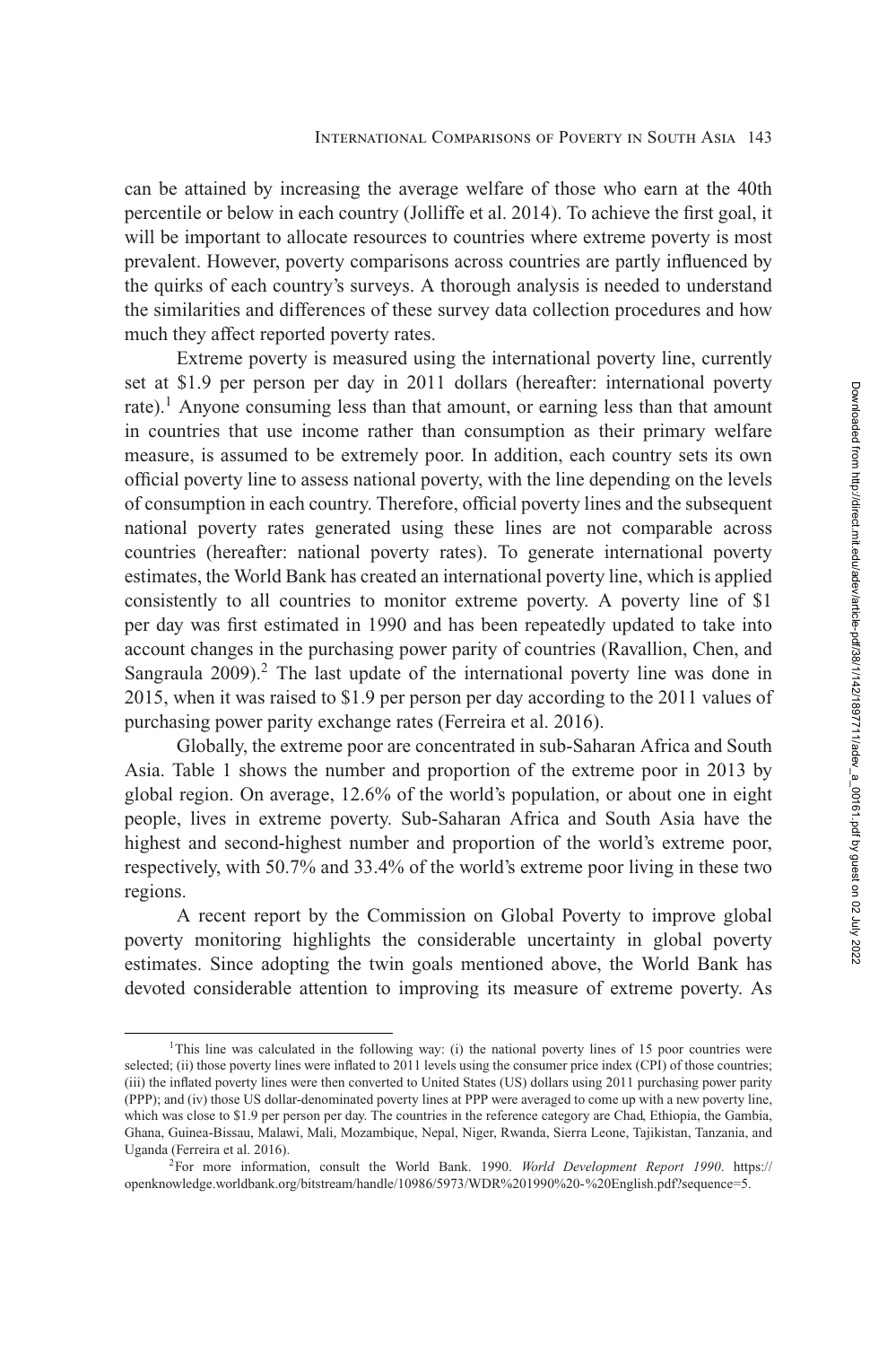| Region                          | <b>International</b><br><b>Poverty Rate</b><br>$\frac{6}{2}$ | Number of<br><b>Extreme Poor</b><br>(million) |
|---------------------------------|--------------------------------------------------------------|-----------------------------------------------|
| East Asia and Pacific           | 3.54                                                         | 71.02                                         |
| Europe and Central Asia         | 2.15                                                         | 10.30                                         |
| Latin America and the Caribbean | 5.40                                                         | 33.59                                         |
| Middle East and North Africa    | na                                                           | na                                            |
| South Asia                      | 15.09                                                        | 256.24                                        |
| Sub-Saharan Africa              | 40.99                                                        | 388.72                                        |
| World average                   | 12.55                                                        | 766.01                                        |

<span id="page-2-0"></span>

| Table 1. International Poverty Rate at \$1.9 per Day and |
|----------------------------------------------------------|
| Number of Extreme Poor by Region, 2013                   |

 $na = not available$ .

Note: All amounts are based on 2011 purchasing power parity.

[Source: Authors' estimates based on World Bank. PovcalNet. http://iresearch.](http://iresearch.worldbank.org/PovcalNet/povOnDemand.aspx) worldbank.org/PovcalNet/povOnDemand.aspx (accessed September 15, 2017).

part of this effort, the World Bank established the Commission on Global Poverty, chaired by Sir Anthony Atkinson, to come up with different recommendations on how to improve the measurement and monitoring of global extreme poverty. The commission's report highlighted shortcomings in the global poverty measurement infrastructure in detail and offered several suggestions on how to improve the monitoring of global extreme poverty.

An important recommendation provided by the Commission on Global Poverty's report is to calculate and include the "total error" of the poverty estimates for each country (World Bank 2016 and 2017). Specifically, Recommendation 5 suggests that poverty estimates should be based on a total error approach, evaluating the possible sources and magnitude of error, particularly nonsampling error and the error introduced by the process of determining the international poverty line. There are many factors that can affect the total error of international poverty rate estimates—such as incomplete coverage of the country's population, errors in measuring consumption data, errors in calculating the poverty line, use of the consumer price index (CPI) to deflate prices in a manner that may not be consistent with the consumption patterns of the poor, and geographic differences in prices. Because the total error may be significant, the report recommended that the World Bank provide a margin of error to help policy makers understand the accuracy of the reported extreme poverty numbers. Although it would be difficult to implement, the World Bank concluded that reporting total error with poverty estimates is one of the report's most important recommendations.

South Asia is a useful laboratory to study how methodological differences in poverty measurement can contribute to total error. This is because South Asia is home to about one-third of the world's extreme poor, but the region consists of only eight countries, making the analysis both significant from a global perspective and tractable. In South Asia, all eight countries compare consumption per capita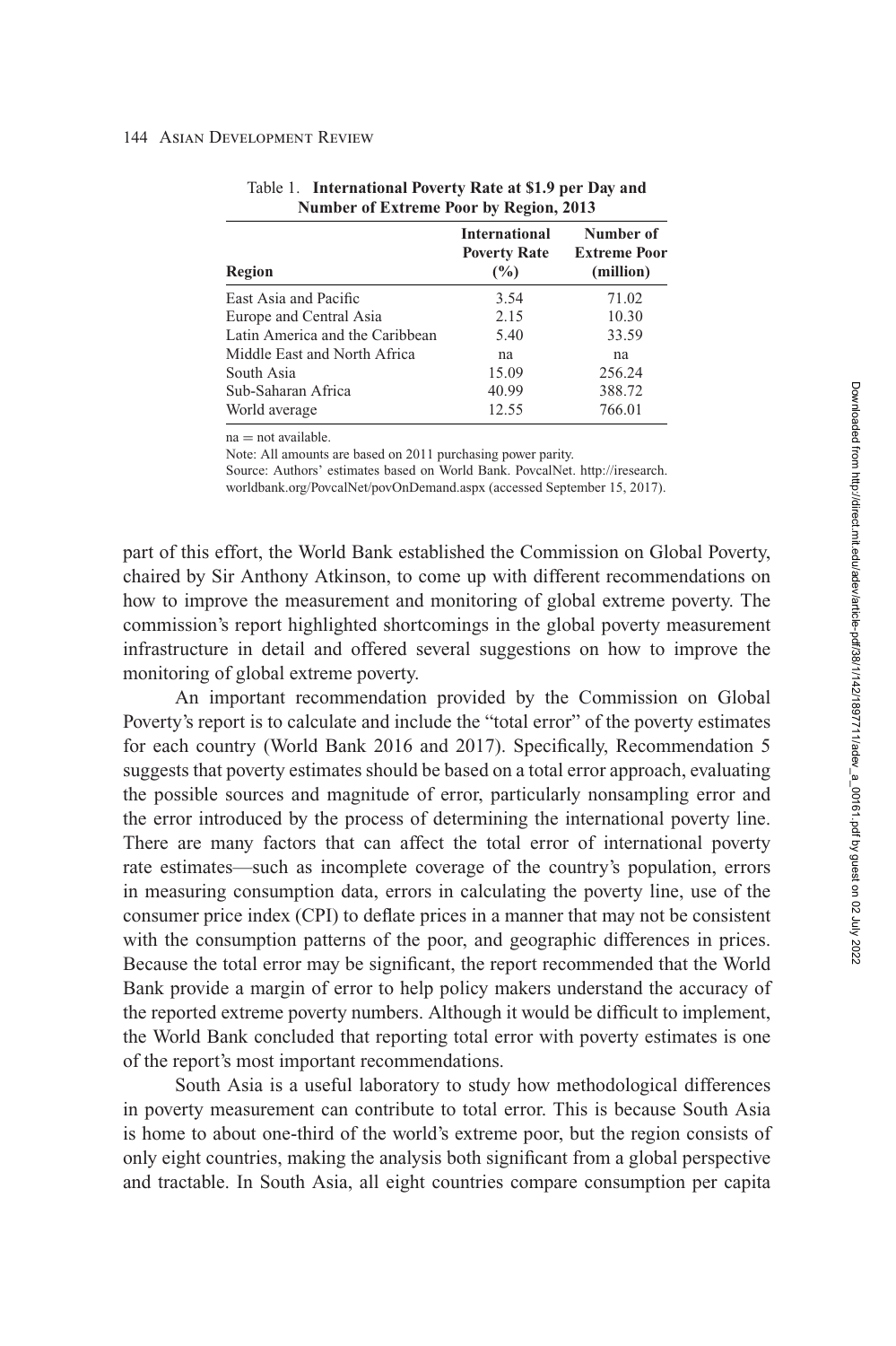against the poverty line to identify the international extreme poverty status of an individual.<sup>3</sup>

This paper provides new evidence from South Asia on how differences in the construction of the welfare measure in each country contributes to total error in international poverty measurement. To study this in detail, we look at how countries in the region construct the consumption aggregate to assess poverty. A key source of total error is the collection and aggregation of household-level data from different countries. While all countries collect household data to measure poverty, there are differences in the methodology and the content included in the survey questionnaire, which contributes to the total error of the subsequent international poverty rate obtained for each country. For example, the list of goods included in the surveys is not consistent. Additionally, the steps in the methodology used to construct the consumption aggregate vary from country to country, which then adds to the total error of the point estimates of the international extreme poverty rate.

We examine the following three aspects of the construction of consumption aggregates to see how each of them contributes to total error: (i) sampling and survey design, (ii) spatial deflation and intertemporal deflation, and (iii) construction of the nominal consumption aggregate. The core of the paper compares poverty rates using the national consumption aggregates, which currently form the basis for poverty measurement, to standardized consumption aggregates that attempt to adjust for differences in the three aspects described above. This exercise provides an assessment of the extent to which the international poverty rates depend on methodological differences in the construction of welfare aggregates across countries.

The remainder of this paper is organized as follows. Section II lists the data sources and international poverty rates for the eight South Asian countries. [Section III](#page-5-0) explains the differences in sampling and design across the surveys used to estimate poverty in these countries. [Section IV](#page-13-0) analyzes how spatial deflation accounts for cost-of-living differences and how intertemporal deflation affects international poverty estimates. [Section V](#page-17-0) assesses the differences in estimating a national consumption aggregate across countries. [Section VI](#page-23-0) examines the extent to which the international poverty rate in each country is correlated with other nonmonetary dimensions of well-being. [Section VII](#page-27-0) concludes the paper.

## **II. Data and Poverty Rates**

National and international poverty rates are estimated using nationally representative household-level surveys that collect detailed food and nonfood consumption data. Table [2](#page-4-0) shows the household surveys that are used by the

<sup>3</sup>This contrasts with what most countries do in Latin America and the Caribbean and in Eastern Europe and Central Asia, which use per-income-based measures to monitor poverty rather than consumption-based ones.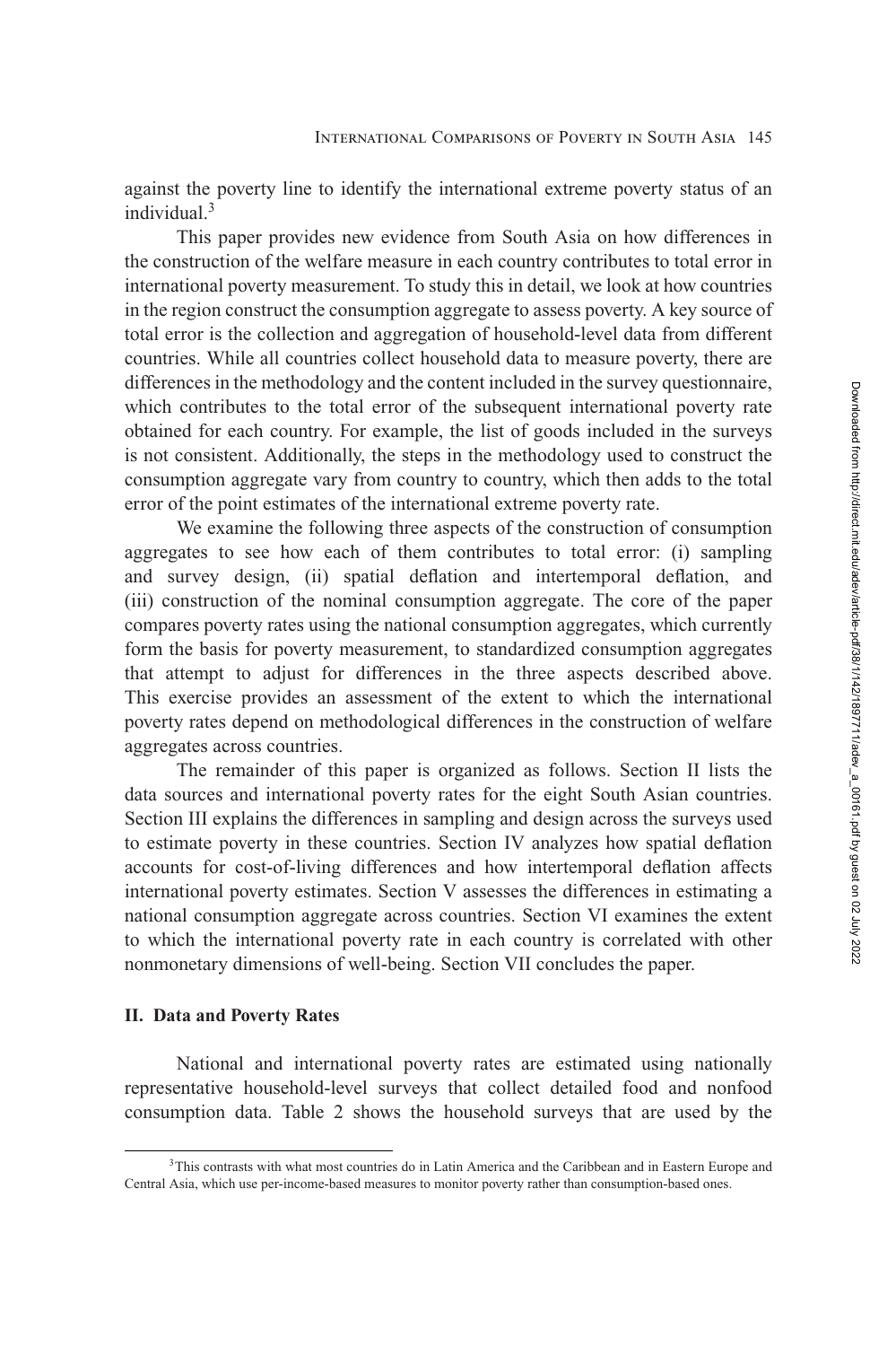<span id="page-4-0"></span>

| Country                 | <b>Survey</b>                                           | Year      |
|-------------------------|---------------------------------------------------------|-----------|
| Afghanistan             | Living Conditions Survey (ALCS)                         | 2012      |
| Bangladesh <sup>a</sup> | Household Income and Expenditure Survey (HIES)          | 2010      |
| Bhutan                  | Living Standards Survey (LSS)                           | 2012      |
| India                   | National Sample Survey 68th Round (NSS)                 | 2011      |
| Maldives <sup>b</sup>   | Household Income and Expenditure Survey (HIES)          | 2009/2010 |
| Nepal                   | Living Standards Survey (LSS)                           | 2010      |
| Pakistan                | Pakistan Social and Living Standards Measurement (PSLM) | 2011      |
| Sri Lanka               | Household Income and Expenditure Survey (HIES)          | 2012      |

Table 2. **South Asian Household-Level Surveys Used to Estimate Poverty**

aBangladesh conducted the latest round of the HIES in 2016–2017.

 $<sup>b</sup>$ Maldives conducted the latest round of the HIES in 2016, but the data were not yet available as of</sup> October 2018.

Source: South Asia Harmonized Micro Dataset (accessed September 15, 2017).

Table 3. **International Extreme Poverty Headcount for South Asian Countries**

| Country       | Year          | <b>International</b><br><b>Poverty Rate</b><br>$\frac{6}{2}$ | Number of<br><b>Extreme Poor</b><br>(million) | <b>GNI</b> per<br>Capita<br>$(2011$ PPP $)$ |
|---------------|---------------|--------------------------------------------------------------|-----------------------------------------------|---------------------------------------------|
| Afghanistan   | 2011          | na                                                           |                                               | \$1,731.70                                  |
| Bangladesh    | 2010          | 18.51                                                        | 27.49                                         | \$2,783.56                                  |
| Rural         | 2010          | 22.70                                                        | 24.89                                         |                                             |
| Urban         | 2010          | 6.70                                                         | 2.60                                          |                                             |
| <b>Bhutan</b> | 2012          | 2.17                                                         | 0.01                                          | \$6,452.00                                  |
| India         | $2011 - 2012$ | 21.56                                                        | 239.10                                        | \$4,594.20                                  |
| Rural         | $2011 - 2012$ | 24.84                                                        | 196.70                                        |                                             |
| Urban         | $2011 - 2012$ | 13.38                                                        | 42.39                                         |                                             |
| Maldives      | 2009          | 7.25                                                         | 0.02                                          | \$9,714.40                                  |
| Nepal         | 2010          | 14.89                                                        | 4.20                                          | \$2,053.40                                  |
| Pakistan      | $2011 - 2012$ | 7.93                                                         | 10.26                                         | \$4,516.50                                  |
| Sri Lanka     | $2012 - 2013$ | 1.92                                                         | 0.38                                          | \$9,121.40                                  |

 $GNI =$  gross national income, na = not available,  $PPP =$  purchasing power parity.

Sources: Authors' estimates based on South Asia Harmonized Micro Dataset (accessed September [15, 2017\); GNI per capita obtained from World Bank. World Development Indicators. https:](https://datacatalog.worldbank.org/dataset/world-development-indicators) //datacatalog.worldbank.org/dataset/world-development-indicators (accessed September 15, 2017).

eight countries in South Asia to estimate poverty rates. Living standards vary considerably among countries in South Asia. Table 3 lists the international extreme poverty rates of each South Asian country, along with their gross national income (GNI) per capita and number of extreme poor. The international extreme poverty rate of each country has been determined by calculating the proportion of individuals whose per capita consumption aggregate is lower than the international poverty line. The GNI per capita for all South Asian countries is below \$10,000, ranging from about \$1,700 to about \$9,700. Maldives and Sri Lanka have the highest and second-highest GNI per capita, respectively, while Afghanistan and Nepal have the lowest and second-lowest, respectively. International extreme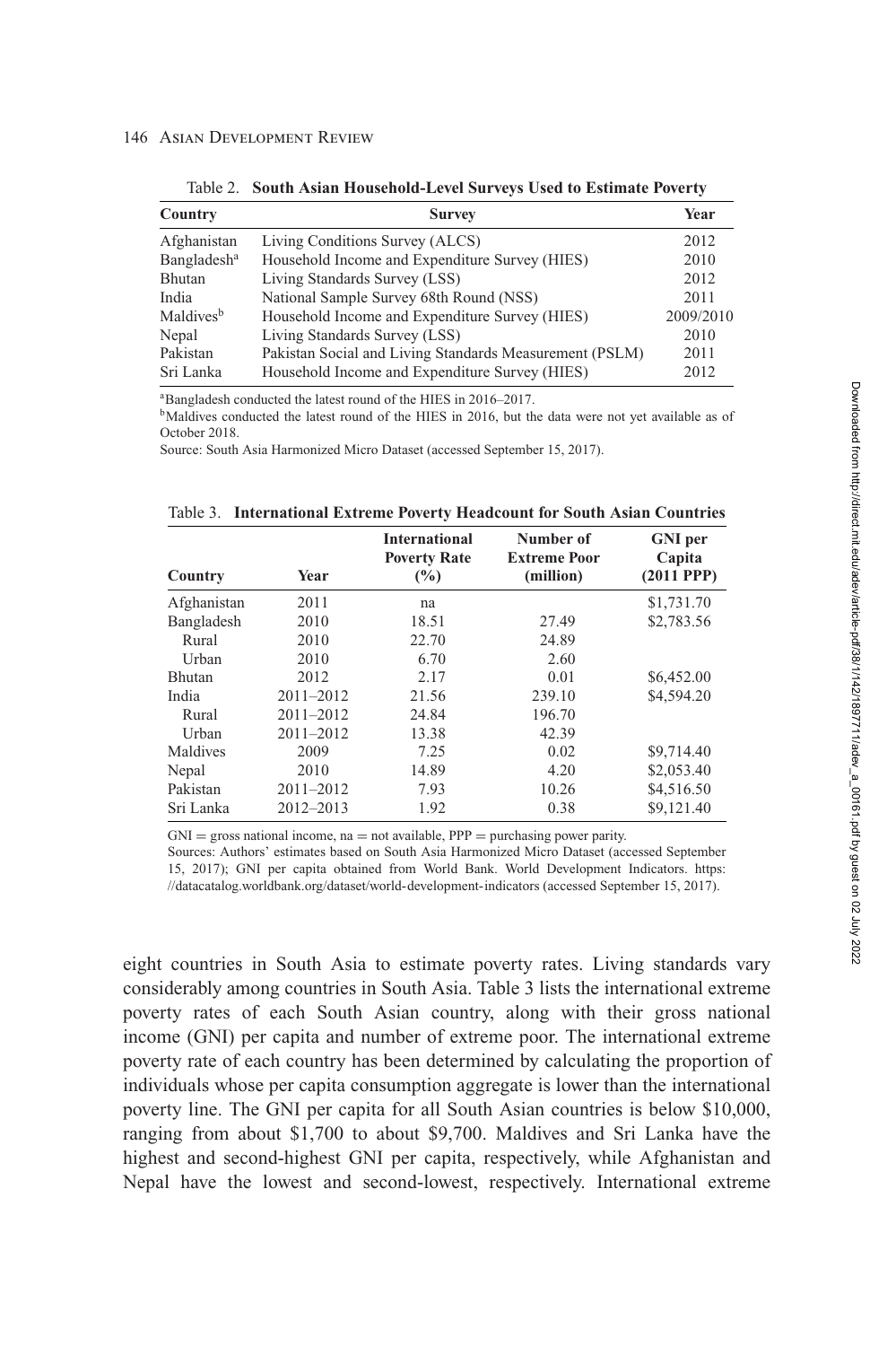<span id="page-5-0"></span>poverty rates also vary considerably in the region, largely in line with the patterns observed for GNI per capita, except for India. In Sri Lanka and Bhutan, the international extreme poverty rate is less than 3%. Pakistan and Maldives have an international extreme poverty rate in the range of 7%–8%. Nepal and Bangladesh have the highest international extreme poverty rates, ranging from 14% to 19%. India is one of the few countries in the world for which the World Bank traditionally reports international poverty rates by urban and rural regions; in rural and urban areas of India, 24.8% and 13.4% of the population live below the international extreme poverty line, respectively.<sup>4</sup>

According to official figures, the international poverty rate is the highest in India among the eight countries in the region. India also has the largest number of extreme poor among these countries, 239 million, which is about 28% of the world's extreme poor.<sup>5</sup> By far, most of the extreme poor in India are from rural areas. Bangladesh has the second-highest number of international extreme poor in South Asia (27 million) and Pakistan the third highest (10 million).

India's high rate of poverty may partly reflect methodological differences in the way in which countries construct their national consumption aggregates. The higher poverty rate in India compared to Bangladesh, for instance, is inconsistent with the GNI per capita metric, which is almost \$2,000 higher for India than Bangladesh. This suggests that differences in the way in which consumption aggregates are constructed in each country might contribute to the total error. To study how the national consumption aggregates are constructed, we look at the latest rounds of household surveys available for these countries.

# **III. Assessing Differences in Sampling and Survey Design**

In this paper, we examine eight aspects of sampling and survey design that are directly related to poverty measurement: (i) sampling design, (ii) monetary welfare measure, (iii) food consumption questionnaire and data collection methods, (iv) self-production and meals outside home, (v) nonfood durables, (vi) durables, (vii) housing expenditures, and (viii) health and education expenditures.

## **Sampling Design**

Table [4](#page-6-0) presents a summary of the sampling design for each of the eight countries in South Asia. With few exceptions, household-level surveys used to measure poverty in the region are nationally representative. Afghanistan, Bangladesh, and India do not survey all regions within the borders of their

<sup>4</sup>The other countries for which international poverty rates are reported separately for urban and rural areas are the People's Republic of China (PRC) and Indonesia.

<sup>5</sup>This proportion is calculated using PovcalNet data (accessed September 15, 2017).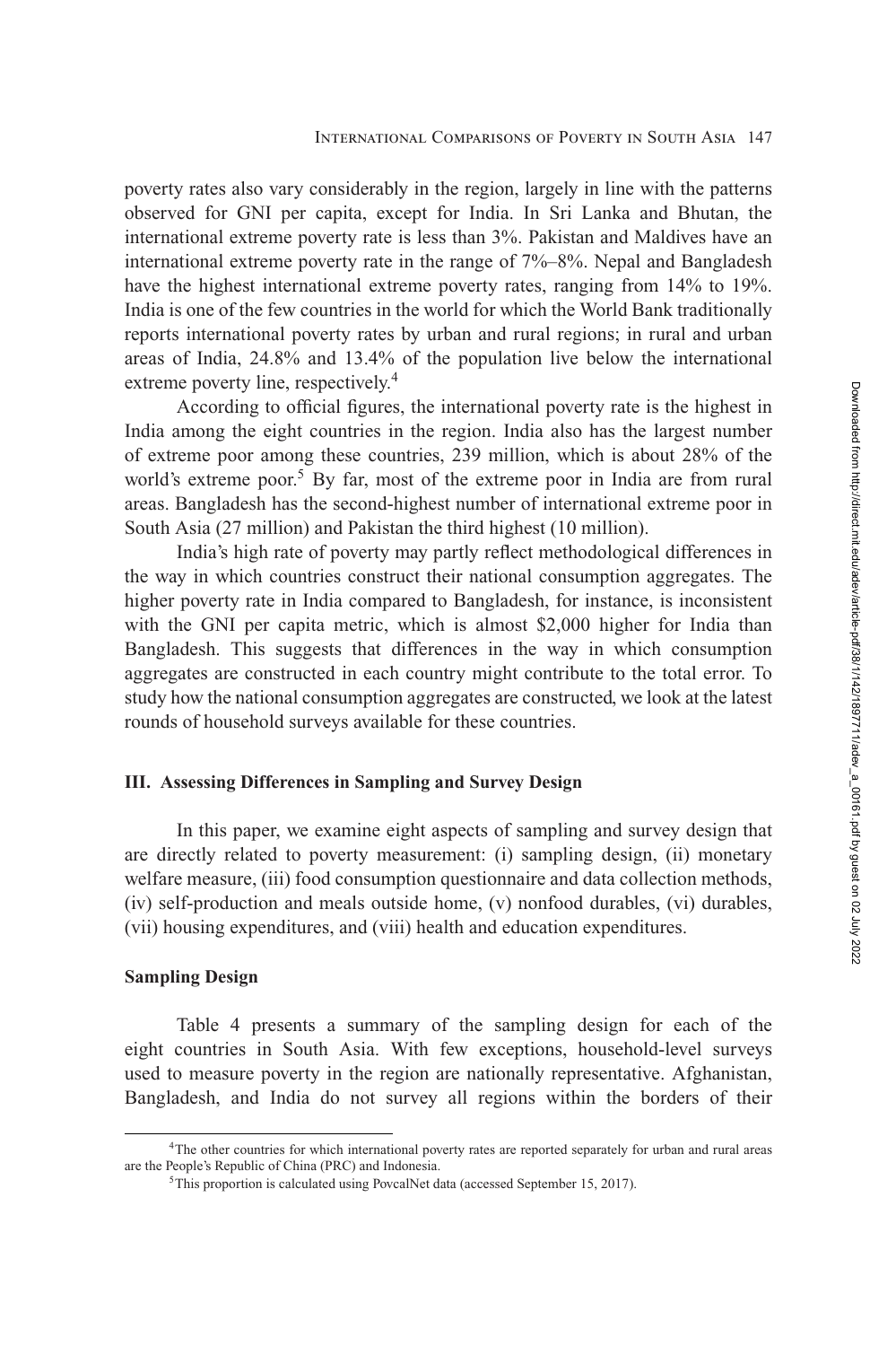|                                  | Table 4.                                                                                                                                                                                                                                |                                              |                                              | Summary of Sampling Designs in Household-Level Surveys Used to Measure Poverty |                                              |                                            |                                                                           |                                                  |
|----------------------------------|-----------------------------------------------------------------------------------------------------------------------------------------------------------------------------------------------------------------------------------------|----------------------------------------------|----------------------------------------------|--------------------------------------------------------------------------------|----------------------------------------------|--------------------------------------------|---------------------------------------------------------------------------|--------------------------------------------------|
|                                  | hanistan<br>Afg                                                                                                                                                                                                                         | Bangladesh                                   | Bhutan                                       | India                                                                          | Maldives                                     | Nepal                                      | Pakistan                                                                  | Sri Lanka                                        |
| representative?<br>Nationally    | Yes <sup>a</sup>                                                                                                                                                                                                                        | Yes <sup>b</sup>                             | Yesc                                         | $No^d$                                                                         | Yese                                         | Yes <sup>f</sup>                           | Yesg                                                                      | Yes                                              |
| Sampling frame                   | between 2003 and<br>household listing<br>conducted<br>Precensus<br>2005                                                                                                                                                                 | Census $(2001)$<br>and Housing<br>Population | Census $(2005)$<br>and Housing<br>Population | Census Villages<br>$(2001)$ ; Urban:<br>Rural: Indian<br>Urban Frame<br>Survey | Census $(2006)$<br>and Housing<br>Population | Population<br>National<br>Census<br>(2000) | (2003). Rural:<br>Census(1998)<br>urban frame<br>Urban: FBS<br>Population | and Housing<br>Population<br>Census of<br>(2011) |
| Response rate                    | 89%                                                                                                                                                                                                                                     | na                                           | Rural: 97%<br>Urban: $92\%$                  | $\mathbf{n}$ a                                                                 | 90%e                                         | 97% <sup>f</sup>                           | $\mathfrak{na}$                                                           | $81\%^{h}$                                       |
| Rural household<br>sample size   | 20,828<br>86.5%                                                                                                                                                                                                                         | 12,240<br>59.0%                              | 48.5%<br>8,968                               | 101,662<br>59.0%                                                               | 64.3%<br>1,832                               | 79.1%<br>7,180                             | 60.5%<br>16,341                                                           | 77.4%<br>20,540                                  |
| Sampling ratio                   | 0.64                                                                                                                                                                                                                                    | 0.04                                         | <b>7.01</b>                                  | 0.04                                                                           | 3.71                                         | 0.12                                       | 0.08                                                                      | 0.40                                             |
| Individual sample<br><b>SIZC</b> | 59,224                                                                                                                                                                                                                                  | 55,580                                       | 39,825                                       | 464,960                                                                        | 11,588                                       | 34,815                                     | 108,933                                                                   | 80,534                                           |
| Reference period<br>(survey)     | Aug 2012 <sup>(1)</sup><br>Apr 2011-                                                                                                                                                                                                    | Jan 2011 <sup>b</sup><br>Feb $2010$          | 2012°                                        | Jun 2012 <sup>d</sup><br>Jul 2011–                                             | Sep 2010 <sup>e</sup><br>Sep 2009-           | $2010^{f}$                                 | Jun 2011 <sup>g</sup><br>Jul $2010-$                                      | Jun 2013 <sup>h</sup><br>Jul 2012-               |
|                                  | <sup>3N</sup> Ational Risk and Vulnerability Assessment 2011-2012, Afghanistan Living Conditions Survey Report. Helmand and Khost provinces were excluded from consumption<br>$FBS = Federal Bureau of Statistics, na = not available.$ |                                              |                                              |                                                                                |                                              |                                            |                                                                           |                                                  |

information. information.

<sup>9</sup>Statistical Division of the Ministry of Planning, 2011 Bangladesh Household Income and Expenditures Survey: Key Findings and Report. bStatistical Division of the Ministry of Planning, 2011 Bangladesh Household Income and Expenditures Survey: Key Findings and Report.

<sup>9</sup>Asian Development Bank, 2013 Bhutan Living Standard Survey 2012 Report. cAsian Development Bank, 2013 Bhutan Living Standard Survey 2012 Report.

<sup>4</sup>All States and Union Territories except Andaman and Nicobar Islands and the remote areas of Nagaland. Indian Central Statistical Office: Note on Sample Design and Estimation dAll States and Union Territories except Andaman and Nicobar Islands and the remote areas of Nagaland. Indian Central Statistical Office: Note on Sample Design and Estimation Procedure of the National Sample Survey 68th Round. Procedure of the National Sample Survey 68th Round.

Malè: Sep. 2009-Jan. 2010; Atolls: Feb. 2010-Sep. 2010. Department of National Planning 2012, Household Income and Expenditures Survey 2009-2010. eMalè: Sep. 2009–Jan. 2010; Atolls: Feb. 2010–Sep. 2010. Department of National Planning 2012, Household Income and Expenditures Survey 2009–2010.

<sup>f</sup>Central Bureau of Statistics, 2011 Nepal Living Standard Survey: Highlights. fCentral Bureau of Statistics, 2011 Nepal Living Standard Survey: Highlights.

<sup>8</sup>Statistic Division of the Government of Pakistan, Pakistan Social and Living Standards Measurement Report. gStatistic Division of the Government of Pakistan, Pakistan Social and Living Standards Measurement Report.

hSri Lanka Department of Census and Statistics, 2015 Household Income and Expenditures Survey. hSri Lanka Department of Census and Statistics, 2015 Household Income and Expenditures Survey.

Atolls are considered rural areas. iAtolls are considered rural areas.

There is an additional 5% in the estate sector, which consists of tea plantations. jThere is an additional 5% in the estate sector, which consists of tea plantations.

Source: Authors' estimates based on South Asia Harmonized Micro Dataset (accessed September 15, 2017). Source: Authors' estimates based on South Asia Harmonized Micro Dataset (accessed September 15, 2017). Downloaded from http://direct.mit.edu/adev/article-pdf/38/1/142/1897711/adev\_a\_00161.pdf by guest on 02 July 2022

Downloaded from http://direct.mit.edu/adev/article-pdf/38/1/142/1897711/adev\_a\_00161.pdf by guest on 02 July 2022

# <span id="page-6-0"></span>148 Asian Development Review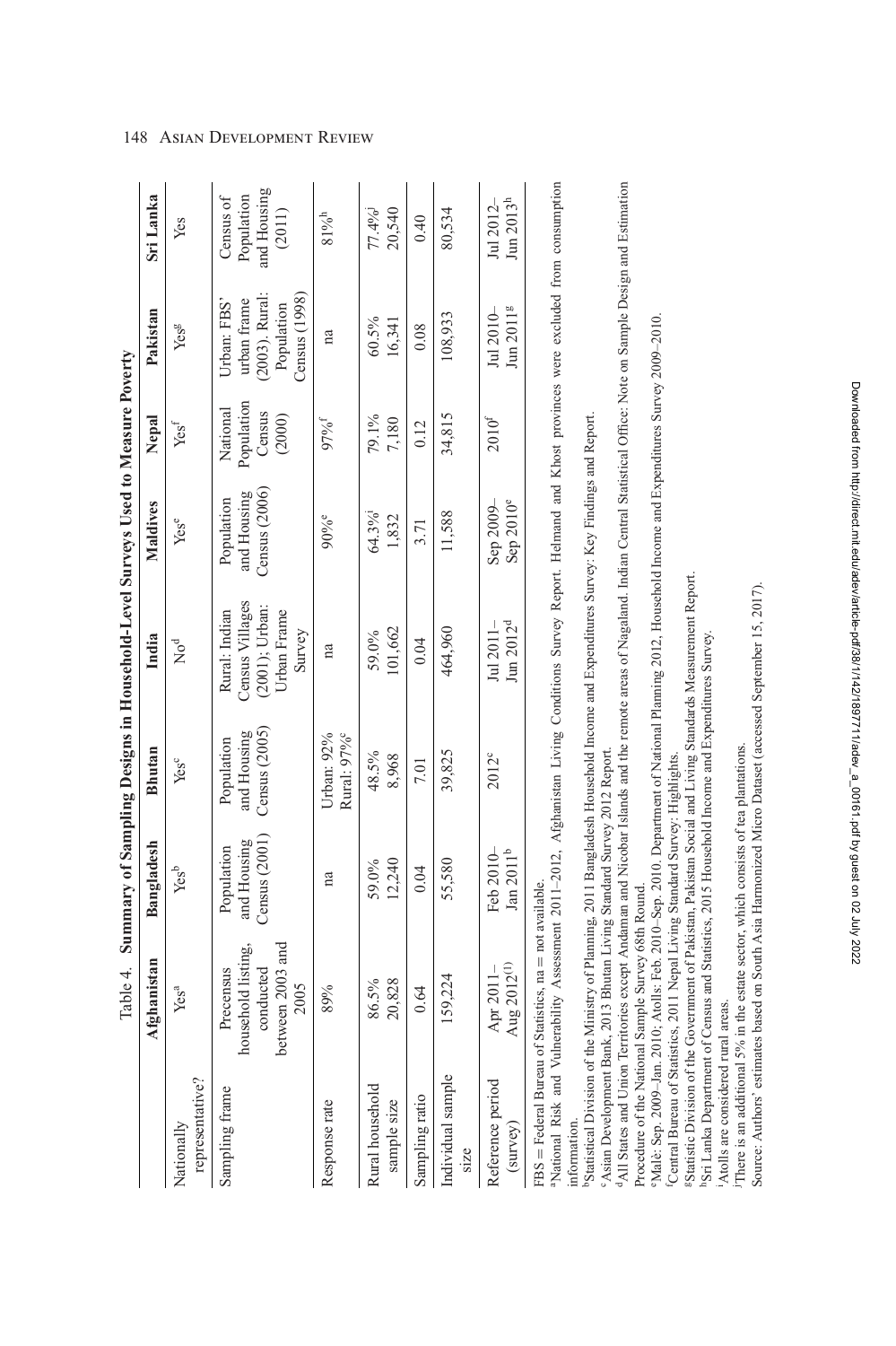respective countries. In 2011–2012, Afghanistan excluded the provinces of Helmand and Khost from the survey for poverty measurement.<sup>6</sup> These two provinces had an estimated population of 864,600 (Helmand) and 537,800 (Khost) in 2012 (Government of Afghanistan, Central Statistics Organization 2017). The total population of Afghanistan in 2012 was about 24.8 million, so these two provinces combined represented around 5.7% of the population. Bangladesh did not traditionally include the slum population as part of the sampling frame for the Household Income and Expenditure Survey (HIES) until 2016–2017. According to the 2012 Bangladesh Bureau of Statistics' Census of Slum Areas and Floating Population, the slum population was about 2.22 million, which corresponds to 5.5% of the total population in urban areas (Government of Bangladesh, Bureau of Statistics  $2012$ .<sup>7</sup> The 68th round of the National Sample Survey (NSS) from India excluded from its sampling frame the remote areas of Nagaland and Andaman and Nicobar Islands. The population of Andaman and Nicobar Islands is 0.38 million, while that of Nagaland is 1.98 million. Given that India had a population of 1,247 million in 2011, the share of the total population excluded from the survey was just 0.2%.

Sample sizes vary widely across household-level surveys used to measure poverty. Maldives surveys about 1,800 households, while India surveys over 100,000. The range of individuals covered by these household surveys varies from 11,500 in Maldives to over 464,000 in India. This translates to a wide span of sampling ratios—from 0.04% in Bangladesh to 7% in Bhutan.

## **Monetary Welfare Measure**

Countries in the region use broadly similar methods to measure per capita consumption aggregates. All countries in South Asia use consumption rather than income to measure poverty. To estimate international poverty, total household consumption is divided by the number of individuals in the household to get a per capita estimate. This matches the methodology used by all countries in the region to estimate national per capita consumption aggregates, except for Pakistan. Pakistan uses per capita equivalence scales when measuring national poverty rates, though its international poverty rate is calculated using a simple per capita consumption aggregate metric.

<sup>&</sup>lt;sup>6</sup>The provinces of Helmand and Khost were included in the household survey, but these are not used to estimate poverty as there are issues with consumption data quality in these two provinces.

<sup>7</sup>There is a longstanding debate in Bangladesh about the size of the slum population. The Census and Mapping of Slums collected by the Center for Urban Studies in 2009 estimated that 35.2% of the urban population in Bangladesh lived in slums, while the UN-Habitat Global Report on Human Settlements released in 2013 estimated the proportion of urban slum dwellers in 2009 at 61.6%.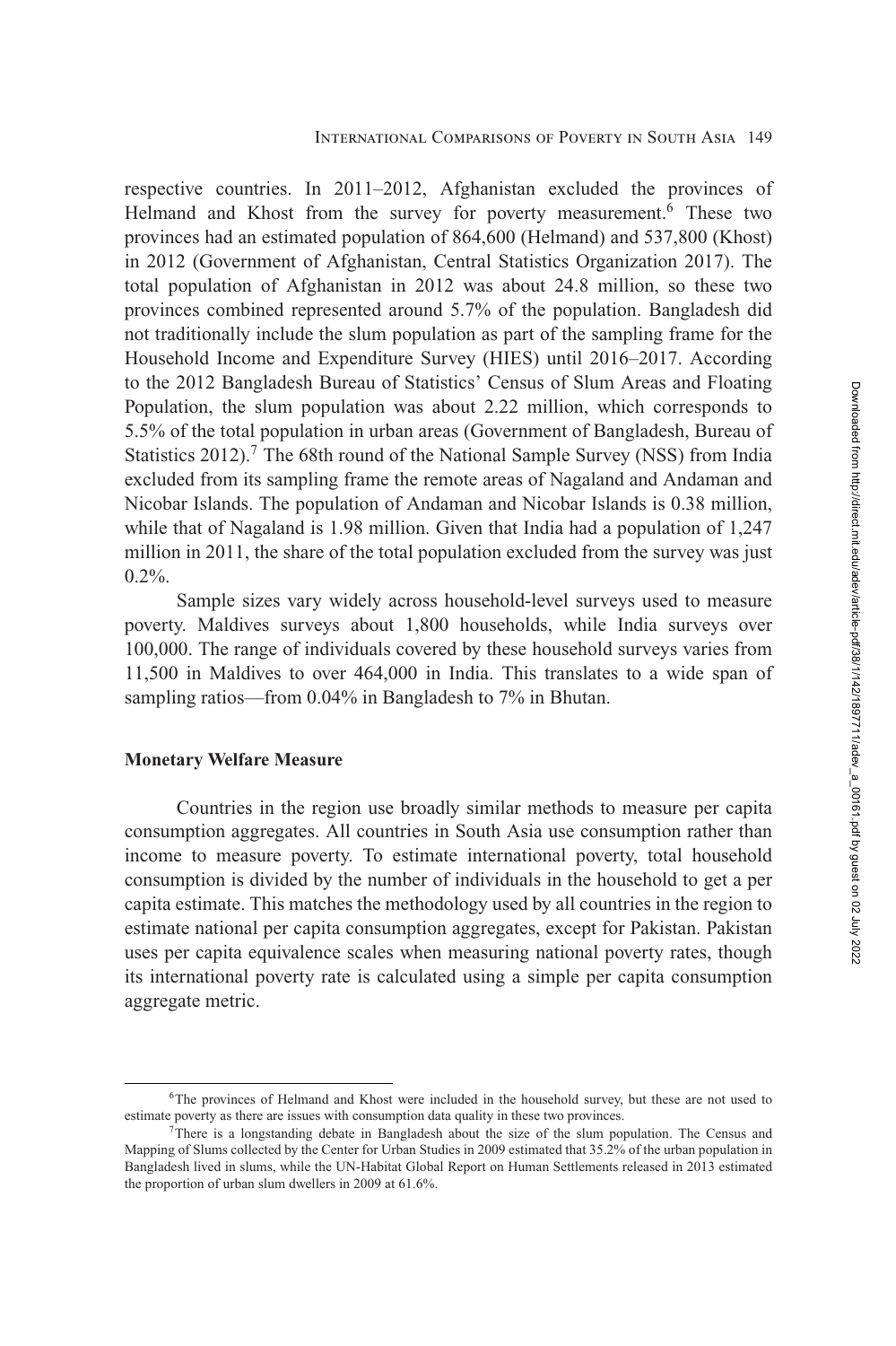## **Food Consumption Questionnaire and Data Collection Methods**

The questionnaire design methodologies for recording the data vary considerably across countries in the region. A comprehensive study analyzing survey questionnaires from 100 low- and middle-income countries noted the large variation in the way surveys are designed in each country (Smith, Dupriez, and Troubat [2014\)](#page-31-0). This variation is also apparent across the South Asian household survey questionnaires. Table [5](#page-9-0) lists the contents of the questionnaires from South Asian countries, which show significant differences in the way food consumption data are collected.

An important source of differences is the number of food items in the consumption questionnaire. Surveys with more food items listed tend to elicit higher levels of consumption, which lowers the reported poverty rate (Lanjouw and Lanjouw [2001\)](#page-31-0). Pakistan has the lowest number of food items listed in the survey at 69, while Sri Lanka has the highest at 227. Afghanistan, Maldives, Nepal, and Pakistan all have fewer than 100 food items listed in their survey, while India, Bangladesh, and Bhutan have 143, 141, and 130 items listed, respectively. Similarly, there is a large variation in the number of nonfood items listed in these surveys. Among nonfood expenditures, Nepal asks its respondents to recall only 95 items, Pakistan and Sri Lanka ask for 99 and 97 items, respectively, while Maldives lists 483 nonfood items for households to recall. India, Bangladesh, and Bhutan ask their households to recall whether they consumed 338, 221, and 122 nonfood items, respectively.

The collection of consumption data also varies from country to country. Consumption data are generally collected using two methods: (i) diary, where the household records all consumption data over a certain period in a notebook; or (ii) recall, where the household lists what they consumed over the past few days from memory. While the diary may seem to be a better method, in practice, interviewers often assist in completing the diary, effectively blurring the line between the two methods (Beegle et al. [2012\)](#page-30-0). Sri Lanka uses both the diary and recall methods to collect consumption data, Maldives uses diary for all items, while other countries use recall to collect the data.

The length of consumption recall is another source of differences. Respondents are asked to recall their food consumption for the day, last week, last 2 weeks, and last month. For food items, Bangladeshi enumerators spend 2 weeks in the primary sampling unit, visiting each household seven times in a 2-week period. During each visit, the household is asked about their food consumption in the past 2 days, so this covers a total of 14 days of food consumption. In addition, information about spice consumption in Bangladesh is collected once a week during those 2 weeks. Bhutan asks the respondents to recall the last week, last month, and last year of food consumption. India and Maldives ask the households to recall food items consumed in the last month. Nepal asks for 1 week to 1 month of recall depending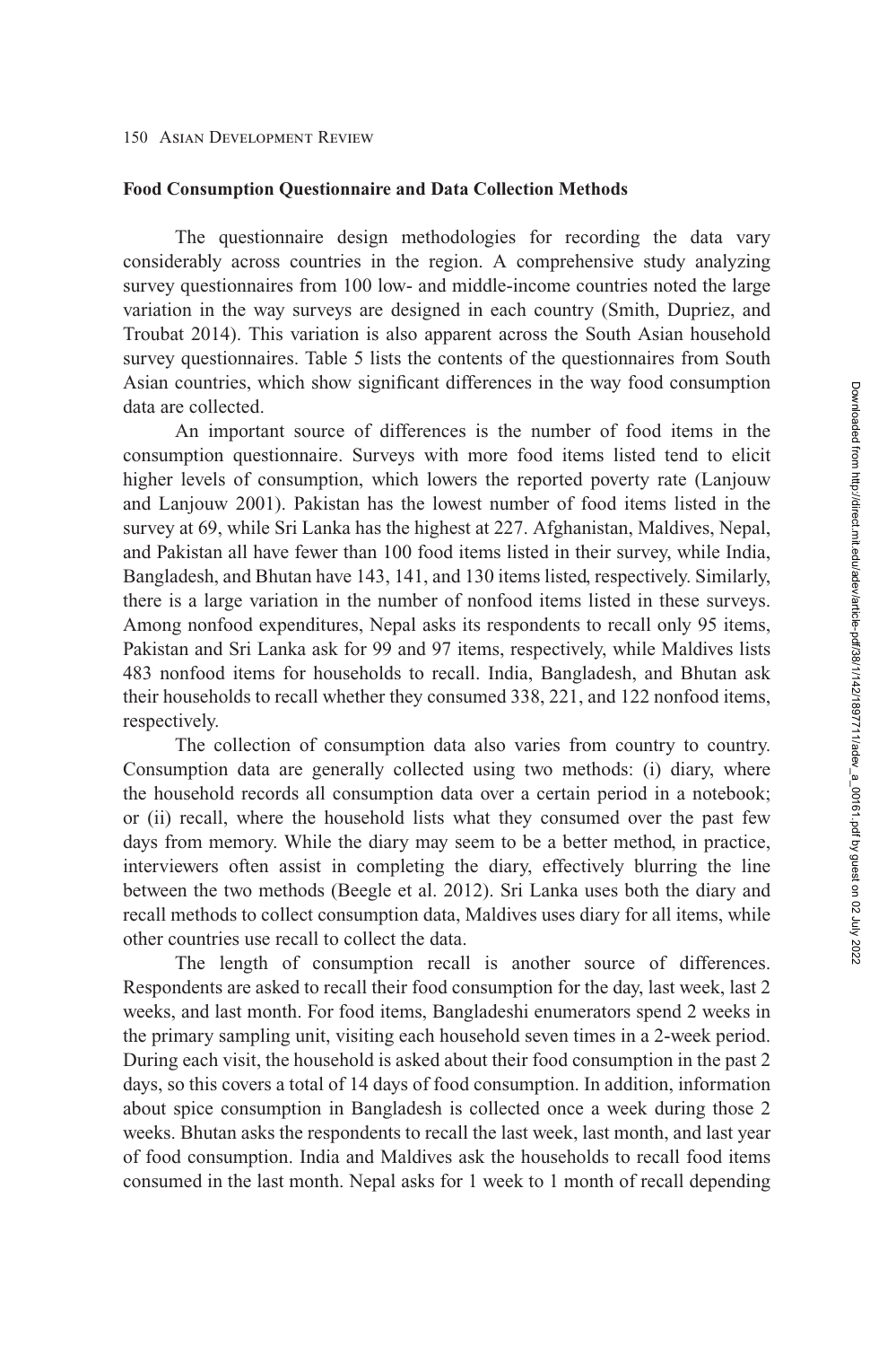| Ò<br>֧֧֧֚֚֚֚֚֚֚֚֚֚֚֚֚֚֚֚֚֚֚֚֚֚֚֚֚֚֚֚֚֚֚֚֚֚֟֝֓֝ |
|------------------------------------------------|
| -----------                                    |
| $\overline{\phantom{a}}$<br>ı                  |
| ;<br>l<br>d<br>$\zeta$                         |
| $\frac{1}{2}$                                  |
|                                                |
| The area of the contract of the con-<br>ζ      |
| .<br>د<br>t<br>₿<br>T-1.                       |

<span id="page-9-0"></span>

|                                                                                                                                                                                                                   |                                               |                                      | Table 5. Summary of the Consumption Questionnaire Design |                    |                    |                             |                      |                        |
|-------------------------------------------------------------------------------------------------------------------------------------------------------------------------------------------------------------------|-----------------------------------------------|--------------------------------------|----------------------------------------------------------|--------------------|--------------------|-----------------------------|----------------------|------------------------|
|                                                                                                                                                                                                                   | Afghanistan                                   | Bangladesh                           | <b>Bhutan</b>                                            | India              | Maldives           | Nepal                       | Pakistan             | Sri Lanka              |
| Food expenditures (No. of<br>items)                                                                                                                                                                               | $\overline{5}$                                | 141                                  | 130                                                      | 143                | $\mathfrak{S}$     | 74                          | 69                   | 227 <sup>a</sup>       |
| Diary versus recall                                                                                                                                                                                               | Recall                                        | Recall                               | Recall                                                   | Recall             | Diary              | Recall                      | Recall               | Diary and<br>recall    |
| Reference period (Food<br>consumption)                                                                                                                                                                            | Daily and 7<br>days                           | weekly (for 2<br>Daily and<br>weeks) | month, and 1<br>7 days, 1<br>year                        | 1 month            | 1 month            | typical month<br>1 week per | 2 weeks per<br>month | 1 week                 |
| Food quantities available                                                                                                                                                                                         | Yes                                           | Yes                                  | Yes                                                      | Yes                | Yes                | Yes                         | Yes                  | Yes <sup>b</sup>       |
| Nonfood expenditures (No.<br>of items)                                                                                                                                                                            | 38                                            | 221                                  | 122                                                      | 338                | 483                | 95                          | 99                   | $97^c$                 |
| Reference period (Nonfood<br>expenditures)                                                                                                                                                                        | 1 and 12<br>months                            | 1, 3, and 12<br>months               | 1 and 12<br>months                                       | 1 and 12<br>months | 1 and 12<br>months | 1 and 12<br>months          | 1 and 12<br>months   | 1, 6, and 12<br>months |
| <sup>a</sup> This includes six liquor and tobacco COICOP codes among food expenditures.<br>COICOP = classification of individual consumption according to purpose.<br><sup>b</sup> Units of measure are specified | in the questionnaire but not in the datasets. |                                      |                                                          |                    |                    |                             |                      |                        |

cTobacco and drugs excluded.

"Tobacco and drugs excluded.<br>Source: Authors' estimates based on South Asia Harmonized Micro Dataset (accessed September 15, 2017). Source: Authors' estimates based on South Asia Harmonized Micro Dataset (accessed September 15, 2017).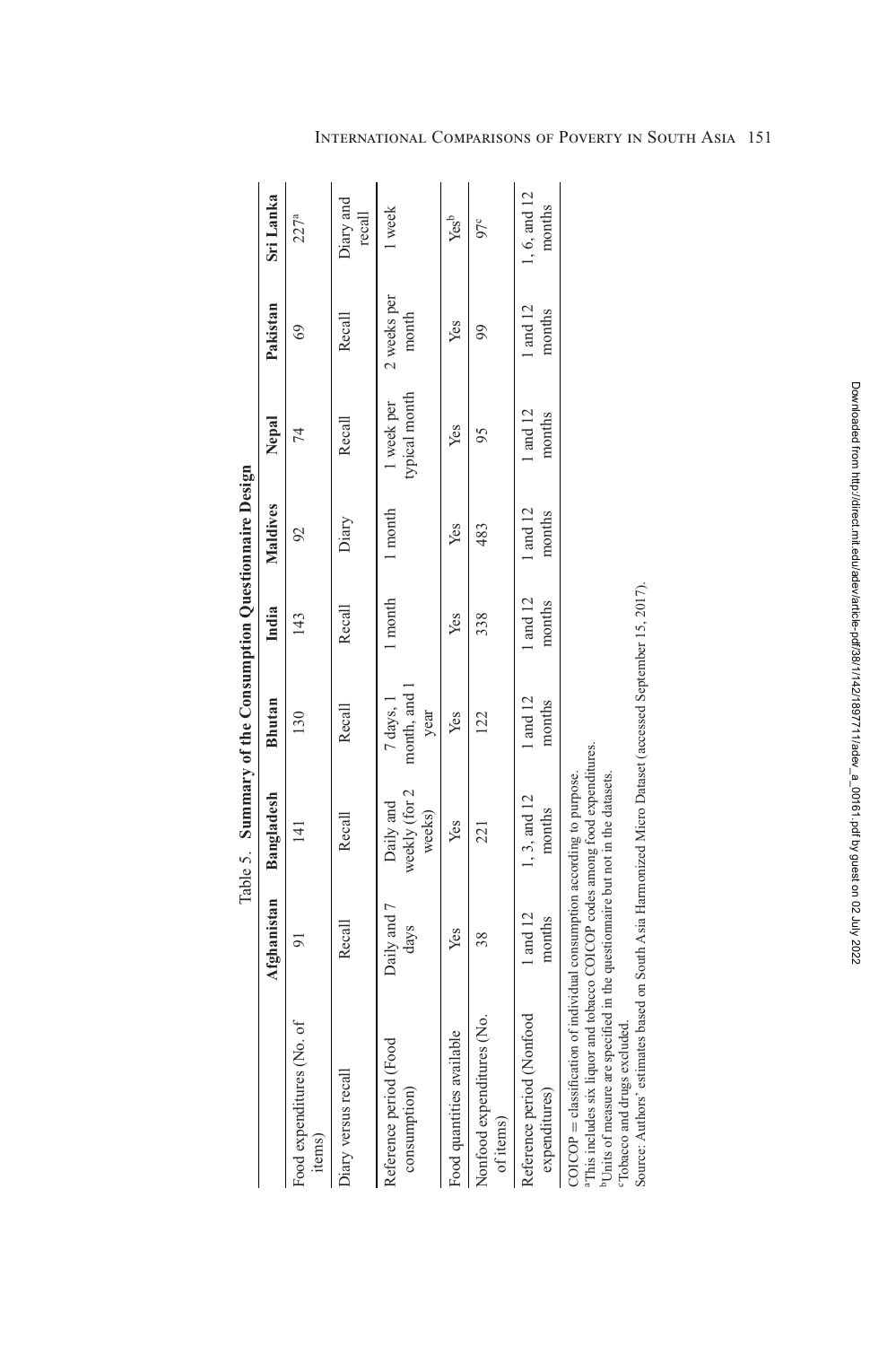on the item, and Pakistan asks for between 2 weeks and 1 month of recall. Lastly, in Sri Lanka, enumerators visit the household three times during a week and ask for information about food consumption through a diary, while the information on nonfood items is collected by recall. When it comes to nonfood items, the length of recall is 1 month and 12 months for Afghanistan, Bhutan, India, Maldives, Nepal, and Pakistan. Bangladesh asks respondents to recall the last 1, 3, and 12 months of nonfood consumption, while Sri Lanka asks for the last 1, 6, and 12 months.

Recall length has a large effect on the magnitude of the national consumption aggregates. For example, when India changed the length of recall of consumption goods from 30 days to 7 days, consumption numbers reported by households went up, and poverty rates fell by half (Deaton [2005\)](#page-30-0). This simple change in the method of collecting data "lifted" 175 million Indians out of poverty. Similarly, Beegle et al. [\(2012\)](#page-30-0) found that changing the recall period from 1 week to 2 weeks in Tanzania, while holding other things equal, increased the poverty rate from 55% to 63%. Joliffe (2001) and Gibson, Huang, and Rozelle [\(2001\)](#page-31-0) also show that poverty and inequality measures are significantly sensitive to the income recall period.<sup>8</sup>

# **Self-Production and Meals Outside Home**

Another difference in the construction of the national consumption aggregates is the treatment of miscellaneous consumption items like self-production and meals bought from outside. Besides food expenditures, there are generally several other categories of expenditures included in the national consumption aggregates. Table [6](#page-11-0) summarizes the other food and nonfood items that South Asian countries include as part of the construction of the national consumption aggregates.

All countries include self-production in the national consumption aggregate, but the questionnaire design to extract information on home production varies across countries. Most countries ask separate questions about the value of home production and the value of either market or total consumption for each item. In Afghanistan, Bangladesh, and Maldives, however, households are only asked about the value of total item consumption and are asked to identify whether the primary mode of acquisition was through the market or home production.

With respect to food away from home, Bangladesh, Pakistan, and Sri Lanka do not include food or meals bought from outside the household as part of the national consumption aggregate, but other countries do. In Maldives, the survey asks the quantity of and expenditure on meals bought outside the household, while Nepal asks how many months in the past year the household purchased food from outside and the total estimated amount spent on it. Bhutan asks the number of times the members eat out in a month, number of those meals they pay for, and average

<sup>8</sup>For a general discussion of the issue and policy recommendation on questionnaire design, see also Browning, Crossley, and Weber [\(2003\)](#page-30-0) and Gibson [\(2006\)](#page-31-0).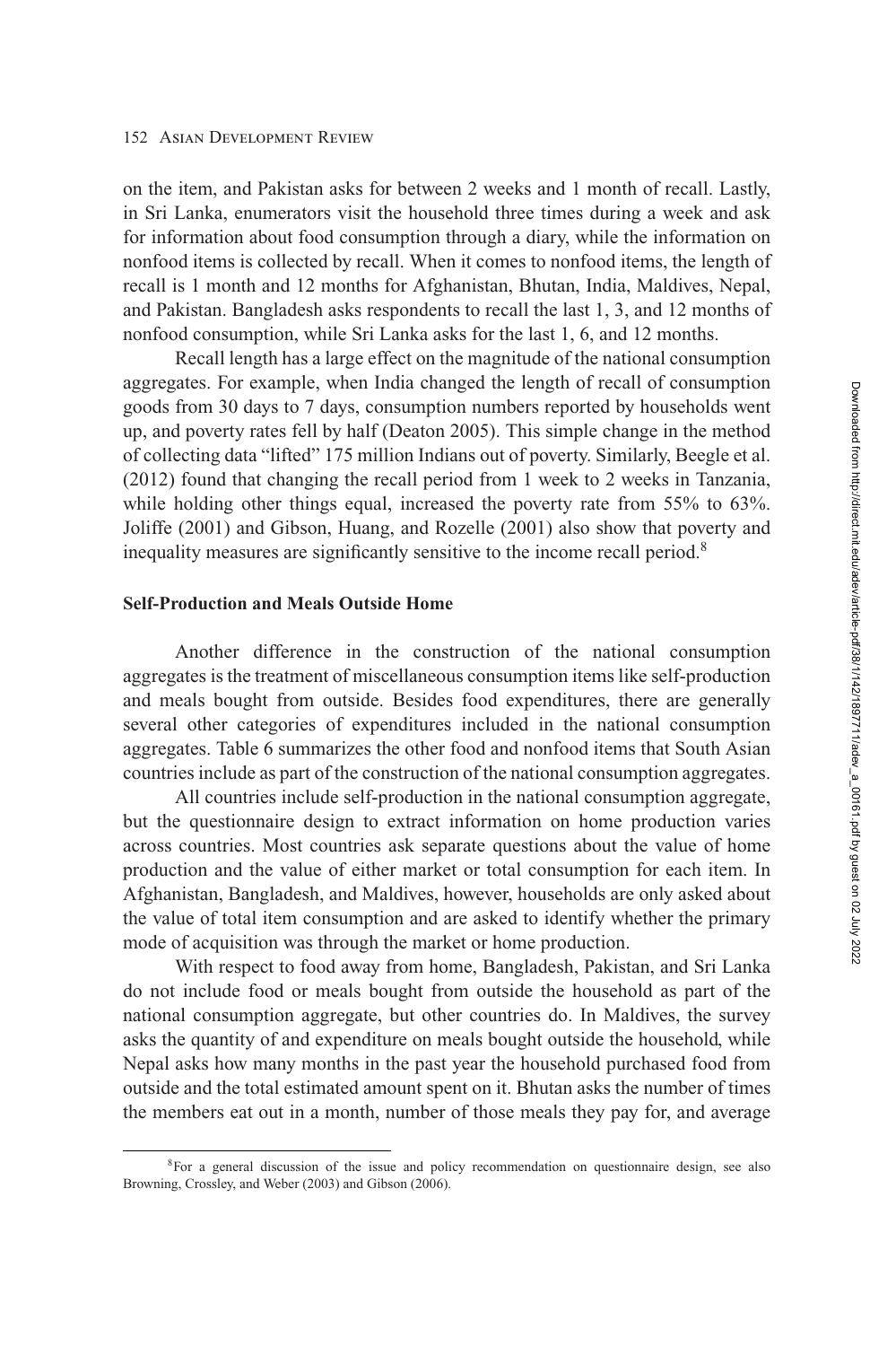<span id="page-11-0"></span>

| $\circ$<br>Table (                                                                                                                                                         | Summary of Other Food and Nonfood Items Included in the National Consumption Aggregates |                  |                  |               |                      |               |                    |                  |
|----------------------------------------------------------------------------------------------------------------------------------------------------------------------------|-----------------------------------------------------------------------------------------|------------------|------------------|---------------|----------------------|---------------|--------------------|------------------|
|                                                                                                                                                                            | Afghanistan                                                                             | Bangladesh       | Bhutan           | India         | Maldives             | Nepal         | Pakistan           | Sri Lanka        |
| Food expenditures                                                                                                                                                          |                                                                                         |                  |                  |               |                      |               |                    |                  |
| Is self-production accounted for? <sup>a</sup>                                                                                                                             | Yes <sup>a</sup>                                                                        | Yes <sup>a</sup> | Yes <sup>b</sup> | Yes           | $\rm\thinspace No^a$ | Yes           | Yes                | Yes              |
| Are meals outside the household                                                                                                                                            | Yes                                                                                     | $\text{No}^c$    | Yesd             | Yese          | Yes <sup>f</sup>     | Yesg          | $\tilde{z}$        | $\frac{1}{2}$    |
| accounted for?                                                                                                                                                             |                                                                                         |                  |                  |               |                      |               |                    |                  |
|                                                                                                                                                                            |                                                                                         |                  |                  |               |                      |               |                    |                  |
| Nonfood expenditures<br>Number of items included                                                                                                                           |                                                                                         | 193              | 85               | 286           | 401                  | $\mathcal{O}$ | 74                 | 47               |
| Number of items excluded                                                                                                                                                   |                                                                                         | $10\,$           | 26               | $\circ$       | 28                   | 35            | $\overline{31}$    | 35 <sub>2</sub>  |
| Are consumer durables accounted for?                                                                                                                                       | Yes                                                                                     | Yesh             | Yesh             | Yesh          | $\frac{1}{2}$        | Yes           | $\frac{1}{2}$      |                  |
|                                                                                                                                                                            |                                                                                         |                  |                  |               |                      |               |                    |                  |
| Housing<br>Actual rent included?<br>Imputed rent included?                                                                                                                 | Yes                                                                                     | Yes              | Yes              | Yes           | $\frac{1}{2}$        | Yes           | Yes                | Yes              |
|                                                                                                                                                                            | Yes                                                                                     | Yes <sup>i</sup> | Yes <sup>i</sup> | $\frac{1}{2}$ | $\tilde{z}$          | Yes           | Yes <sup>1</sup>   | Yes <sup>i</sup> |
| Health and education                                                                                                                                                       |                                                                                         |                  |                  |               |                      |               |                    |                  |
| Health expenditures?                                                                                                                                                       | $\frac{1}{2}$                                                                           | Yes              | Yes              | Yes           | Yes                  | ż             | Yes                | Yes              |
| Education expenditures?                                                                                                                                                    | Yes                                                                                     | Yes              | Yes              | Yes           | Yes                  | Yes           | Yes                | Yes              |
| Others                                                                                                                                                                     |                                                                                         |                  |                  |               |                      |               |                    |                  |
| Main items excluded                                                                                                                                                        | Weddings,                                                                               | Occasional       | Agricultural     | None          | Occasional           | Occasional    | Occasional         | Occasional       |
|                                                                                                                                                                            | celebrations,                                                                           | expenditures.    | input, tax       |               | expenditure,         | expensesk     | expenditures,      | expenditures,    |
|                                                                                                                                                                            | donations,                                                                              | income tax,      | and              |               | durables, rent,      |               | durables, tax,     | tax, insurance,  |
|                                                                                                                                                                            | talisman, and                                                                           | interest         | insurance,       |               | mortgage, and        |               | and annual         | and              |
|                                                                                                                                                                            | other                                                                                   | charges, and     | and other        |               | loan                 |               | items <sup>1</sup> | contributions    |
|                                                                                                                                                                            | miscellaneous                                                                           | msurance         |                  |               | brokerage            |               |                    | funds.           |
|                                                                                                                                                                            | expenditures                                                                            |                  |                  |               | services             |               |                    | durables         |
| COICOP = classification of individual consumption according to purpose.                                                                                                    |                                                                                         |                  |                  |               |                      |               |                    |                  |
| "Total consumption, including self-production, is reported in one question per item. In other countries, market and self-production are reported separately for each item. |                                                                                         |                  |                  |               |                      |               |                    |                  |
| bSelf-production is also accounted for among nonfood items (Block 10 of the questionnaire)<br>Onoutions: Coation A.3:14                                                    |                                                                                         |                  |                  |               |                      |               |                    |                  |

Questionnaire: Section 9A2 item 14. cQuestionnaire: Section 9A2 item 14.

<sup>4</sup>Questionnaire: Variables at the end of Block 8. dQuestionnaire: Variables at the end of Block 8.

"Questionnaire: Block 12, served processed food and packaged processed food. eQuestionnaire: Block 12, served processed food and packaged processed food. <sup>f</sup>COICOP: 1111. fCOICOP: 1111.

<sup>g</sup>Section 5: COICOP 131. gSection 5: COICOP 131.

<sup>h</sup>No consumption flow estimated, expenditure items included at purchase price. hNo consumption flow estimated, expenditure items included at purchase price.

<sup>i</sup>Questionnaire reports market equivalent values. iQuestionnaire reports market equivalent values.

Questionnaire reports market equivalent values; outliers and missing imputed using prediction from hedonic regressions. jQuestionnaire reports market equivalent values; outliers and missing imputed using prediction from hedonic regressions.

Ksome of the infrequent expenses have been kept, most notably legal expenses and insurance. kSome of the infrequent expenses have been kept, most notably legal expenses and insurance.

Source: Authors' estimates based on South Asia Harmonized Micro Dataset (accessed September 15, 2017). Source: Authors' estimates based on South Asia Harmonized Micro Dataset (accessed September 15, 2017). Annual license fees (e.g., television, videocassette recorder, and dish antenna); annual license fee for arms. lAnnual license fees (e.g., television, videocassette recorder, and dish antenna); annual license fee for arms.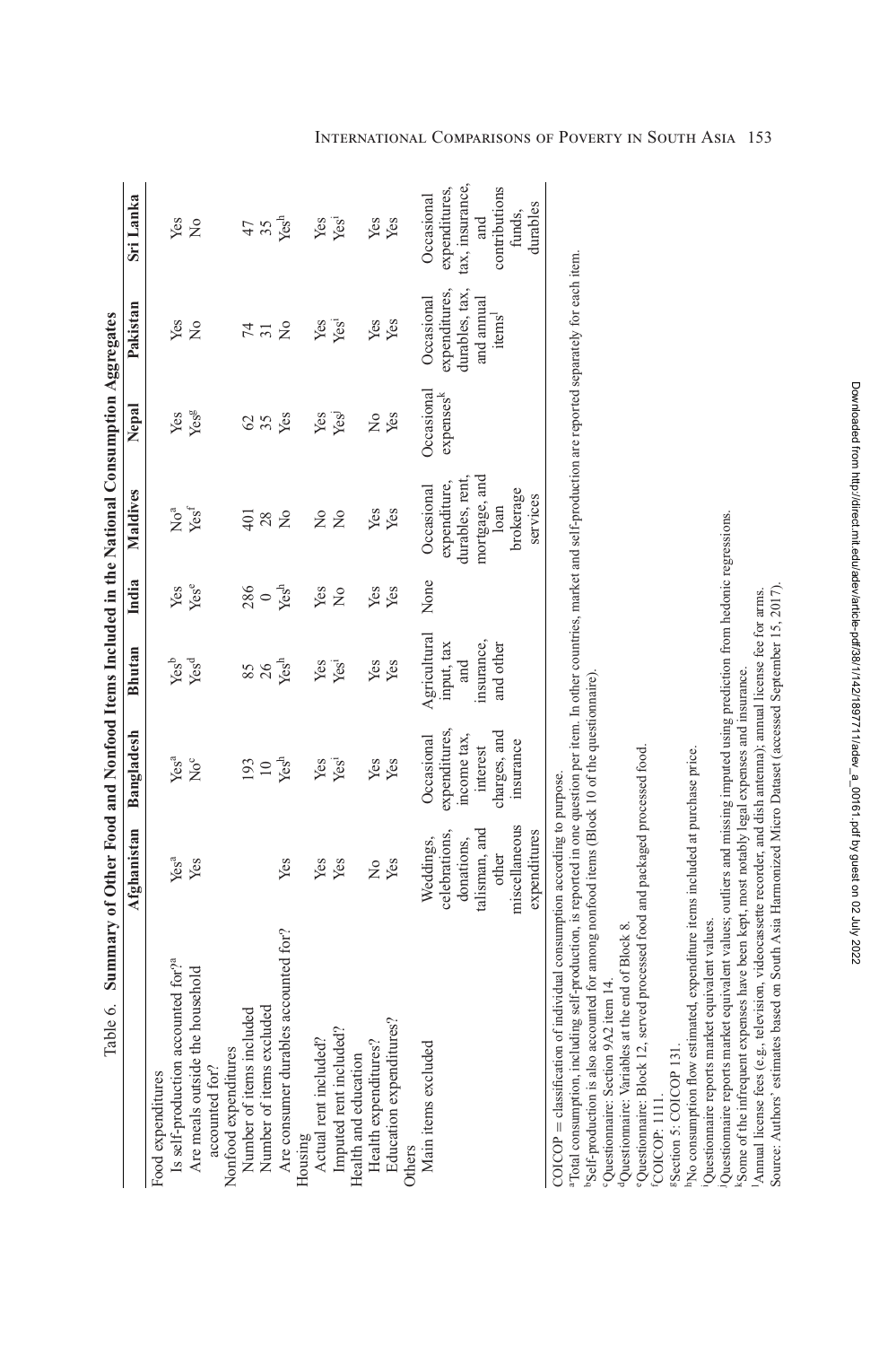price of each meal. On the other hand, India includes the number of meals each member of the household consumes per month away from home and the price of cooked meals purchased during the past 30 days.

Accounting for meals eaten outside of the household can have huge implications on poverty rates. A study from Peru showed that including the consumption of food eaten outside the home raises the extreme poverty rate by 18% (Farhan, Genoni, and Vakis [2015\)](#page-30-0). Furthermore, most household surveys lack proper data collection methods for food eaten outside the home. In a recent analysis of household surveys globally, 90% of the surveys asked about food eaten away from home, but few had any additional follow-up questions (Smith, Dupriez, and Troubat [2014\)](#page-31-0). Only 23% of the surveys in the study collected expenditure data on food eaten away from home, and 17% collected data on meals eaten outside the home at the individual level. This becomes an increasingly significant issue as countries develop and a larger share of food is consumed outside the home.

## **Nonfood, Nondurable Items**

Most countries include nonfood, nondurable items, but the number of items included varies from country to country. Sri Lanka includes just 47 items, while Bhutan, Nepal, and Pakistan include between 60 and 85 items. On the other hand, Bangladesh and India include over 190 items, and Maldives lists 401 items.

# **Consumer Durables**

When it comes to consumer durable goods, Maldives and Pakistan do not include them in the consumption aggregate, but the rest of the countries do. In Afghanistan and Nepal, the monthly value of the consumption of durables is imputed, following recommended practice (Deaton and Zaidi [2002\)](#page-30-0). In Bangladesh, Bhutan, India, and Sri Lanka, however, only the previous year's expenditures on consumer durables are included.

## **Housing Expenditures**

All countries in South Asia include actual rent for urban and rural areas, except for India and Maldives, which do not include imputed rent for homeowners. However, Deaton and Zaidi [\(2002\)](#page-30-0), in their comprehensive study about how to construct consumption aggregates, recommended including imputed rent for homeowners in their consumption aggregate and only excluding it in extreme cases. The India NSS asks urban homeowners, but not rural homeowners, to estimate rent. Although the NSS collects imputed rent from urban dwellers, this is not included in the consumption aggregate of urban dwellers.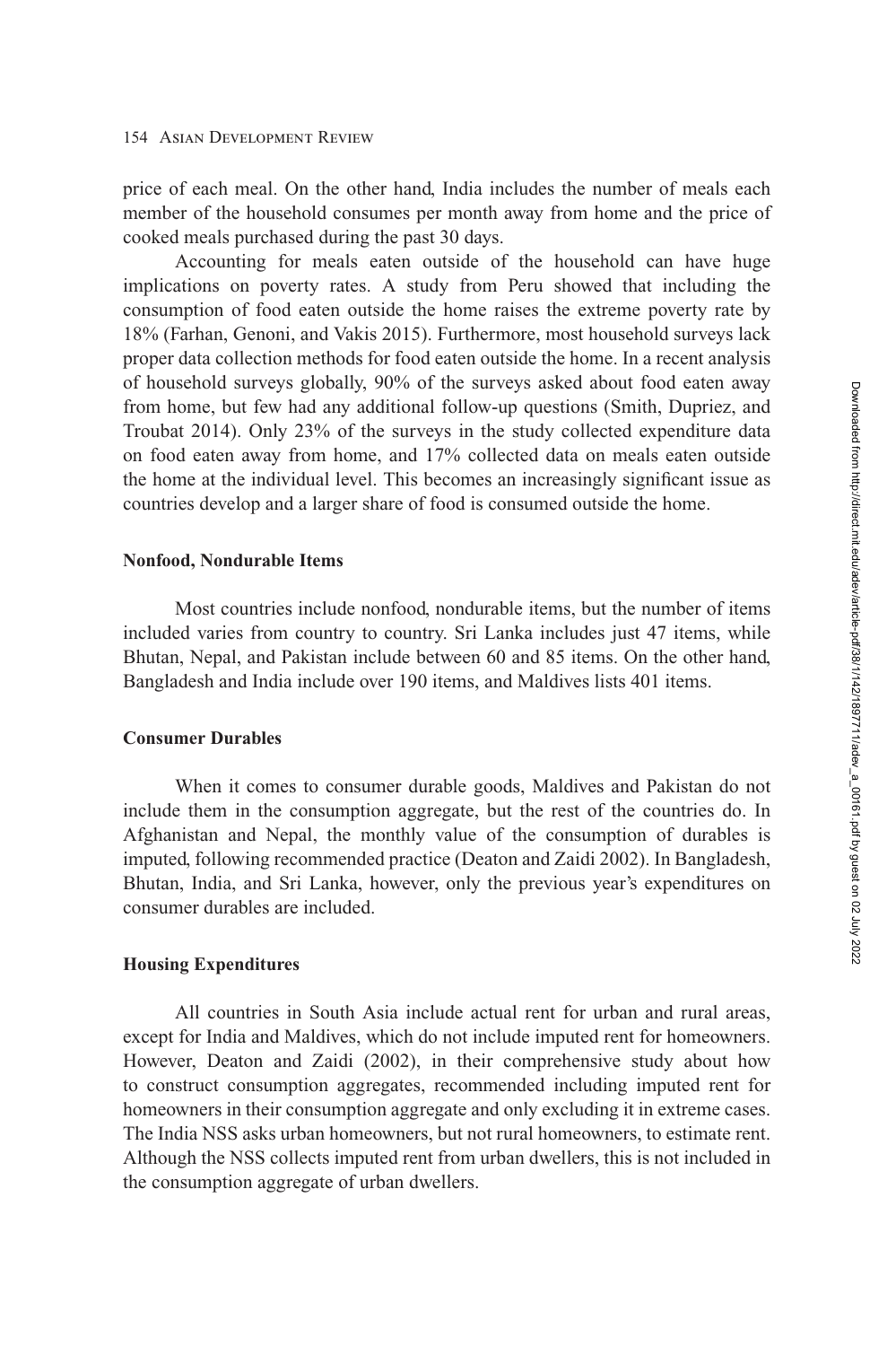## <span id="page-13-0"></span>**Health and Education Expenditures**

All countries except for Afghanistan and Nepal have an estimate of health expenditures included in the national consumption aggregate. All countries include education expenditures in their national aggregate.

# **IV. Spatial Deflation to Account for Cost-of-Living Differences and Intertemporal Deflation**

# **Spatial Deflation of National Consumption Aggregates to Account for Cost-of-Living Differences**

Spatial deflation is an important requirement to properly assess the number of poor by adjusting for cost-of-living differences across geographical areas so that poverty is not overstated in low-cost areas. For example, prices are generally higher in urban areas compared to rural areas, meaning that an urban household would need to spend more to maintain the same standard of living as that of a rural household. Failing to adjust for cost-of-living differences overestimates poverty in rural areas and underestimates it in urban areas. Empirically, many studies have shown the importance of using regional price indexes. For example, Hill and Syed [\(2015\)](#page-31-0) show that using urban–rural price differentials reduces the gross domestic product estimate of the People's Republic of China (PRC), and Weinand and von Auer (2020) show a wide dispersion of prices in different regions of Germany.

However, it could be difficult to collect regional prices for all goods and services. To circumvent this issue, some research have promoted the use of the Engel curve approach to deflate expenditures across regions and time instead of using the national CPI to deflate prices, leading to a more accurate spatial deflator.<sup>9</sup> For example, Almas and Johnsen [\(2012\)](#page-30-0) showed that using regional price indexes to deflate expenditures in the PRC resulted in a modest reduction in national poverty over time and a larger increase in inequality. They also found that using the regional price deflator understates the fall in the \$1 per day poverty measurement in rural areas compared to using CPI as a price deflator, but not the \$2 per day poverty measurement. Using the Engel curve to deflate prices in India would overstate the national poverty rate in that country by about 4 percentage points in both rural and urban areas (Almas, Kjelsrud, and Somanathan [2019\)](#page-30-0). However, the Engel curve approach is not foolproof; the example of Viet Nam shows that it is not a good

<sup>9</sup>The Engel curve approach states that expenditure on food as a proportion to total income should fall as incomes rise. That is, if in two similar households the proportion of income spent on food is the same, then their real incomes must be equal. Using this approach, the regional price indexes are estimated using household food shares as the dependent variable, and demographic controls, income, and regional dummies as regressors. The coefficients of the regional dummies give regional price indexes.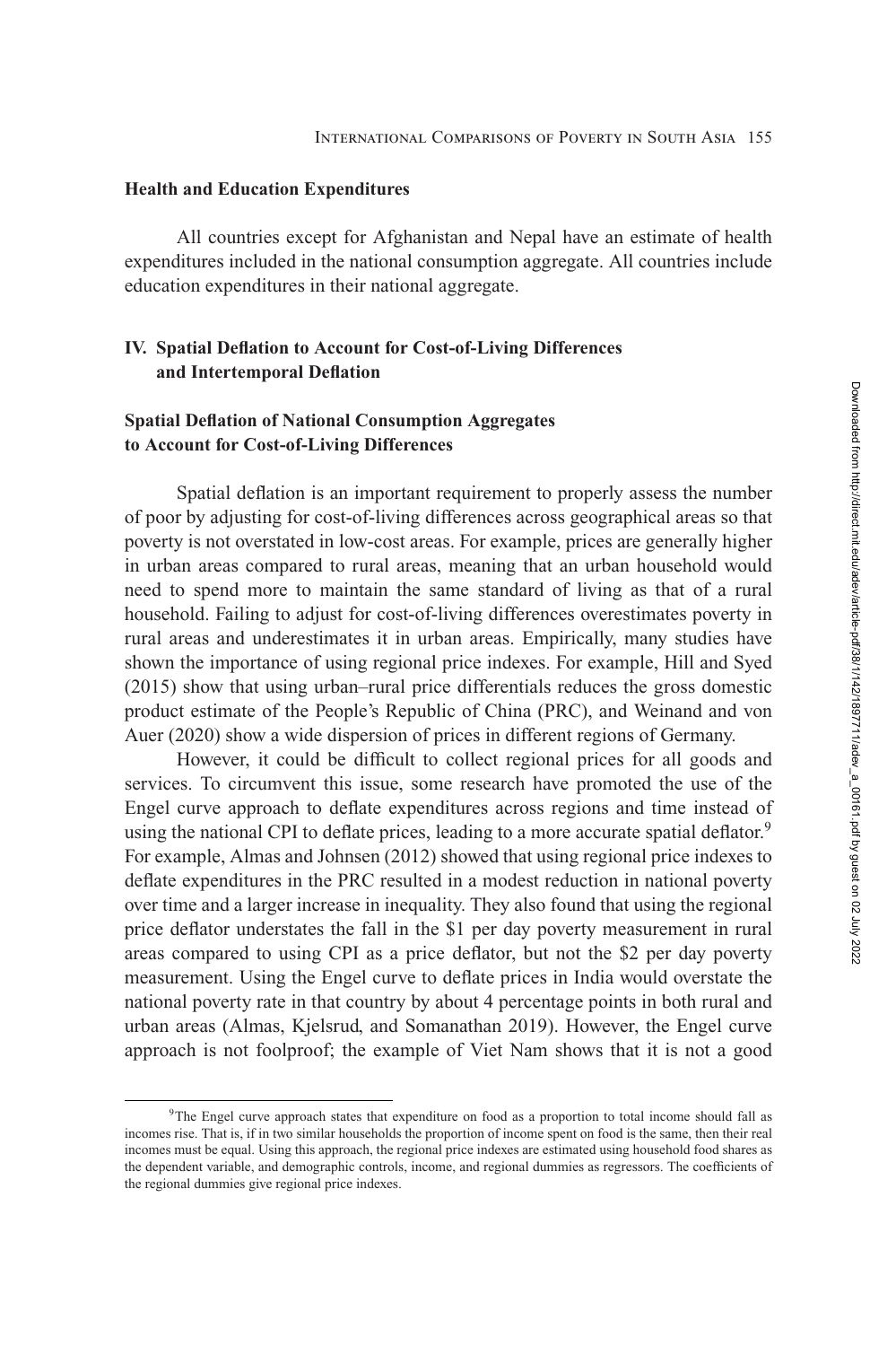proxy of price indexes that are constructed from actual regional prices (Gibson, Le, and Kim [2017;](#page-31-0) Gibson and Le [2018\)](#page-31-0).

The other issue is whether housing costs should be included in spatial cost-of-living adjustments and how to incorporate the rental value of owneroccupied housing. Almas and Johnsen [\(2012\)](#page-30-0) use 8% of housing value as a proxy for rent and adjust for housing debt and subsidies to obtain the true cost of housing. They find that including imputed rent into a spatial deflator reduced rural poverty rates in 1995 compared to using spatial deflators without imputed rent. However, rural poverty rates in 2002 and urban poverty rates in both 1995 and 2002 were virtually the same regardless of whether the spatial deflator had imputed rental values or not. Gibson, Le, and Kim [\(2017\)](#page-31-0) used a hedonic price model to estimate rental values and found that including the imputed rental values has a marginal effect on the spatial price indexes.

International poverty rates in the region in most cases are based on welfare aggregates that are not spatially deflated. While all South Asian countries carry out spatial deflation when calculating their national poverty estimates, the World Bank currently only spatially deflates the welfare measures in Bhutan and Nepal when calculating international extreme poverty rates. Bhutan uses a survey-based price index to deflate prices. In this case, the spatial price indexes are derived using information from the survey. Similarly, Bangladesh and Nepal use an implicit spatial price index to deflate prices, which is constructed using region-specific poverty lines to determine the cost-of-living differences (Deaton and Muellbauer  $1980$ ).<sup>10</sup>

Table [7](#page-15-0) shows the international poverty rates using the nominal and spatially deflated national consumption aggregates. Overall, the absence of spatial deflation in calculating extreme poverty rates might have a minor effect on the estimation of country-level international poverty rates, but it can have substantial impacts on international poverty measurement across regions and within countries. In all South Asian countries except for Nepal, the impact of spatial deflation is nontrivial. Without spatial deflation, urban areas have less poverty and rural areas have more poverty. For example, spatial deflation causes Nepal's urban poverty rate to be 4.3 percentage points higher and rural poverty rate to be 7.1 percentage points lower, compared with their respective nominal rates. If Bangladesh spatially deflated its consumption aggregates, then it would see an urban extreme poverty rate 3.3 percentage points higher and a rural extreme poverty rate 4.7 percentage points lower.

<sup>&</sup>lt;sup>10</sup>As an illustrative example, consider a country with two regions. The poverty line in a region can be interpreted as the cost of achieving a reference utility level in that region. The ratio between the poverty lines in two regions can be interpreted as a true-cost-of-living index—that is, a spatial price index. Thus, the ratio between the regional poverty lines gives the cost of achieving the reference utility level in region 1 relative to region 2. This method makes strong assumptions including that the unobserved reference utility level underlying the poverty lines is constant across regions.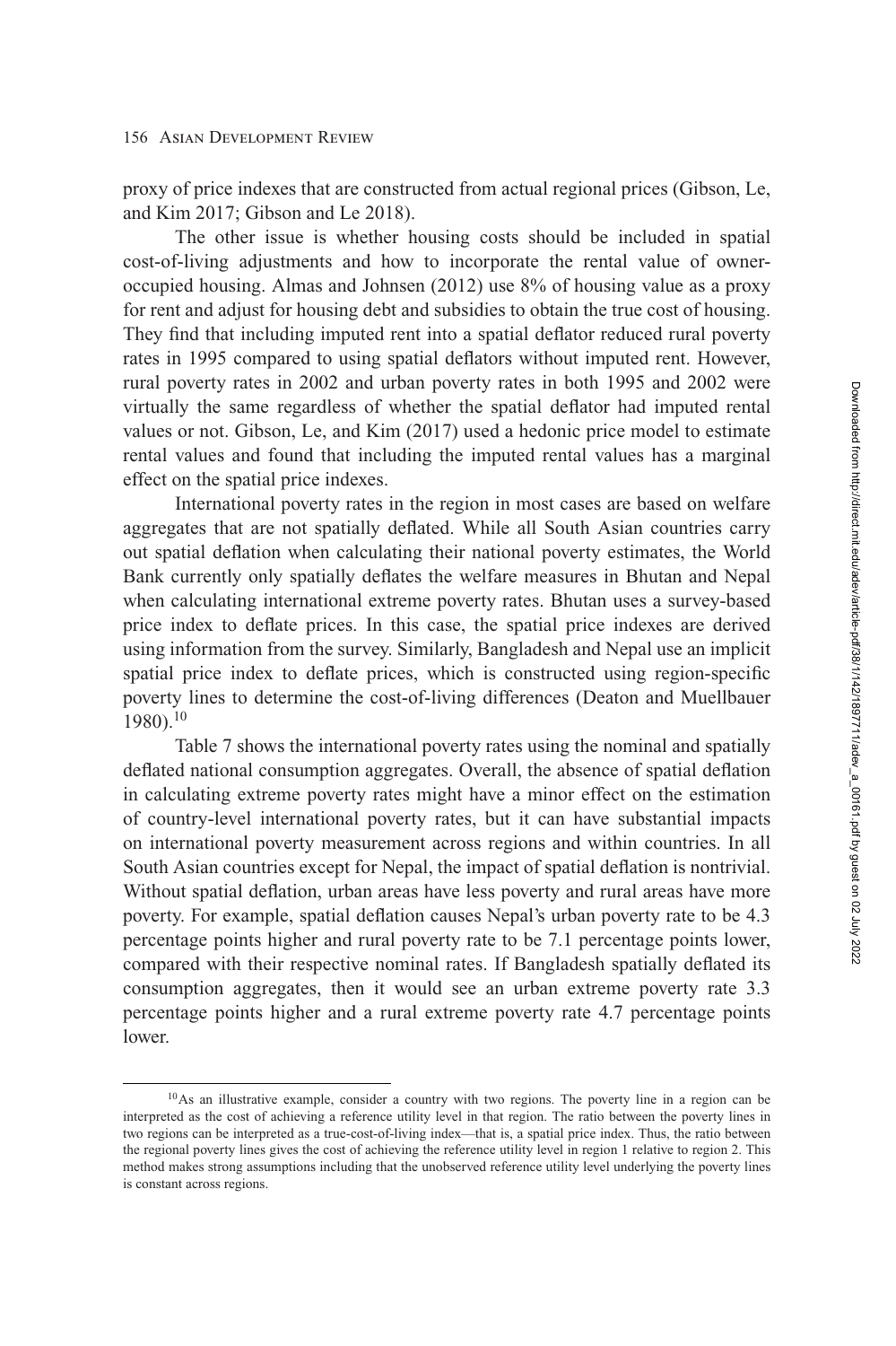|                       |                | <b>International Poverty</b><br>Rate $(\% )$ |                | Urban international<br>Poverty Rate (%) |                | <b>Rural International</b><br>Poverty Rate $(\% )$ |
|-----------------------|----------------|----------------------------------------------|----------------|-----------------------------------------|----------------|----------------------------------------------------|
|                       | <b>Nominal</b> | <b>Spatially</b><br><b>Deflated</b>          | <b>Nominal</b> | <b>Spatially</b><br><b>Deflated</b>     | <b>Nominal</b> | <b>Spatially</b><br><b>Deflated</b>                |
| Bangladesh            | 18.5           | 16.0                                         | 6.7            | 10.0                                    | 22.8           | 18.1                                               |
| Bhutan                | 2.2            | 2.2                                          | 0.21           | 0.2                                     | 3.4            | 3.1                                                |
| India                 | 21.6           | 19.4                                         | 13.4           | 26.4                                    | 24.8           | 16.5                                               |
| Maldives              | 7.3            | 7.3                                          | 3.9            | 5.8                                     | 10.2           | 9.2                                                |
| Nepal                 | 20.0           | 14.9                                         | 4.7            | 9.0                                     | 23.4           | 16.3                                               |
| Pakistan <sup>a</sup> | 8.3            | 7.0                                          | 2.8            | 3.1                                     | 10.7           | 9.0                                                |
| Sri Lanka             | 1.9            | 1.7                                          | 0.3            | 0.4                                     | 2.3            | 2.0                                                |

<span id="page-15-0"></span>Table 7. **International Extreme Poverty Rate in Urban and Rural Areas, With and Without Spatial Deflation**

aPakistan's values are from 2010.

Source: Authors' estimates based on South Asia Harmonized Micro Dataset (accessed September 15, 2017).

Therefore, following Gibson, Le, and Kim [\(2017\)](#page-31-0), it would be beneficial to collect regional price data for different durable and nondurable goods, and services. The rental cost of housing should also be collected regionally to impute the rental rate of owner-occupied housing, following Weinand and von Auer (2019), who show that housing cost is a major driver of cost-of-living variation. While the household expenditure surveys collect consumption amounts and total expenditures for each food and nonfood item at the household level, the market prices of the items are not generally collected. Thus, to get a better estimate of regional price deflators, statistical agencies need to incorporate the collection of market prices of different items in the household surveys.

## **Intertemporal Deflation**

As the survey year may not align with the year the \$1.9 international poverty line was estimated (2011), the international poverty line might need to be intertemporally deflated before it is applied to the national consumption aggregates of some countries. To do so, the international poverty line set in 2011 dollars is converted to local currency using the 2011 purchasing power parity (PPP) conversion factor. This number is then intertemporally deflated to the year the survey was undertaken, usually using the respective CPI of each country.

Table [8](#page-16-0) lists the country-level CPI and PPP that are used to intertemporally deflate the international poverty line to local currency units. For example, to calculate the international poverty line expressed in Bangladeshi takas for the year 2010 so that it can be applied to the 2010 HIES, we do the following. First, the 2011 PPP for Bangladesh (24.85) is multiplied by the international poverty line (\$1.9), and this is then deflated using the intertemporal deflator (0.9). Thus, the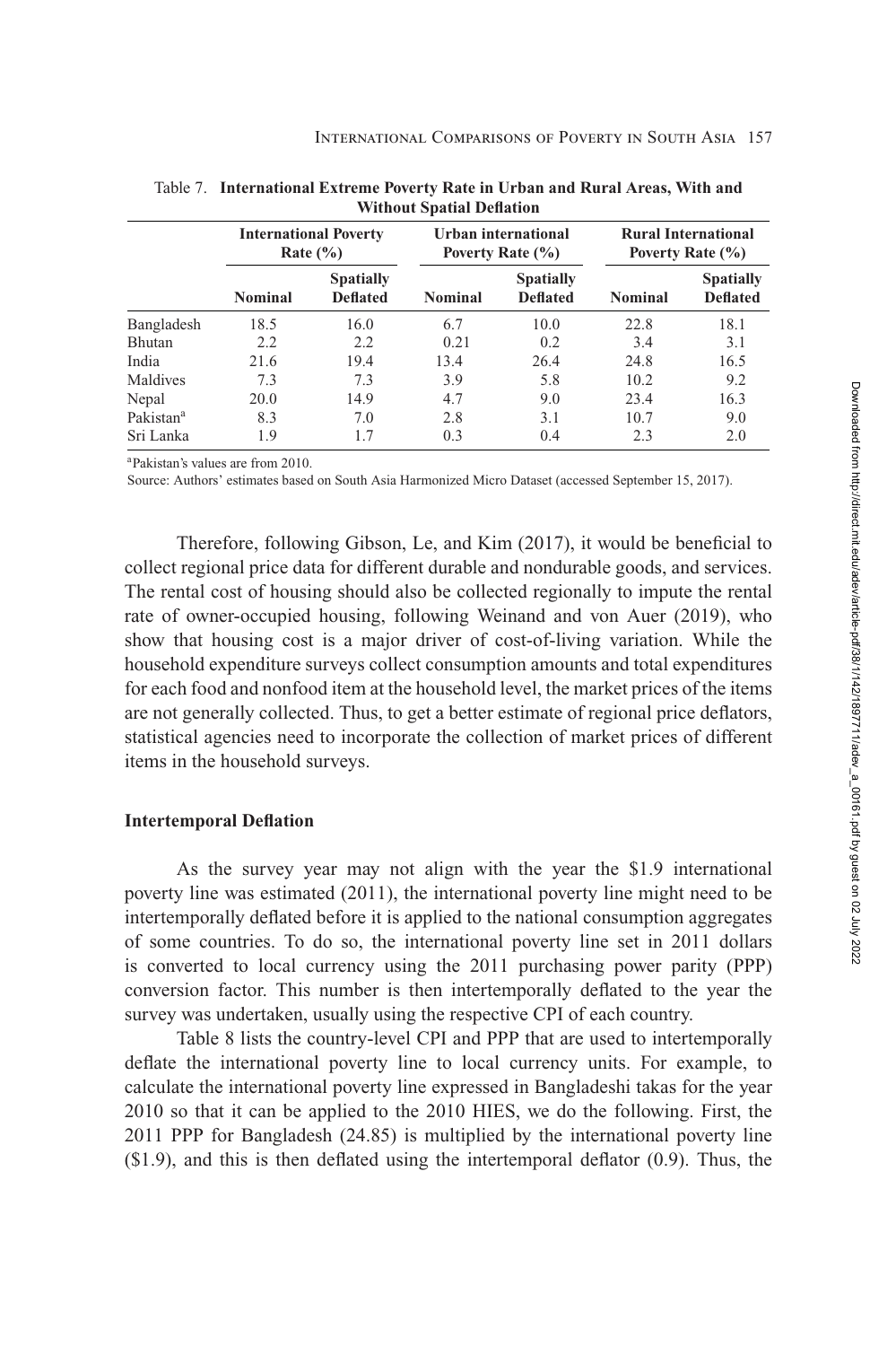<span id="page-16-0"></span>

| Country                  | Year          | <b>2011 PPP</b> | <b>Intertemporal Deflator</b> |
|--------------------------|---------------|-----------------|-------------------------------|
| Afghanistan <sup>a</sup> | 2012          | na              | na                            |
| Bangladesh               | 2010          | 24.85           | 0.90                          |
| <b>Bhutan</b>            | 2012          | 16.96           | 1.11                          |
| India                    | $2011 - 2012$ | 13.78           | 1.04                          |
| Rural                    | $2011 - 2012$ | 12.91           | 1.03                          |
| Urban                    | $2011 - 2012$ | 15.69           | 1.04                          |
| Maldives                 | 2009          | 10.68           | 0.87                          |
| Nepal                    | 2010          | 25.76           | 0.93                          |
| Pakistan                 | $2011 - 2012$ | 25.41           | 1.05                          |
| Sri Lanka                | 2012-2013     | 42.22           | 1.11                          |

Table 8. **Intertemporal Deflators**

na = not available, PPP = purchasing power parity.<br><sup>a</sup>Afghanistan is not included in PovcalNet because it lacks a PPP deflator, and the government is not comfortable using a regression-based PPP.

Note: All countries use the consumer price index except for Bangladesh, which uses the Basic Need Price Index.

Source: Authors' estimates based on South Asia Harmonized Micro Dataset (accessed September 15, 2017).

daily international poverty line expressed in local currency comes out to be:  $1.9 \times$  $24.85 \times 0.9 = 42.65$  takas.

All countries in South Asia except for Afghanistan and Bangladesh use the CPI to deflate the international poverty line. Bangladesh uses the Basic Need Price Index that is constructed based on Bangladesh's population-weighted upper poverty lines to measure changes in the cost of basic needs. This methodological approach was adopted for Bangladesh because Gimenez and Jolliffe [\(2014\)](#page-31-0) argued that the weights used to construct the CPI are not representative of the consumption pattern of the poor. This view aligns with Recommendation No. 9 of the World Bank's (2017) report on *Monitoring Global Poverty*, which specifies that countries should consider using a price index for the poor. It is also consistent with the belief that price changes implied by the Bangladesh survey data are closer to changes in the poverty line than the CPI.

While the CPI shows how the expenditure to purchase a specific bundle of goods consumed by the average consumer changes nationally, there are a few problems with using the CPI as a deflator for poverty measurement: (i) unit-value changes of some consumption items can vary from the CPI for this item; (ii) the CPI measures how price changes nationally and not by region, so it does not reflect price changes of specific regions of the country; or more importantly, it may not accurately identify the poor in regions with high levels of deprivation; and (iii) the goods in the poor's basket may not align well with the CPI basket, as the extremely poor may consume items that are different from that of a typical consumer. This last point is validated by Dupriez [\(2007\)](#page-30-0) and Deaton and Dupriez [\(2009,](#page-30-0) 2011), who document that the expenditure patterns of poor households are different from the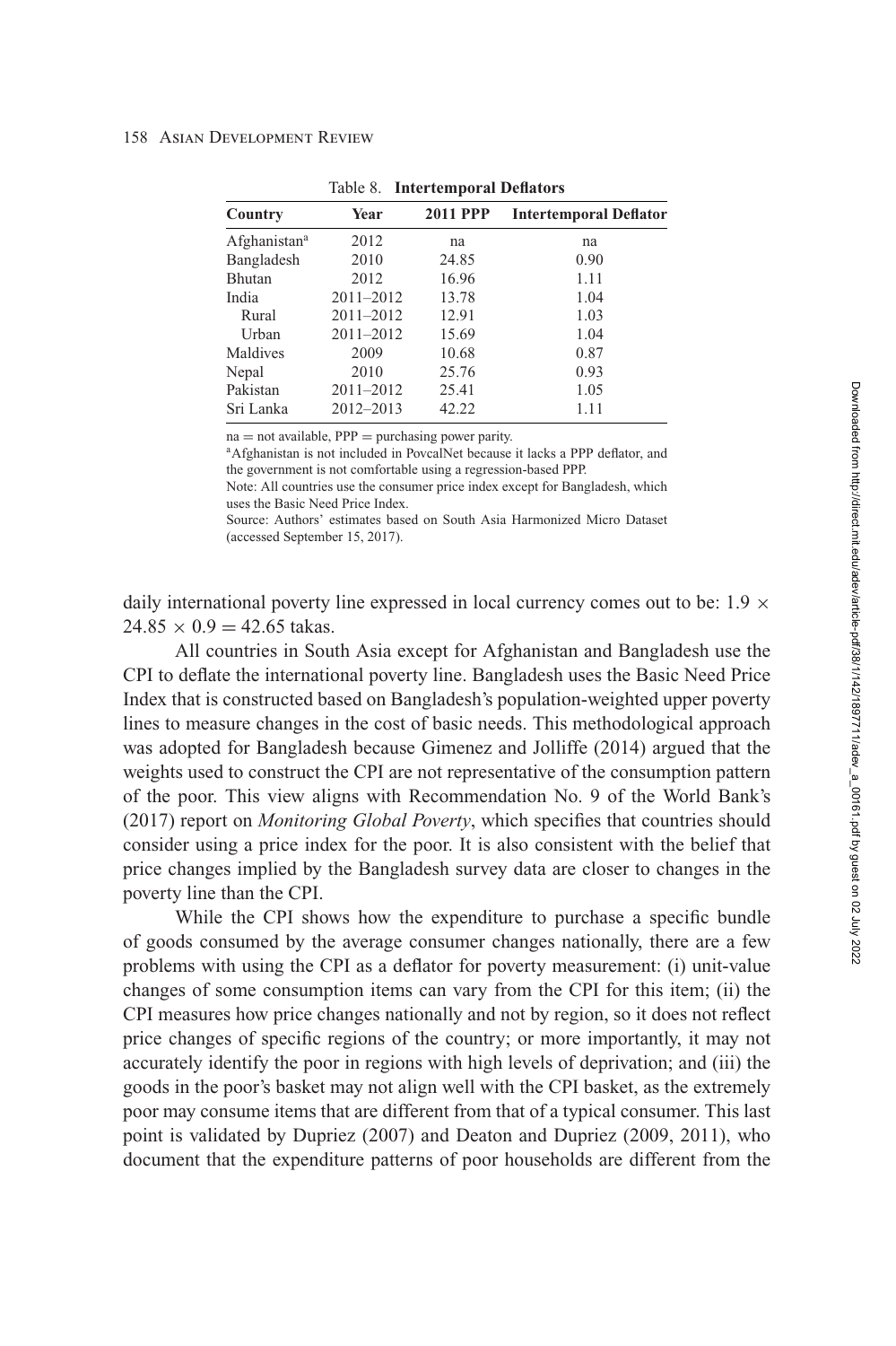<span id="page-17-0"></span>pattern observed in the System of National Accounts.<sup>11</sup> One limitation of our study is that we do not have access to satisfactory country-level price deflators that reflect the consumption bundle of the poor (because most governments do not produce such data), so we have to rely on the country-level price deflators instead to deflate the consumption expenditures. However, a recent study by Deaton and Dupriez [\(2011\)](#page-30-0) investigating how sensitive world poverty numbers are to different deflators (i.e., PPP exchange rates and poverty-weighted PPPs) finds that the worldwide international poverty numbers are not very sensitive to the choice of the deflator.<sup>12</sup> Deaton and Dupriez [\(2011\)](#page-30-0) and Castañeda et al. [\(2016\)](#page-30-0) show that subnational spatial deflation is not the main factor in explaining cross-country differences in poverty in South Asia. In fact, whether or not one spatially deflates aggregates having only minor effects on national poverty rates in South Asia gives our poverty exercise practical validity.<sup>13</sup>

This section has shown that there are many sources that can substantially contribute to the total error of poverty estimates and influence international poverty comparisons. The comparison of survey design and sampling methodologies shows that differences in data collection methods across countries are relatively minor. The main source of total error involves differences in how consumption is collected and aggregated at the household level, particularly the way in which countries treat actual and imputed rent. In addition, the use of poverty lines to deflate intertemporal prices instead of the CPI can also contribute to total error in the international poverty rate estimates in the case of Bangladesh.

## **V. Assessing Differences in Estimating National Consumption Aggregates**

## **Standardized versus National Consumption Aggregates**

Because of the wide variation in the way consumption data are collected by each country, the World Bank developed a standardized dataset of consumption aggregates.<sup>14</sup> The standardization of the consumption aggregates was constructed by reclassifying expenditure items into the categories adopted by the International Comparison Program—which has 110 basic headings, 91 classes, 43 groups, and 13 categories—and designing strict data cleaning procedures to ensure consistency in

<sup>&</sup>lt;sup>11</sup>Sen [\(1979\)](#page-31-0) offers a thorough review of the pitfalls of using different price deflators (Laspyeres and Paasche Indexes) to obtain real income for welfare analysis.

<sup>&</sup>lt;sup>12</sup>The paper measures the PPP exchange rates and the poverty-weighted PPPs using the Fisher Ideal Index, which is the geometric mean of the Laspeyres and Paasche Indexes, as well as the Törnqvist Index and the weighted country-product-dummy index.

<sup>&</sup>lt;sup>13</sup>We also acknowledge if we are not measuring national poverty rates and instead focus on analyzing subnational poverty rates, then a local price deflator would be more appropriate.

<sup>&</sup>lt;sup>14</sup>As mentioned previously, we use the term national consumption aggregates to refer to the consumption aggregates created by the statistical offices of the respective countries, while the standardized consumption aggregates refer to the consumption aggregates obtained from the standardized consumption datasets created by the World Bank.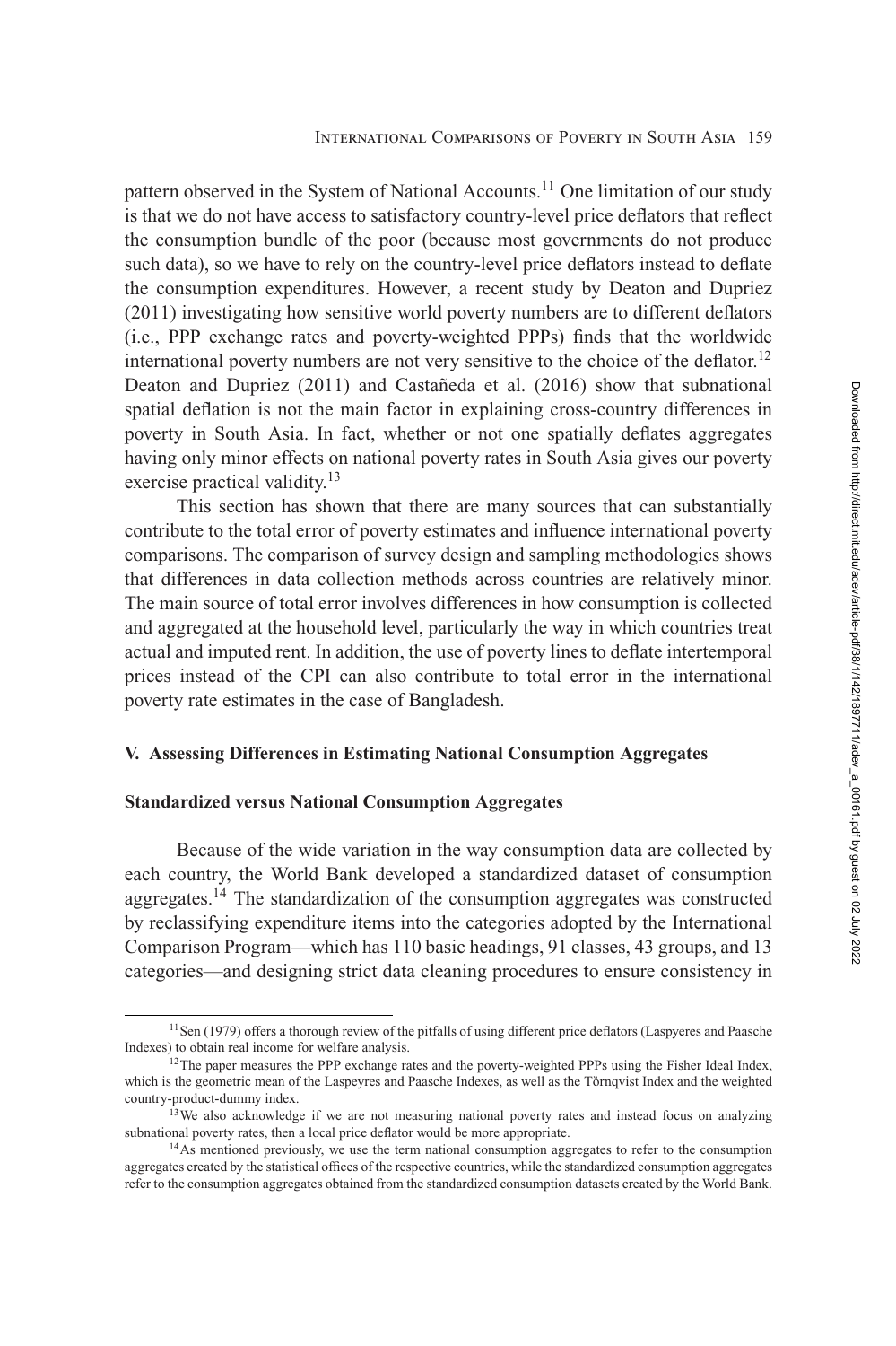the standardization.<sup>15</sup> However, this standardization has limitations (Dupriez 2007). Although consumption aggregates are standardized in the sense that they use a common data dictionary, the method of data collection and questionnaire designs affect the standardization directly and cannot be addressed.

Table [9](#page-19-0) shows the average per capita consumption using both the standardized and national consumption aggregates.<sup>16</sup> The table shows that, for the most part, there is not a large difference in expenditure per capita between the two aggregates. One exception is housing expenditure in urban India. Using the national consumption aggregates, imputed rent amounts to \$0.7 per day (2011 PPP), but when imputed rents for homeowners are included in the standardized consumption aggregate, the housing expenditure jumps to \$1.6 (2011 PPP). The standardization of the consumption aggregates decreases housing expenditure in Bhutan and Sri Lanka. Sri Lanka also sees a fall in food and nonfood (nondurable) expenditures due to the standardization process.

Table [10](#page-20-0) shows the budget shares for each category of goods and services using both the standardized and national consumption aggregates. Maldivian households only spend 37% of consumption expenditures on food, on average, and 53% on nonfood nondurables.<sup>17</sup> Households in the remaining countries spend between 44% and 59% of their consumption expenditures on food and somewhere between 18% and 29% on nonfood nondurables. Except for India, all South Asian countries spend around 10% of their consumption expenditures on health, education, and durable goods combined, with India spending at a slightly higher rate of 12%. Housing, which includes rent, imputed rent (if included in the national consumption aggregate), and expenditures on utilities range widely from a low of 6% in Nepal to a high of 33% in Maldives.

Within India, rural households spend 8 percentage points more on food, reflecting lower levels of well-being in rural India. There is some difference between housing expenditures: while rural Indian households report spending an average of 12% of their budget on housing, urban Indian households spend an average of 16% (excluding imputed rent). This implies that much of the difference in poverty rates between rural India and the rest of South Asia is driven by the lack of housing expenditure (imputed rent) data in the national consumption aggregate for rural India.

<sup>&</sup>lt;sup>15</sup>A detailed description of the standardization of the consumption aggregates in South Asia is available in Dupriez [\(2007\)](#page-30-0).

<sup>&</sup>lt;sup>16</sup>In Table [9](#page-19-0) and subsequent tables, we use the Uniform Reference Period (URP), which collects expenditure data on all goods over a 30-day period. India also reports the Mixed Reference Period, in which food expenditures are collected in 7- and 30-day periods, and other nonfood consumption is collected over a 365-day period (World Bank [2018\)](#page-31-0). The World Bank currently uses the URP method of collecting expenditure data to measure consumption expenditures. Thus, we use the URP method here to determine household-level consumption. However, from 2020 onward, the World Bank will use the Modified Mixed Reference Period, where expenditures will be collected over a recall of 7-, 30-, and 365-day periods, depending on the category of the good (World Bank [2018\)](#page-31-0).

<sup>&</sup>lt;sup>17</sup>These are plutocratic rather than democratic shares.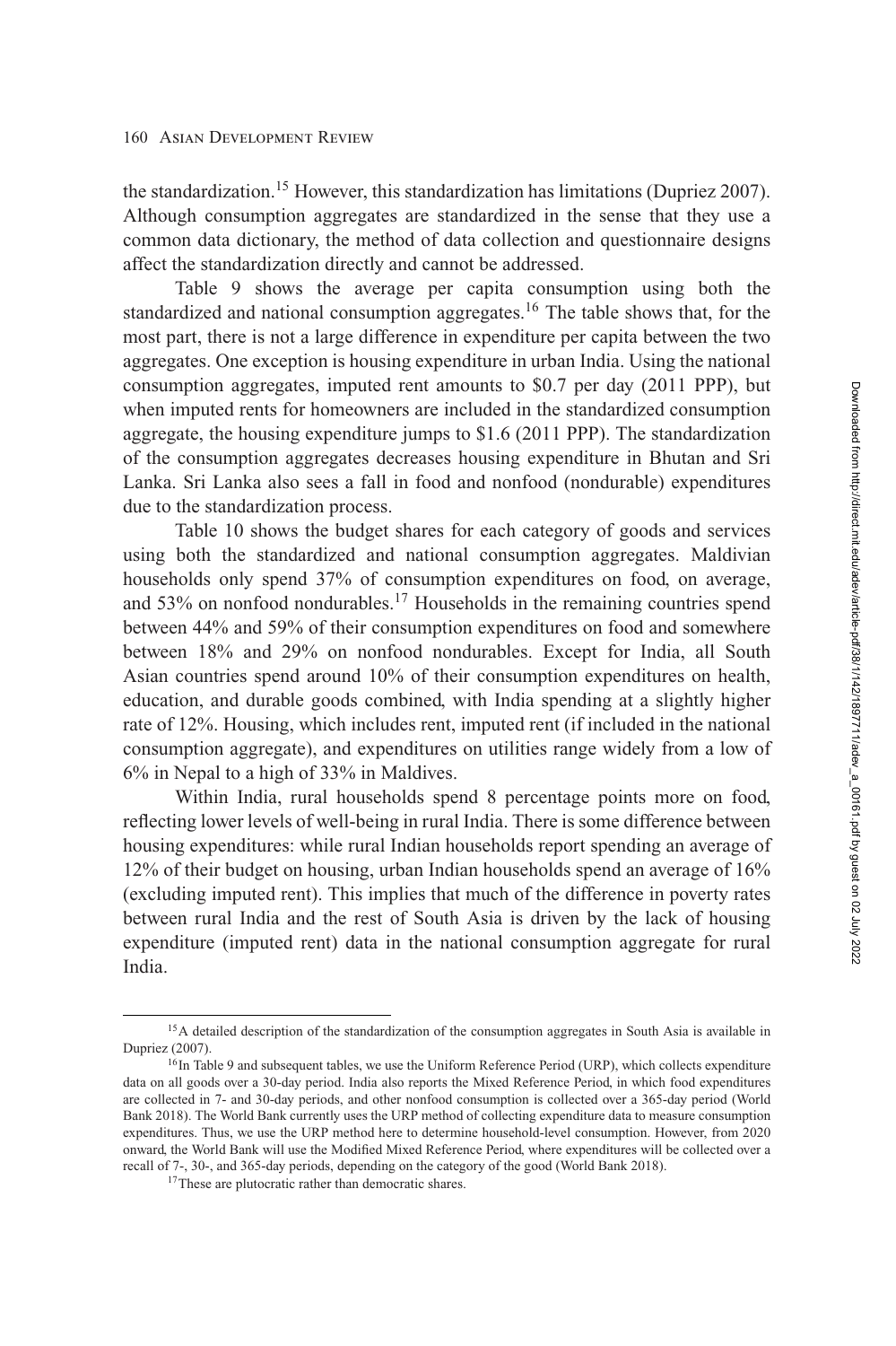| é                                                                         |
|---------------------------------------------------------------------------|
| ı<br>ı<br>۱<br>ا<br>ļ<br>l                                                |
| i                                                                         |
| I                                                                         |
| ė                                                                         |
| I<br>١<br>١<br>I<br>j                                                     |
| ì                                                                         |
| l<br>ı<br>ı<br>I                                                          |
| ļ<br>ľ<br>ζ                                                               |
| ı<br>l<br>۱<br>ï<br>i<br>֖֖֖֖֖֖֧ׅ֖֧֪֚֚֚֚֚֚֚֚֚֚֚֚֚֚֚֚֚֚֚֚֚֚֚֚֚֬֝֓֝֓֞֝֓֬֝֓֬ |
| ļ                                                                         |
| J<br>š<br>ı<br>ĺ<br>l                                                     |
| j<br>ł<br>١<br>i<br>$\vdots$<br>Į<br>ı                                    |

<span id="page-19-0"></span>

|                                                                                                                                                                                                                                                       |                  | Bangladesh       |                   |                         |                                 | India              |                    |                  |                  |                                           |                            |
|-------------------------------------------------------------------------------------------------------------------------------------------------------------------------------------------------------------------------------------------------------|------------------|------------------|-------------------|-------------------------|---------------------------------|--------------------|--------------------|------------------|------------------|-------------------------------------------|----------------------------|
|                                                                                                                                                                                                                                                       | 2010             | Rural<br>2010    | Jrban<br>2010     | Bhutan<br>2012          | $2011 - 2012$<br>$\overline{a}$ | 2011-2012<br>Rural | 2011-2012<br>Urban | Maldives<br>2009 | Nepal<br>2010    | 2011-2012<br>Pakistan                     | Sri Lanka<br>$2012 - 2013$ |
|                                                                                                                                                                                                                                                       |                  |                  |                   |                         |                                 |                    |                    |                  |                  |                                           |                            |
| National consumption aggr                                                                                                                                                                                                                             | egates           |                  |                   |                         |                                 |                    |                    |                  |                  |                                           |                            |
| Food                                                                                                                                                                                                                                                  |                  | $1.8\,$          | 2.4               |                         |                                 |                    |                    |                  |                  |                                           | 3.2                        |
| Nonfood nondurables                                                                                                                                                                                                                                   |                  | 0.7              | $\Box$            |                         | $\overline{1.0}$                | $\frac{8}{10}$     | $\overline{14}$    | 3.3              | $2.5$<br>1.5     | $\begin{array}{c} 0.9 \\ 0.9 \end{array}$ | 2.9                        |
| Health                                                                                                                                                                                                                                                |                  | $\overline{0}$   |                   | $2.5$<br>$0.5$<br>$0.2$ | 0.3                             | 0.2                | 0.3                | $\overline{0.5}$ |                  | $\overline{0}$ .                          |                            |
|                                                                                                                                                                                                                                                       | $0.\overline{3}$ |                  | 0.5               |                         | 0.2                             | $\overline{C}$     | 0.4                | 0.2              | 0.2              | $\overline{C}$                            | $\frac{3}{13}$             |
| Education<br>Durable goods                                                                                                                                                                                                                            |                  | 0.2              | $\overline{0}$ .  | $\overline{0}$ .        | 0.5                             | 0.4                | 0.7                |                  | 0.3              |                                           |                            |
| Housing                                                                                                                                                                                                                                               | 0.6              | 0.4              | $\overline{1.0}$  | $1.7$<br>7.5            |                                 | 0.3                | 0.7                | $9^{11}$         | $0.\overline{3}$ | 0.9                                       | $\frac{0.2}{2.0}$          |
| Total                                                                                                                                                                                                                                                 | 3.7              |                  | 5.2               |                         | $\overline{4.1}$                | 3.5                | 5.6                | 7.4              | 4.3              | $\frac{0}{4}$                             | 8.8                        |
| Standardized consumption aggregates                                                                                                                                                                                                                   |                  |                  |                   |                         |                                 |                    |                    |                  |                  |                                           |                            |
| Food                                                                                                                                                                                                                                                  | 1.8              | $\frac{6}{1}$    | $\frac{2.2}{1.0}$ | 2.5                     | $\tilde{S}$                     | $\tilde{c}$        | $\overline{1}$     | 1.7              |                  | 1.8                                       |                            |
| Nonfood nondurables                                                                                                                                                                                                                                   | 0.7              | 0.6              |                   | $2.2$<br>0.3            | $\Box$                          | 0.9                | $\frac{5}{1}$      | 2.1              | $\frac{0}{0.9}$  | $\overline{1.0}$                          | $2.7$<br>1.6               |
| Health                                                                                                                                                                                                                                                |                  | $\overline{0}$ . |                   |                         | $\approx$                       | 0.2                | 0.2                | 0.5              |                  | 0.1                                       |                            |
| Education                                                                                                                                                                                                                                             |                  | $\overline{0}$ . | $\frac{1}{0.3}$   | $\overline{0}$ .        | $\overline{C}$                  | $\overline{C}$     | 0.2                | 0.2              |                  | 0.2                                       |                            |
| Durable goods                                                                                                                                                                                                                                         |                  | 0.0              | $\overline{0}$    | 0.4                     | $\overline{C}$                  | $\overline{0}$ .   | 0.2                | 0.9              | 0.36             | $\overline{0}$ .                          | 3337.1                     |
| Housing                                                                                                                                                                                                                                               | $\tilde{c}$      | 0.4              | $_{0.9}$          | 1.3                     | 0.7                             | 0.3                | $\frac{6}{1}$      | 1.8              | 0.3              | 0.8                                       |                            |
| Total                                                                                                                                                                                                                                                 |                  |                  |                   | 6.7                     |                                 |                    | 5.4                |                  | 4.2              |                                           |                            |
| Notes: All amounts are based on 2011 purchasing power parity. India's consumption aggregates reported are based on the Uniform Recall Period<br>Source: Authors' estimates based on South Asia Harmonized Micro Dataset (accessed September 15, 2017) |                  |                  |                   |                         |                                 |                    |                    |                  |                  |                                           |                            |

# International Comparisons of Poverty in South Asia 161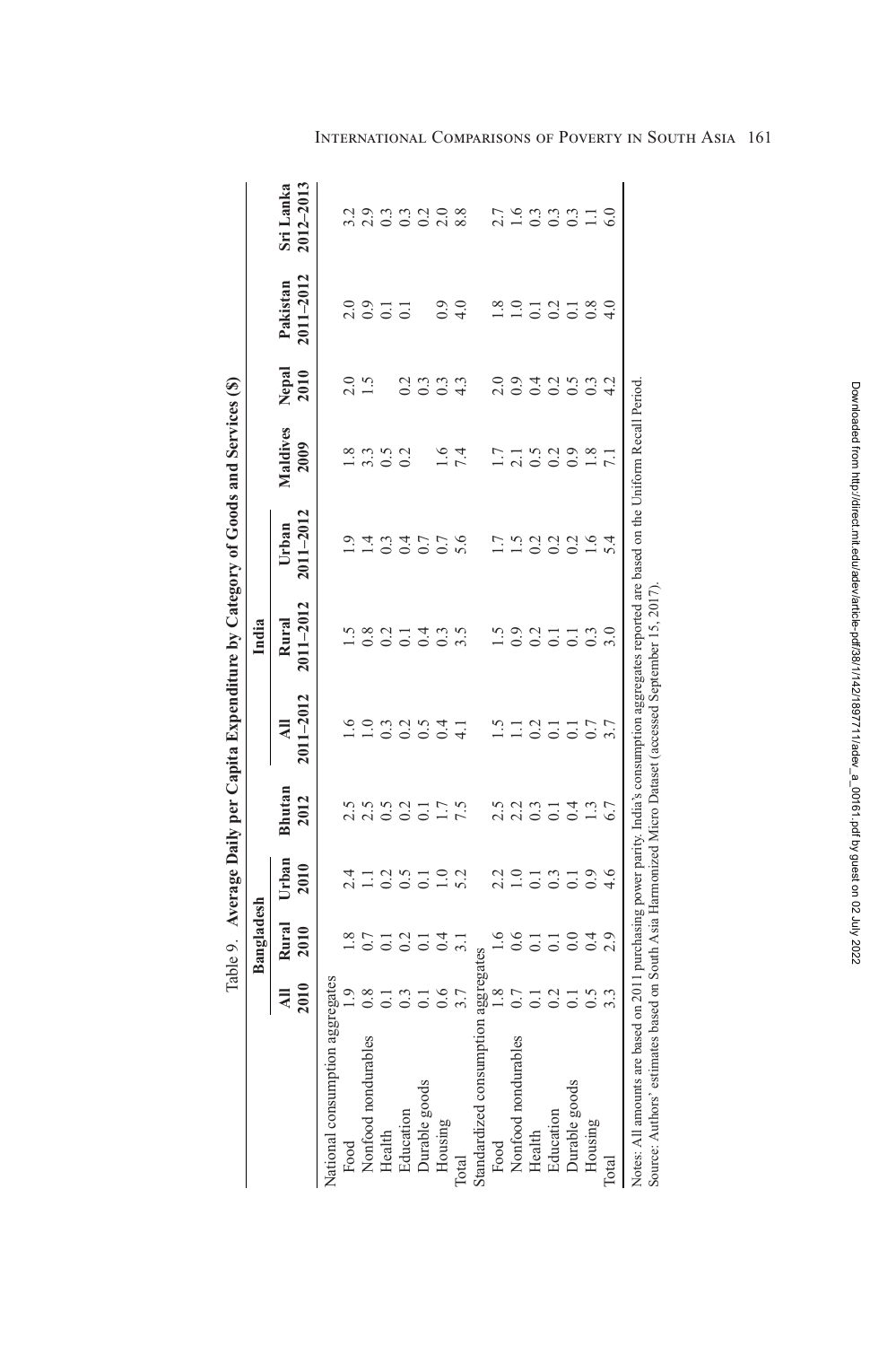<span id="page-20-0"></span>

|                                                                                                                                                                                                 |                             |                            |                          |                   | Table 10. Budget Shares by Category of Goods and Services (%) |                 |                |                          |                |                              |                            |
|-------------------------------------------------------------------------------------------------------------------------------------------------------------------------------------------------|-----------------------------|----------------------------|--------------------------|-------------------|---------------------------------------------------------------|-----------------|----------------|--------------------------|----------------|------------------------------|----------------------------|
|                                                                                                                                                                                                 |                             | Bangladesh                 |                          |                   |                                                               | India           |                |                          |                |                              |                            |
|                                                                                                                                                                                                 | 2010                        | Rural<br>2010              | Urban<br>2010            | Bhutan<br>2012    | $2011 - 2012$<br>$\overline{a}$                               | Rural           | Urban          | Maldives<br>2009         | Nepal<br>2010  | $2011 - 2012$<br>Pakistan    | Sri Lanka<br>2012-2013     |
| National consumption exper                                                                                                                                                                      | ıditure                     |                            |                          |                   |                                                               |                 |                |                          |                |                              |                            |
| Food                                                                                                                                                                                            | 58                          | 5                          |                          |                   |                                                               | 54              | $\frac{4}{6}$  |                          |                |                              | 45                         |
| Nonfood nondurables                                                                                                                                                                             | 19                          | $\overline{19}$            | 52398                    | 28                | 25                                                            | 74000           | 27             | 53                       | 27             | 373000                       | $23$ $\alpha$ $\alpha$ $-$ |
| Health                                                                                                                                                                                          | 4                           | 4                          |                          | 4                 | 5                                                             |                 | $\sim 4$       | $\overline{\phantom{0}}$ | $\circ$        |                              |                            |
|                                                                                                                                                                                                 | 5                           | 4                          |                          | 3                 | 4                                                             |                 |                | $\sim$                   | $\sim$         |                              |                            |
| Education<br>Durable goods                                                                                                                                                                      |                             | ł,                         | $\overline{\phantom{a}}$ | $\overline{\vee}$ | $\mathfrak{g}$                                                |                 | $\mathfrak{g}$ |                          | $\overline{4}$ |                              |                            |
| Housing                                                                                                                                                                                         | $\overline{4}$              | 13                         | 18                       | $\overline{19}$   | 13                                                            | $\overline{c}$  | 16             | 33                       | $\circ$        | $\overline{21}$              | 22                         |
| Total                                                                                                                                                                                           | 100                         | $\frac{100}{2}$            | $\overline{100}$         | $\frac{8}{100}$   | $\frac{8}{100}$                                               | $\frac{8}{1}$   | $\approx$      | $\overline{100}$         | $\approx$      | $\approx$                    | $\approx$                  |
| Standardized consumption a                                                                                                                                                                      | ggregate                    |                            |                          |                   |                                                               |                 |                |                          |                |                              |                            |
| Food                                                                                                                                                                                            | 57                          | 59                         |                          | 4                 | $\frac{6}{5}$                                                 |                 | 34             |                          | 53             | 48                           |                            |
| Nonfood nondurables                                                                                                                                                                             | $\overline{c}$              | $\overline{c}$             | 52                       | $30\,$            | 28                                                            | 28              | 28             | 29                       | $\Omega$       |                              | $524$ mm                   |
| Health                                                                                                                                                                                          |                             |                            |                          | $\mathfrak{S}$    | $\sim$                                                        |                 | $\overline{4}$ | $\overline{ }$           | $\circ$        |                              |                            |
| Education                                                                                                                                                                                       |                             | $\omega$ $\omega$ $\omega$ | $m \propto \gamma$       | $\sim$            | $\sim$ $\sim$                                                 | 522             | $\frac{3}{2}$  | $\mathfrak{g}$           | $\overline{4}$ | $\frac{23}{10}$ m m $\alpha$ |                            |
| Durable goods                                                                                                                                                                                   | $m \circ n \nightharpoonup$ |                            |                          | $\mathfrak{g}$    |                                                               |                 |                | $\frac{2}{21}$           | $\overline{ }$ |                              |                            |
| Housing                                                                                                                                                                                         |                             | 13                         | 19                       | $\overline{1}$    | 17                                                            | $\overline{12}$ | 29             |                          | $\infty$       | $\overline{c}$               | $\overline{8}$             |
| Total                                                                                                                                                                                           | $\approx 0$                 | 100                        | $\Xi$                    | $\epsilon$        | g                                                             | $\epsilon$      | $\Xi$          | $\geq$                   | $\epsilon$     | $\epsilon$                   | $\infty$                   |
| Source: Authors' estimates based on South Asia Harmonized Micro Dataset (accessed September 15, 2017).<br>Notes: India's consumption aggregates reported are based on the Uniform Recall Period |                             |                            |                          |                   |                                                               |                 |                |                          |                |                              |                            |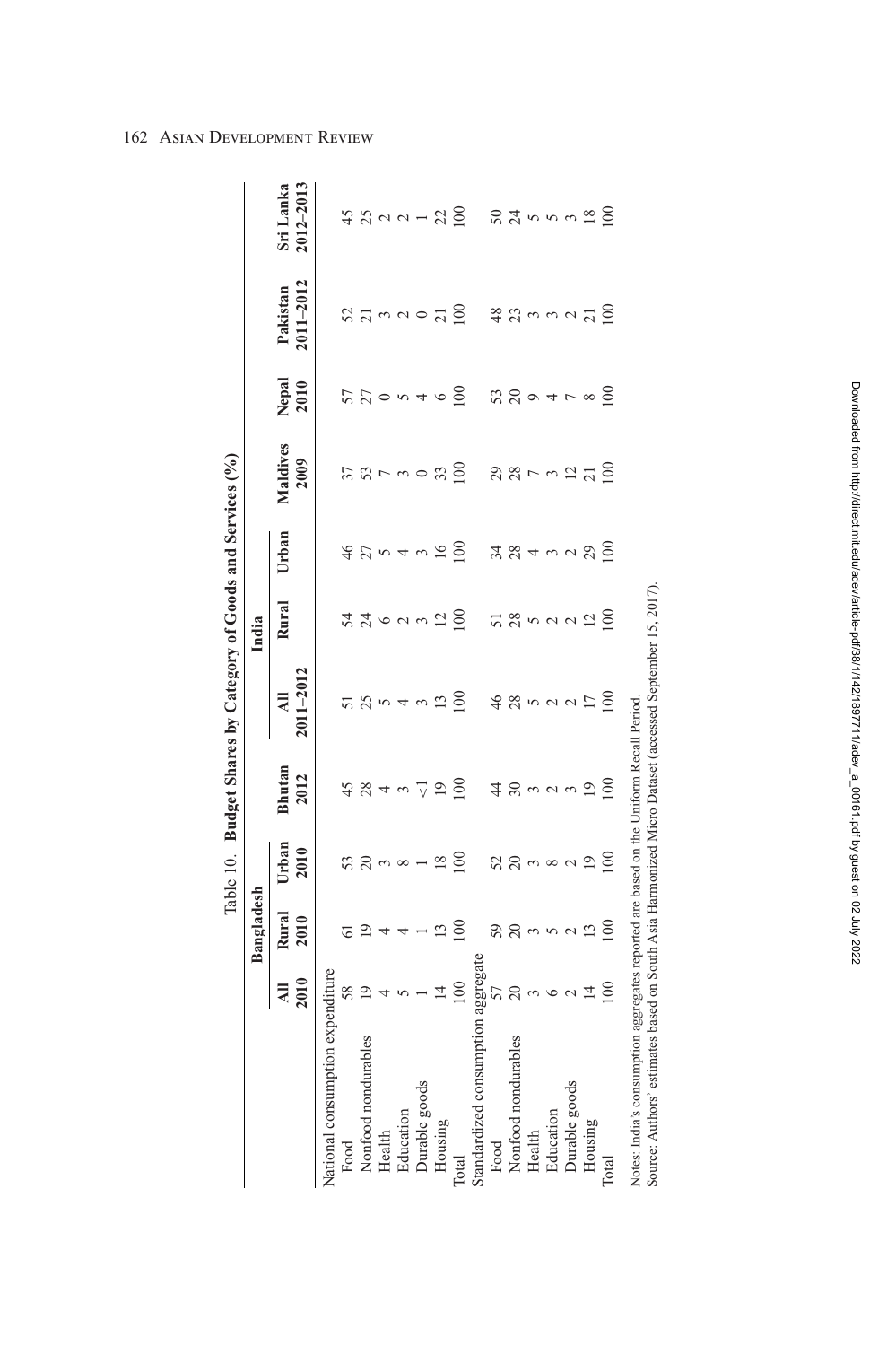|               | Year          | <b>Standardized</b><br><b>Consumption</b><br><b>Aggregates</b><br>(1) | <b>National</b><br><b>Consumption</b><br><b>Aggregates</b><br>(2) | <b>Difference</b><br>$(1) - (2)$<br>(3) |
|---------------|---------------|-----------------------------------------------------------------------|-------------------------------------------------------------------|-----------------------------------------|
| Bangladesh    | 2010          | 19.44                                                                 | 18.52                                                             | 0.92                                    |
| Rural         | 2010          | 23.86                                                                 | 22.74                                                             | 1.12                                    |
| Urban         | 2010          | 7.01                                                                  | 6.67                                                              | 0.34                                    |
| <b>Bhutan</b> | 2012          | 3.49                                                                  | 2.17                                                              | 1.32                                    |
| India         | $2011 - 2012$ | 19.61                                                                 | 21.56                                                             | $-1.95$                                 |
| Rural         | $2011 - 2012$ | 24.20                                                                 | 24.83                                                             | $-0.63$                                 |
| Urban         | $2011 - 2012$ | 8.13                                                                  | 13.38                                                             | $-5.25$                                 |
| Maldives      | 2009          | 6.10                                                                  | 7.25                                                              | $-1.14$                                 |
| Nepal         | 2010          | 14.51                                                                 | 14.89                                                             | $-0.38$                                 |
| Pakistan      | $2011 - 2012$ | 9.24                                                                  | 7.93                                                              | 1.31                                    |
| Sri Lanka     | 2012-2013     | 2.06                                                                  | 1.92                                                              | 0.14                                    |
| South Asia    |               | 18.31                                                                 | 19.60                                                             | $-1.29$                                 |

| Table 11. International Extreme Poverty Rate in South Asia Using the |
|----------------------------------------------------------------------|
| <b>Standardized and National Consumption Aggregates</b>              |

Notes: India's consumption aggregates reported are based on the Uniform Recall Period. Source: Authors' estimates based on South Asia Harmonized Micro Dataset (accessed September 15, 2017).

Standardization leads to a slight change in food expenditures in all countries. With nonfood nondurables, standardization slightly increases the share of nonfood nondurables in Bangladesh, Bhutan, India, and Pakistan, but decreases the share in other countries. Standardization does not affect health care expenditures, and the proportion of housing expenditure changes little with standardization. However, Indian housing expenditures are much higher than those in the national consumption aggregate; this is driven mainly by the inclusion of imputed rent among urban households. To study this point further, we reproduce Table [8](#page-16-0) and Table [9,](#page-19-0) but only for the poor in each country. The reproduced tables, which are presented in the Appendix as [Table A.1](#page-32-0) and [Table A.2,](#page-33-0) respectively, show that much of the increase in consumption expenditures among the poor in urban India is driven by imputed rent.

While standardization of consumption aggregates does not affect the international poverty rankings for most countries, it has a significant effect on the poverty numbers for India. Table 11 shows the international extreme poverty rates calculated using national consumption aggregates and standardized consumption aggregates. In some cases, standardization increases the poverty rate, like in Bangladesh, Bhutan, Pakistan, and Sri Lanka. However, in the cases of India, Maldives, and Nepal, the standardization process decreases the international extreme poverty rate.

For the most part, the standardization process preserves the poverty rankings. When we use the national consumption aggregates to estimate the international extreme poverty rate, Sri Lanka has the lowest proportion of individuals classified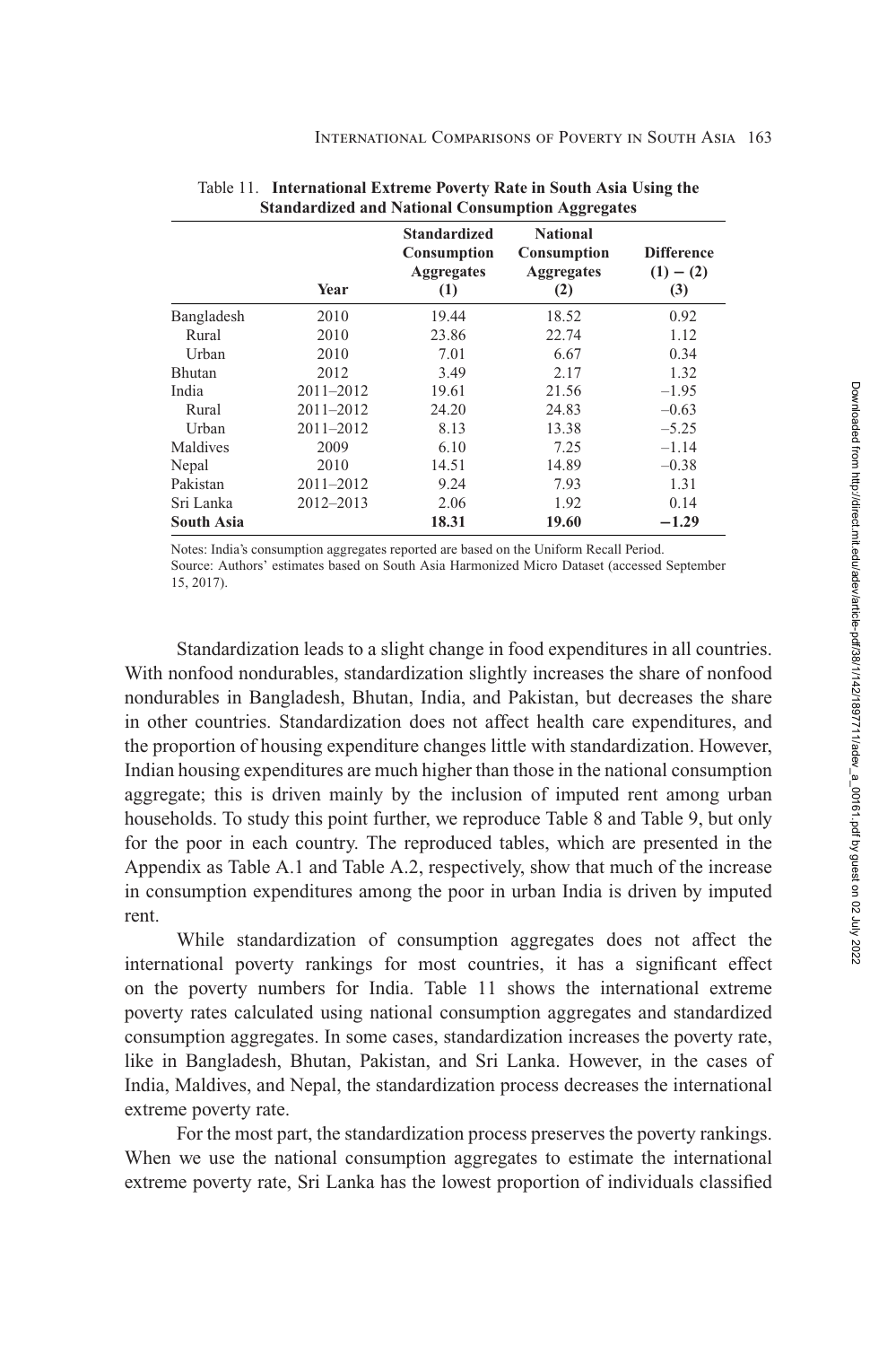



 $BAN =$  Bangladesh,  $BHU = Bhutan$ ,  $IND = India$ ,  $MLD =$  Maldives,  $NEP =$  Nepal,  $PAK =$  Pakistan,  $PPP =$ purchasing power parity, SRI = Sri Lanka.

Note: The vertical line shows where the international poverty line lies.

Source: Authors' estimates based on South Asia Harmonized Micro Dataset (accessed September 15, 2017).

as extremely poor, followed by Bhutan, Maldives, Pakistan, Nepal, Bangladesh, and India. However, when we use the standardized consumption aggregates to do the same exercise, Bangladesh and India have virtually the same extreme poverty rate, whereas the extreme poverty rate is 3 percentage points higher in India when using the national aggregates. The international extreme poverty rate for South Asia as a region also falls by 1.3 percentage points, when using the standardized consumption aggregates, from 19.6% to 18.3%.

Figure 1 shows how standardization affects the distribution of per capita consumption in each South Asian country. For India, standardization has a significant impact on the distribution of the consumption aggregates, with the distribution shifting to the right and away from the \$1.9 poverty line. On the other hand, it has a smaller impact on the distribution of consumption aggregates in Bangladesh and Pakistan, shifting them very slightly to the left. This reinforces the observed decline in India's poverty rates when using the standardized aggregates and the small increases in poverty rates for Bangladesh and Pakistan.

Using the standardized national consumption aggregates significantly reduces the number of poor in India and the region. Table [12](#page-23-0) presents the estimates of the number of international extreme poor in each country using the national consumption aggregates and the standardized consumption aggregates.

Standardization of the consumption aggregates would reduce the international extreme poverty rate in South Asia by 1.3 percentage points, or around 18.5 million people, with India witnessing a reduction of about 22 million. Other countries, like Bangladesh and Pakistan would see a large increase in their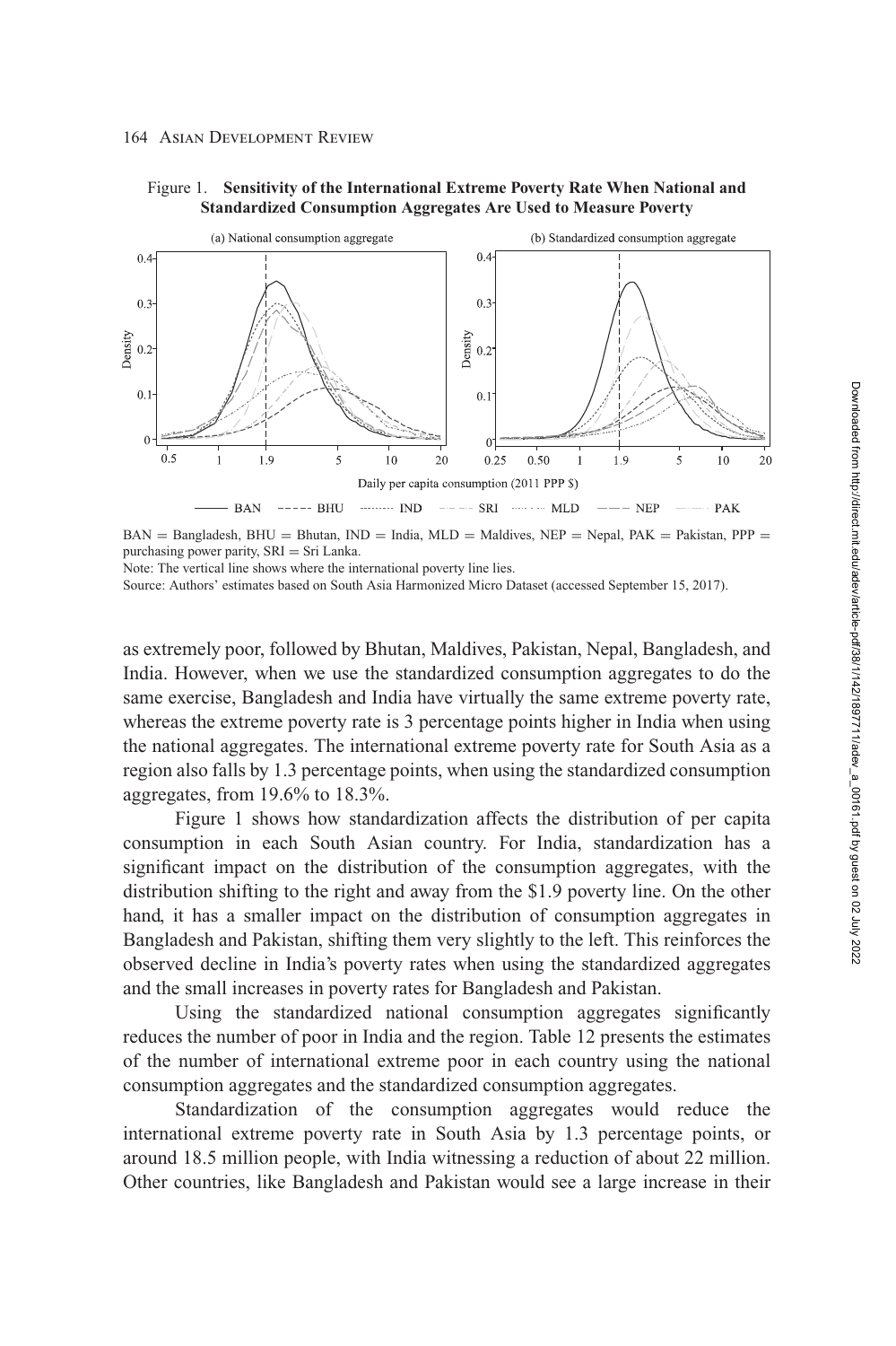|                    |               |                                                                | <b>Number of Extreme Poor</b><br>(million)                 |                                         |
|--------------------|---------------|----------------------------------------------------------------|------------------------------------------------------------|-----------------------------------------|
| Country            | Year          | <b>Standardized</b><br>Consumption<br><b>Aggregates</b><br>(1) | <b>National</b><br>Consumption<br><b>Aggregates</b><br>(2) | <b>Difference</b><br>$(1) - (2)$<br>(3) |
| Afghanistan        | 2012          | na                                                             | na                                                         | na                                      |
| Bangladesh         | 2010          | 28.87                                                          | 27.49                                                      | 1.37                                    |
| Rural              | 2010          | 26.12                                                          | 24.89                                                      | 1.23                                    |
| Urban              | 2010          | 2.74                                                           | 2.60                                                       | 0.13                                    |
| Bhutan             | 2012          | 0.02                                                           | 0.01                                                       | 0.01                                    |
| India <sup>1</sup> | $2011 - 2012$ | 217.52                                                         | 239.10                                                     | $-21.58$                                |
| Rural              | 2011-2012     | 191.75                                                         | 196.70                                                     | $-4.95$                                 |
| Urban              | 2011-2012     | 25.76                                                          | 42.40                                                      | $-16.64$                                |
| Maldives           | 2009          | 0.02                                                           | 0.02                                                       | ${<}0.00$                               |
| Nepal              | 2010          | 4.09                                                           | 4.20                                                       | $-0.11$                                 |
| Pakistan           | 2010-2011     | 11.96                                                          | 10.26                                                      | 1.69                                    |
| Sri Lanka          | 2012-2013     | 0.43                                                           | 0.38                                                       | 0.05                                    |
| Total              |               | 262.91                                                         | 281.47                                                     | $-18.55$                                |

<span id="page-23-0"></span>

| Table 12. Number of Extreme Poor Using Standardized and National |
|------------------------------------------------------------------|
| <b>Consumption Aggregates</b>                                    |

 $na = not available.$ 

Sources: Population numbers obtained from World Bank. PovcalNet. http://iresearch.worldbank.org/ [PovcalNet/povOnDemand.aspx \(accessed September 25, 2017\); Authors' estimates based on South](http://iresearch.worldbank.org/PovcalNet/povOnDemand.aspx) Asia Harmonized Micro Dataset (accessed September 15, 2017).

respective poverty numbers if consumption aggregates were standardized. Pakistan would see an increase in the number of extreme poor from 10.3 million to 12 million, and Bangladesh would see its number of extreme poor rise from 27.5 million to 28.9 million, mainly driven by the rural poor. As mentioned, India would experience a decrease in the number of extreme poor of about 22 million nationwide. Most of the fall would result from the decrease in the number of urban poor in India, due to the inclusion of imputed housing rent for homeowners in the standardized welfare aggregate. However, as the length of recall can affect consumption expenditures, harmonizing the length of recall in different South Asian countries could have some effect on these poverty numbers.

# **VI. Consistency of Monetary International Poverty Rates with Nonmonetary Welfare Dimensions**

This section considers whether the international extreme poverty rate rankings are consistent with nonmonetary dimensions of welfare. Thus far, we have examined monetary metrics of individual well-being, including the national and standardized consumption aggregates. This section assesses how the ranking of monetary welfare relates to other nonmonetary dimensions of well-being. Sen [\(1979\)](#page-31-0) introduced the concept of capabilities, which states that a person has a set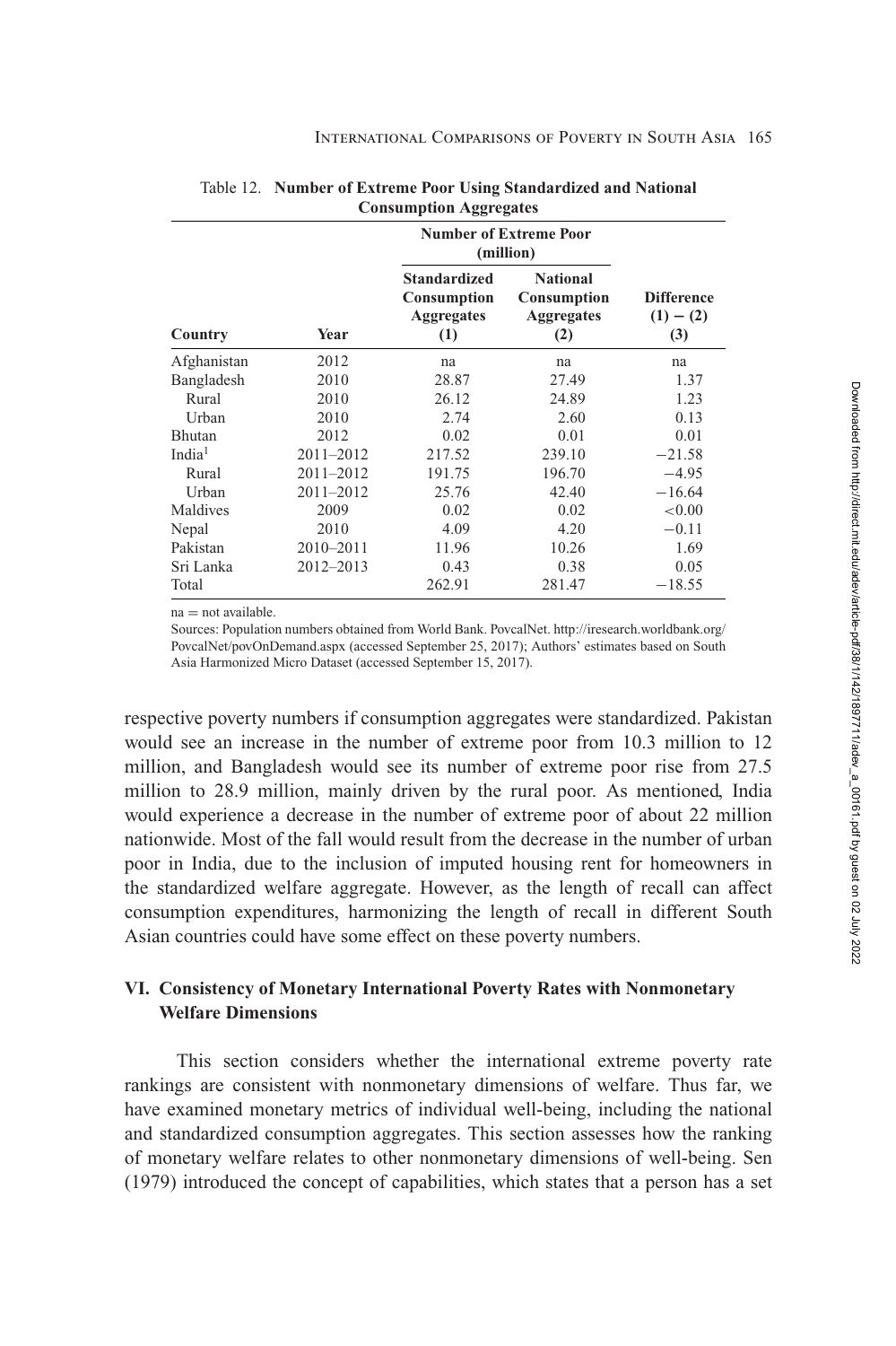of objectives to choose from to lead a meaningful, valued life. Many reports and papers have used Sen's capability approach to highlight the importance of reporting different indicators other than income to measure the overall well-being of a person. For example, Bourguignon and Chakravarty [\(2019\)](#page-30-0) stressed the importance of measuring nonmonetary indicators of well-being because even though a person may have enough income to afford higher consumption, problems arise when the markets for certain nonmonetary welfare indicators either do not exist or are not perfect. Thus, different nonmonetary factors must be assessed besides income (e.g., access to clean water and educational attainment) to get a broader picture of well-being. The World Bank recently released *Poverty and Shared Prosperity 2018: Piecing Together the Poverty Puzzle*, which closely examines nonmonetary indicators to assess the poverty status of a person. The report also computes the Multidimensional Poverty Index of Alkire and Foster [\(2011\)](#page-30-0), an index that amalgamates different monetary and nonmonetary indicators of well-being into one measure of poverty.

A country with high levels of (monetary) international poverty may perform badly in other nonmonetary welfare dimensions. Table [13](#page-25-0) lists some indicators of nonmonetary well-being for the subpopulation of poor people identified using the national consumption aggregates. The nonmonetary indicators in most cases are broadly consistent with the monetary poverty rates, although Bhutan and Pakistan are outliers with respect to literacy. Sri Lanka has the lowest proportion of household members that are illiterate, while Pakistan has the highest and Bangladesh the second highest. In South Asia, Pakistan scores the worst when it comes to education among the extreme poor. Although Bhutan has the second-lowest extreme poverty rate in the region, its extreme poor are worse off in many categories when they are compared with India's extreme poor. For example, only 19% of the heads of households that are extremely poor in Bhutan are literate, compared to 50% in India and 29% in Bangladesh.

Bangladesh scores much worse in many of the nonmonetary dimensions than India. India has the highest proportion of extreme poor in the region, while Bangladesh has the second-highest proportion. But the Bangladeshi extreme poor have less human capital and lower levels of physical assets compared to their Indian counterparts. Bangladeshi households in extreme poverty have lower levels of educational attainment and lower ownership rates of household assets, even though the extreme poor in both Bangladesh and India have the same proportion of households engaged in agriculture.

Using the standardized consumption aggregates only partly mitigates some of the disparities observed in monetary and nonmonetary indicators. Table [14](#page-26-0) shows the different nonmonetary indicators of well-being of the extreme poor when identified using the standardized consumption aggregates rather than the national consumption aggregates. Bangladesh still scores much worse than India in many of the dimensions. For example, Bangladeshi extreme poor have lower levels of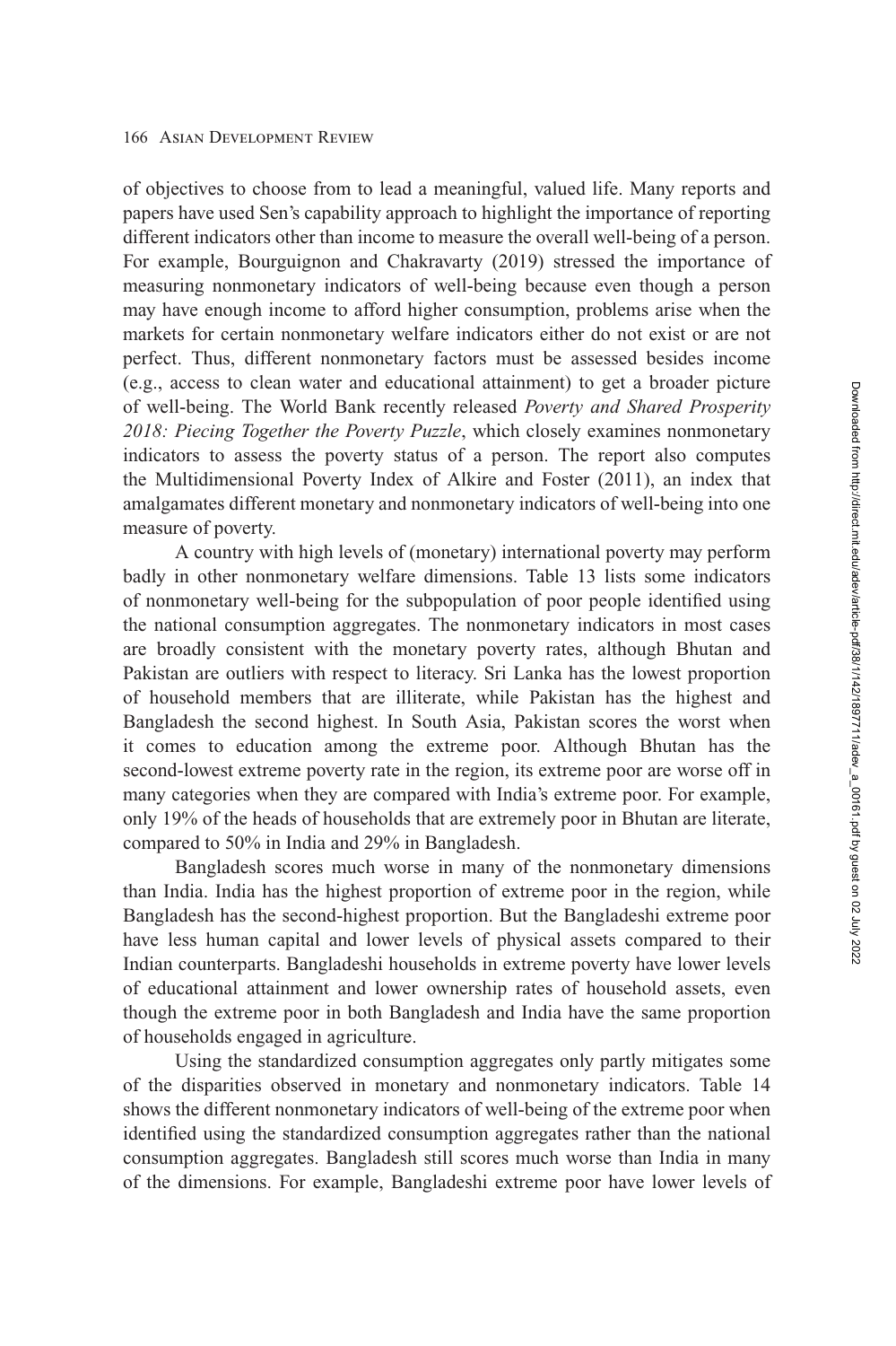<span id="page-25-0"></span>

| Summary Statistics of Indicators of Nonmonetary Well-Being for the Extreme Poor Identified Using the National<br>Table 13. | <b>Consumption Aggregates</b> |               |       |          |                       |                              |                  |
|----------------------------------------------------------------------------------------------------------------------------|-------------------------------|---------------|-------|----------|-----------------------|------------------------------|------------------|
| Variable                                                                                                                   | Bangladesh                    | <b>Bhutan</b> | India | Maldives | Nepal                 | Pakistan                     | Sri Lanka        |
| Household composition                                                                                                      |                               |               |       |          |                       |                              |                  |
| Household size                                                                                                             | 5.73                          | 8.40          | 6.43  | 7.53     | 7.16                  | 10.01                        | 5.60             |
| Dependency ratio                                                                                                           | 0.97                          | 0.73          | 0.78  | 0.67     | 1.16                  | 1.42                         | 0.70             |
| Education attainment in household                                                                                          |                               |               |       |          |                       |                              |                  |
| Household head knows how to read and write                                                                                 | 0.29                          | 0.19          | 0.50  | 1.00     | 0.37                  | 0.28                         |                  |
| Proportion of household members who are illiterate                                                                         | 0.70                          | 0.63          | 0.44  | 0.38     | 0.63                  | 0.80                         | 0.21             |
| Household members with primary schooling                                                                                   | 0.18                          | 0.33          | 0.35  | 0.18     | 0.32                  | 0.18                         | 0.37             |
| Ratio of female children in school to all children in school                                                               | 0.54                          | 0.41          |       | 0.48     | 0.53                  | 0.35                         | 0.47             |
| Employment                                                                                                                 |                               |               |       |          |                       |                              |                  |
| Household head engaged in agriculture                                                                                      | 0.56                          |               | 0.55  | 0.37     |                       | 0.49                         | 0.53             |
| Household head self-employed                                                                                               | 0.35                          | 0.24          | 0.48  | 0.39     | 0.80                  | 0.39                         | 0.32             |
| Household assets and facilities                                                                                            |                               |               |       |          |                       |                              |                  |
| Household has a landline phone                                                                                             | 0.01                          |               | 0.01  | 0.12     | 0.02                  | 0.01                         | 0.09             |
| Household has electricity                                                                                                  | 0.25                          | 0.58          | 0.57  |          | 0.43                  | 0.74                         | 0.64             |
| Household has a radio                                                                                                      | 0.05                          | 0.36          | 0.16  | 0.69     |                       |                              | 0.45             |
| Household has a television                                                                                                 | 0.10                          | 0.12          | 0.29  | 0.97     |                       |                              | 64.0             |
| Household has a fan                                                                                                        | 0.15                          | 0.06          | 0.45  | 1.00     | 416146028<br>0.146028 | 0.02<br>0.07<br>0.02<br>0.02 | $0.15$<br>$0.10$ |
| Household has a sewing machine                                                                                             | 0.02                          | 0.01          | 0.08  | 0.54     |                       |                              |                  |
| Household has a bicycle                                                                                                    | 0.15                          | 0.02          | 0.66  | 0.34     |                       |                              | 0.36             |
| Drinking water from hygienic source                                                                                        | 0.96                          | 0.96          |       |          |                       | 0.87                         | 0.84             |
| Availability of proper sanitation facilities                                                                               | $0.\overline{3}$              | 0.61          |       |          | $\overline{0}$ .      | 0.28                         | 0.74             |
| Note: All reported summary statistics are population weighted                                                              |                               |               |       |          |                       |                              |                  |

Source: Authors' estimates based on South Asia Harmonized Micro Dataset (accessed September 15, 2017). Source: Authors' estimates based on South Asia Harmonized Micro Dataset (accessed September 15, 2017).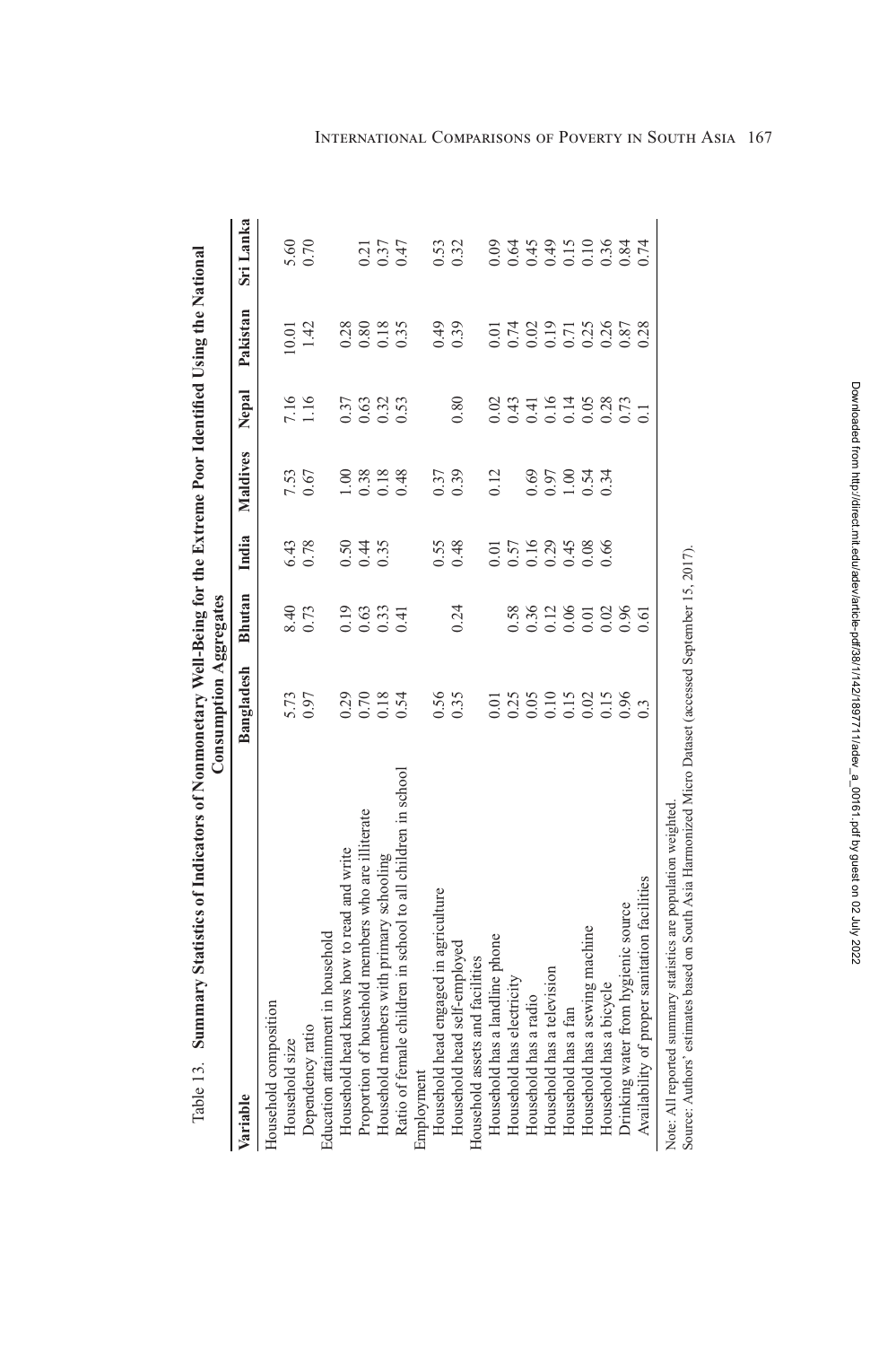|                                                                                                                                                                          | <b>Consumption Aggregates</b> |               |       |          |                                                     |                      |                  |
|--------------------------------------------------------------------------------------------------------------------------------------------------------------------------|-------------------------------|---------------|-------|----------|-----------------------------------------------------|----------------------|------------------|
| Variable                                                                                                                                                                 | Bangladesh                    | <b>Bhutan</b> | India | Maldives | Nepal                                               | Pakistan             | Sri Lanka        |
| Household composition                                                                                                                                                    |                               |               |       |          |                                                     |                      |                  |
| Household size                                                                                                                                                           | 5.68                          | 8.18          | 5.60  | 7.58     | 7.20                                                | 9.68                 | 5.68             |
| Dependency ratio                                                                                                                                                         | 0.47                          | 0.40          | 0.95  | 0.41     | 0.53                                                | 0.57                 | 0.41             |
| Education attainment in household                                                                                                                                        |                               |               |       |          |                                                     |                      |                  |
| Household head knows how to read and write                                                                                                                               | 0.27                          | 0.21          | 0.50  | 1.00     | 0.34                                                | 0.31                 |                  |
| Proportion of household members who are illiterate                                                                                                                       | 0.69                          | 0.62          | 0.45  | 0.43     | 0.62                                                | 0.76                 | 0.20             |
| Household members with primary schooling                                                                                                                                 | 0.18                          | 0.33          | 0.14  | 0.17     | 0.33                                                | 0.20                 | 0.35             |
| Ratio of female children in school to all children in school                                                                                                             | 0.52                          | 0.49          |       | 0.51     | 0.53                                                | 0.37                 | 0.49             |
| Employment                                                                                                                                                               |                               |               |       |          |                                                     |                      |                  |
| Household head engaged in agriculture                                                                                                                                    | 0.54                          |               | 0.54  | 0.59     |                                                     | 0.41                 | 0.46             |
| Household head self-employed                                                                                                                                             | 0.37                          | 0.14          | 0.42  | 0.43     | 0.83                                                | 0.37                 | 0.31             |
| Household assets and facilities                                                                                                                                          |                               |               |       |          |                                                     |                      |                  |
| Household has a landline phone                                                                                                                                           | 0.01                          |               | 0.006 | 0.07     | 0.02                                                | 0.02                 | 0.13             |
| Household has electricity                                                                                                                                                | 0.29                          | 0.65          | 0.55  |          | 0.38                                                | 0.82                 | 0.74             |
| Household has a radio                                                                                                                                                    | 0.05                          | 0.35          | 0.14  | 0.65     | 0.43                                                | 0.02                 | 0.48             |
| Household has a television                                                                                                                                               | 0.12                          | 0.22          | 0.23  | 0.93     |                                                     |                      | 0.60             |
| Household has a fan                                                                                                                                                      | 0.19                          | 0.06          | 0.40  | 1.00     | $\begin{array}{c} 0.13 \\ 0.12 \\ 0.04 \end{array}$ | 0.29<br>0.78<br>0.25 | $0.22$<br>$0.17$ |
| Household has a sewing machine                                                                                                                                           | 0.03                          | 0.01          | 0.05  | 0.55     |                                                     |                      |                  |
| Household has a bicycle                                                                                                                                                  | 0.16                          | 0.04          | 0.59  | 0.30     | 0.28                                                | 0.23                 | 0.35             |
| Drinking water from hygienic source                                                                                                                                      | 0.96                          | 0.98          |       |          | 0.75                                                | 0.86                 | 0.87             |
| Availability of proper sanitation facilities                                                                                                                             | 0.33                          | 0.61          |       |          | 0.08                                                | 0.34                 | 0.79             |
| Source: Authors' estimates based on South Asia Harmonized Micro Dataset (accessed September 15, 2017).<br>Note: All reported summary statistics are population weighted. |                               |               |       |          |                                                     |                      |                  |

Table 14. Summary Statistics of Indicators of Nonmonetary Well-Being for the Extreme Poor Identified Using the Standardized č Ë Š È É É þ È EN. Ė đ d  $T_0$ kla $14$ 

<span id="page-26-0"></span>168 Asian Development Review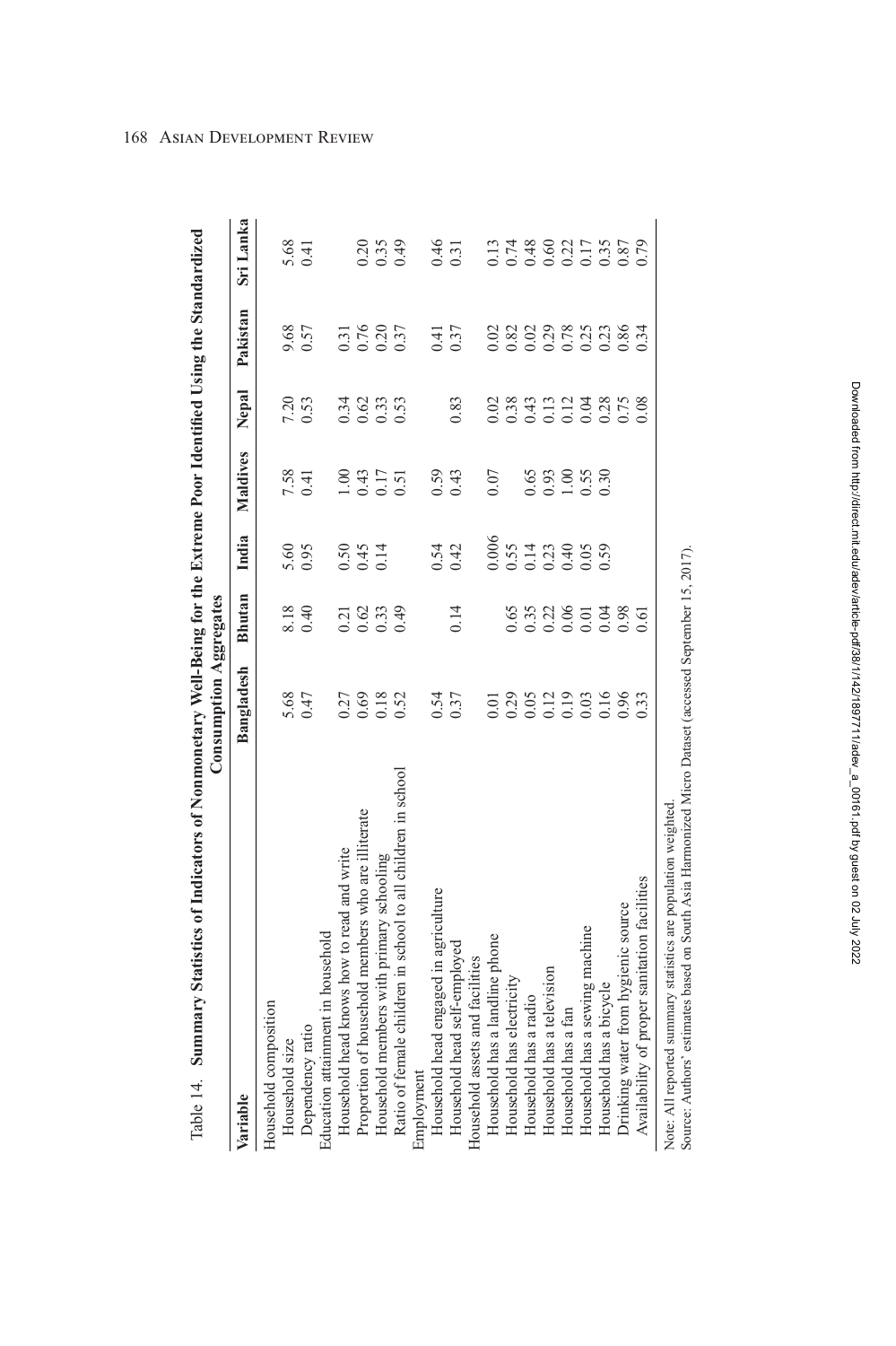<span id="page-27-0"></span>educational attainment and physical assets compared to their Indian counterparts, even though their dependency ratios and the proportion of households engaged in agriculture are similar. This is consistent with the common view that Bangladesh is poorer than India.

While the international extreme poverty rate shows that India has a much higher poverty rate than Bangladesh, further analysis of the nonmonetary dimensions of well-being shows that the depth of deprivation is higher in Bangladesh than in India, strongly suggesting that the extremely poor in Bangladesh are worse off than those in India. Monetary measures of poverty show that India and Bangladesh have similar rates of poverty when imputed rent is included for urban households, and that India would have a lower extreme poverty rate if imputed housing rent were included for rural households.

## **VII. Conclusions**

The World Bank has set an ambitious target of eliminating international extreme poverty by 2030 and has taken steps to obtain proper estimates of extreme poverty. One of the key challenges in the measurement of poverty is how to identify the poor. The World Bank uses an international poverty line to identify the extreme poor, which is currently set at \$1.9 per person per day in 2011 PPP dollars. Measuring the consumption of goods and services by households is challenging and very sensitive to survey design and data collection methods. Thus, differences in the way that household surveys are designed and collected across countries can have significant effects on poverty measurement, which are amplified when doing international poverty comparisons.

In this paper, we examine how the construction of consumption aggregates at the country level in South Asia adds to the total error that is implicitly part of any international poverty rate estimation. Indeed, when the World Bank recently convened a group of experts to identify how to improve the measurement of international extreme poverty, one of their main recommendations was to provide a margin of error with every poverty estimate. The rationale for this recommendation is that nonsampling errors, or total error, could create a biased estimate of international extreme poverty. Although the region includes only eight countries, it has both the second-highest number and proportion of the world's extreme poor. Additionally, all South Asian countries use the national consumption aggregate as the basis to identify the poor. This makes the analysis both tractable and significant in the global context.

For each country, we document in detail the differences in survey design and sampling, highlight the use of spatial deflation and intertemporal deflation, and assess the sensitivity of the international poverty rate to the methodology used to construct the consumption aggregates. We find that there is a significant variation in the methods used to measure poverty across countries in South Asia. Each country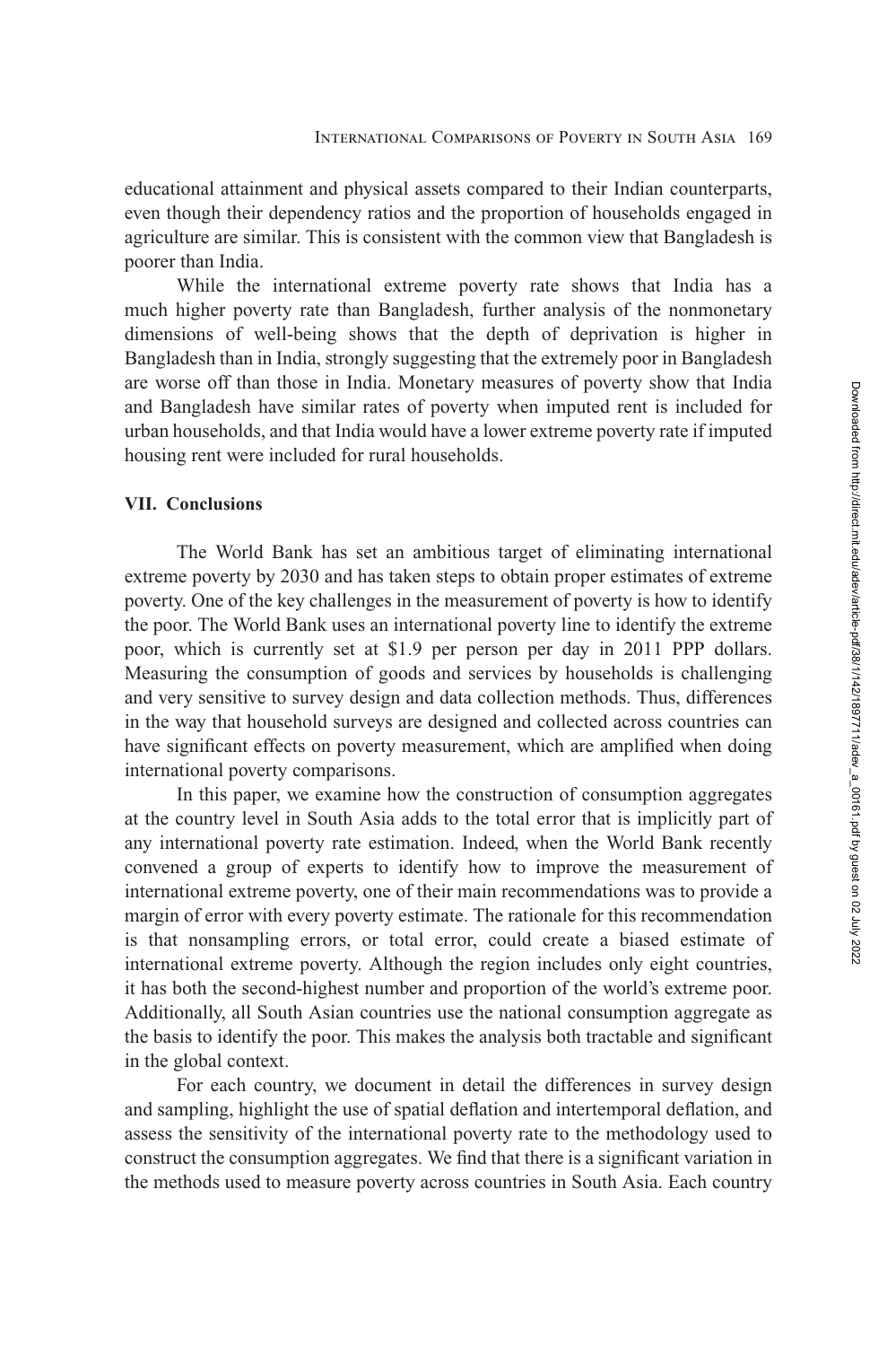collects a different list of food items from households. For instance, Sri Lanka collects just 47 nonfood nondurable items, while Bangladesh and India include over 190 items, and Maldives includes 401 items. Maldives, Pakistan, and Sri Lanka do not add durable goods to the consumption aggregate, but the rest of the countries in the region do. Afghanistan and Nepal do not include health care expenditures, and India and Maldives do not include imputed rent of owner-occupied housing. Moreover, the methodology to collect consumption data also varies from country to country. For instance, Maldives does not include home production of goods in the national consumption aggregate, and Bangladesh, Pakistan, and Sri Lanka do not include meals bought outside the home as part of the national consumption aggregate.

Still, by far, the most important source of differences in the construction of consumption aggregates is the treatment of imputed rents. Except for Maldives, all the other countries in South Asia collect imputed rent of owner-occupied housing as part of the consumption aggregate. While India does not include imputed rent as part of its national consumption aggregate, it does collect this information for urban dwellers. We find that the absence of imputed rent of owner-occupied housing from the national consumption aggregate of India is the main factor that makes its proportion of international extreme poor the highest in South Asia.

Using the standardized consumption aggregate reduces the number of extreme poor in South Asia and makes India appear equally poor as Bangladesh. While India has the largest proportion of international extreme poor when the national consumption aggregates are used to measure poverty, Bangladesh becomes home to the largest proportion of international extreme poor in South Asia when standardized datasets are used. This is mainly being driven by housing expenditures. The standardized dataset includes imputed rent of owner-occupied housing in urban regions of India. However, some of the results we obtain are affected by the differences in recall rates in different countries, and harmonizing them would help to obtain a more accurate poverty number.

The choice of CPI also plays an important role in determining the number of extreme poor. Each country deflates the international poverty line to align it with the year the survey was undertaken. Except for Afghanistan and Bangladesh, all other countries use the CPI to deflate prices. The evidence from Bangladesh shows that if the CPI were used to measure international extreme poverty (instead of the official Basic Need Price Index), then the proportion of the extreme poor would be overstated.

Spatial deflation has minor impacts on the international poverty rates measured at the country level, but it significantly affects urban and rural poverty rates. Currently, among countries in the region, only Bhutan and Nepal spatially deflate their national consumption aggregates when calculating the international poverty rate. The estimation of international poverty rates is not sensitive to spatial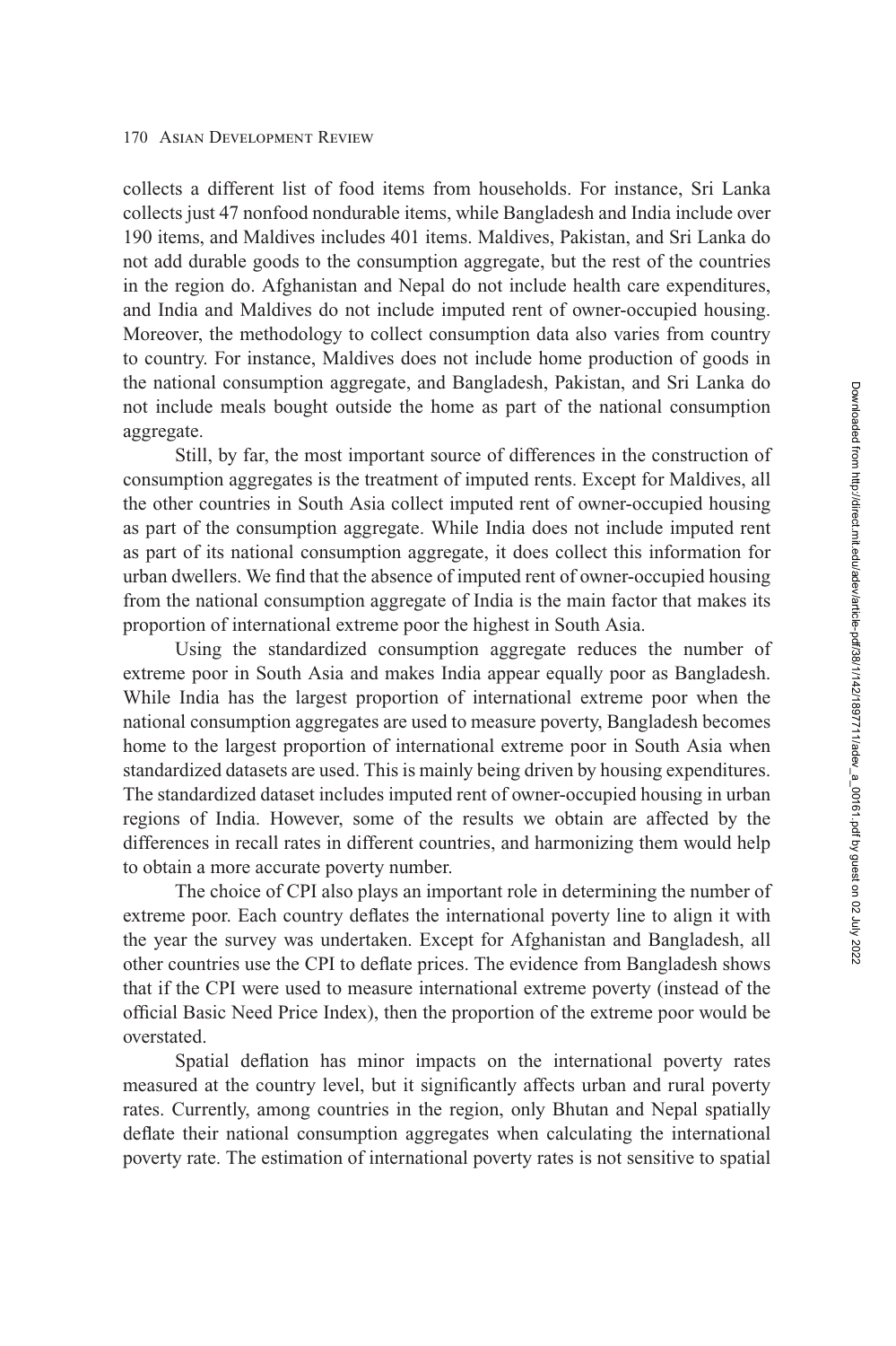deflation, but this could be an important issue to study subnational international poverty rates.

Nonmonetary measures of poverty are more consistent with the standardized than the national consumption aggregates. To understand the standard of living of the international extreme poor of each country, we also look at other nonmonetary welfare indicators. We find that, in some countries, the extreme poor fare better than in other countries. For example, the Pakistani extreme poor have the lowest levels of educational attainment, while Sri Lankans have the highest. We also find that India's extreme poor have better indicators of nonmonetary well-being compared to the extreme poor of Bangladesh. This matches well with the notion that India overall is less deprived than Bangladesh.

Our analysis indicates that the ex post harmonization of welfare aggregates would make international poverty comparisons more accurate. While householdlevel data provide valuable information at the country level, their idiosyncrasies may introduce noise into cross-country comparisons and, importantly, contribute to the total error of poverty estimates. Countries collect different numbers of consumption items, use different lengths of time for recall, include different categories of goods in the consumption aggregate, and use CPI to deflate prices, which all affect poverty estimates. This paper shows how differences in the methodologies of data collection and calculation of poverty rates across South Asia can affect countries' international poverty rates. These rates change significantly when standardized welfare aggregates are used. India and Maldives do not include imputed rent in the consumption aggregate, but other countries do, and adjusting for this reduces the number of extreme poor in India substantially. Standardizing the consumption aggregates, which includes adding imputed rent from urban Indian households, reduces the number of extreme poor in South Asia by almost 18.5 million, or by about 1.3 percentage points, with India leading the way with a decline of almost 21.6 million.

Our study shows that including imputed rent in the consumption aggregate would substantially improve its measurement and help researchers in getting a more accurate assessment of the number of poor. From the perspective of the cost of collecting this data, it should not be very difficult or expensive to add one more question about imputed rent in the consumption surveys. For example, in the case of India, the NSS already collects imputed rent data from urban areas, and so, using the same questionnaire for rural areas would allow for a harmonized collection of imputed rent data from across the country. Poverty experts can then include imputed rent when calculating per capita consumption aggregates to get a more accurate measurement of poverty. This endeavor is worthwhile given the large decline in poverty that we see when imputed rents are included in the consumption aggregate. However, we also note that poverty experts should study whether any changes in housing supply can affect imputed rent and whether that could impact the changes in poverty rates. Thus, in the coming years, it will be important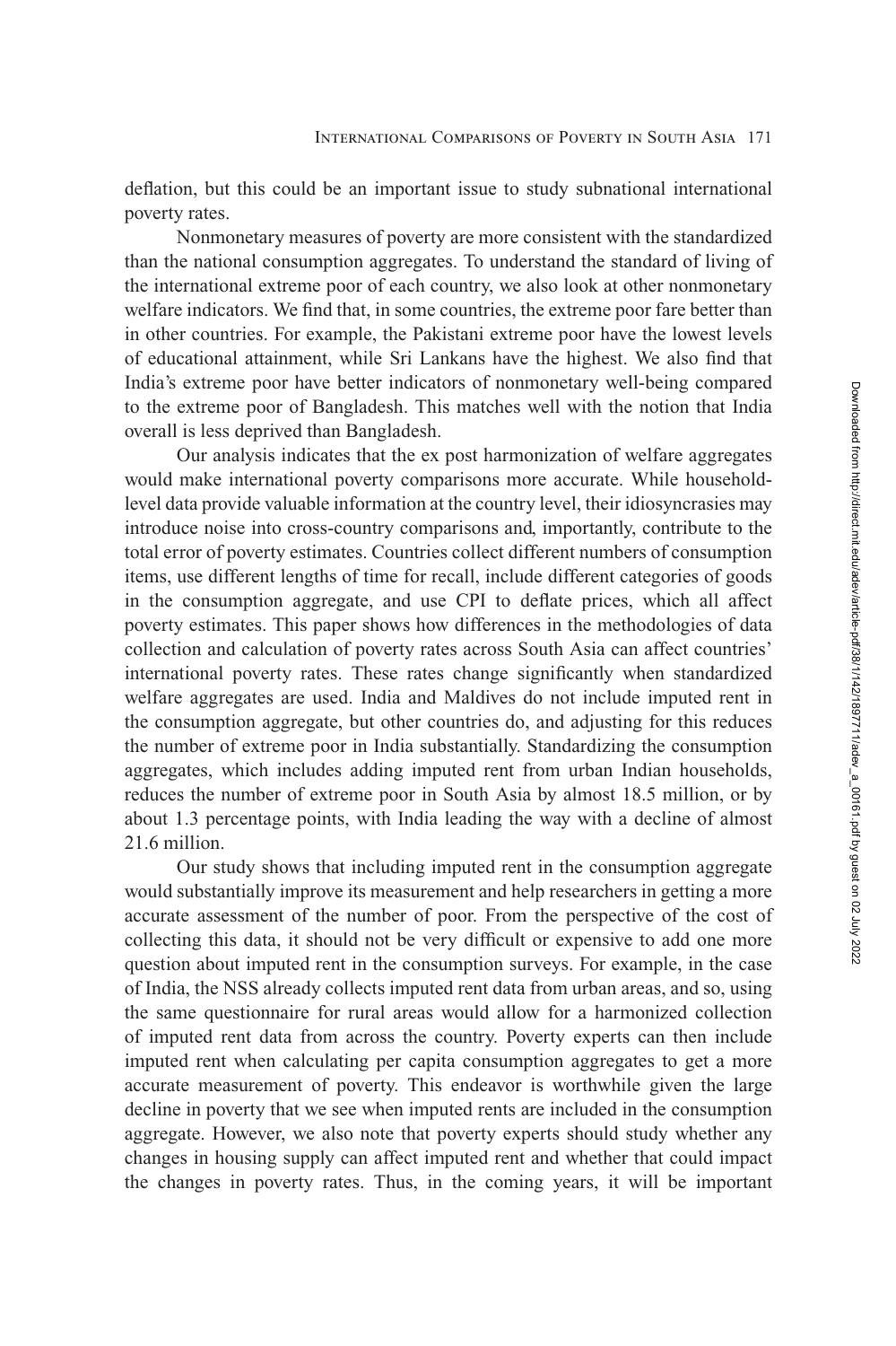<span id="page-30-0"></span>to explore the effects of adopting a consistent approach to the construction of welfare aggregates, particularly with respect to the treatment of housing rent, when estimating international poverty rates. This can lead to a more accurate assessment of the world's progress toward eradicating extreme poverty.

## **References**

- Alkire, Sabina, and James Foster. 2011. "Counting and Multidimensional Poverty Measurement." *Journal of Public Economics* 95 (7–8): 476–87.
- Almas, Ingvild, and Ashild Johnsen. 2012. "The Cost of Living in China: Implications for Inequality and Poverty." Norwegian School of Economics Working Paper.
- Almas, Ingvild, Anders Kjelsrud, and Rohini Somanathan. 2019. "A Behavior-Based Approach to the Estimation of Poverty in India." *The Scandinavian Journal of Economics* 121 (1): 182–224.
- Beegle, Kathleen, Joachim De Weerdt, Jed Friedman, and John Gibson. 2012. "Methods of Household Consumption Measurement through Surveys: Experimental Results from Tanzania." *Journal of Development Economics* 98 (1): 3–18.
- Bourguignon, François, and Satya R. Chakravarty. 2019. "The Measurement of Multidimensional Poverty." In *Poverty, Social Exclusion, and Stochastic Dominance*, edited by Satya Chakravarty, 83–107. Singapore: Springer.
- Browning, Martin, Thomas F. Crossley, and Guglielmo Weber. 2003. "Asking Consumption Questions in General Purpose Surveys." *Economic Journal* 113: F540–F567.
- Castañeda, Andrés, Dung Doan, David Newhouse, Minh Cong Nguyen, Hiroki Uematsu, and João Pedro Azevedo. 2016. *Who Are the Poor in the Developing World?* Washington, DC: World Bank.
- Centre for Urban Studies, National Institute of Population Research and Training, and Measure Evaluation. 2006. "Slums of Urban Bangladesh: Mapping and Census, 2005."
- Deaton, Angus. 2005. "Measuring Poverty in a Growing World (or Measuring Growth in a Poor World)." *Review of Economics and Statistics* 87 (1): 1–19.
- Deaton, Angus, and Olivier Dupriez. 2009. "Global Poverty and Global Price Indexes." [https://www.rrojasdatabank.info/deatonpppnov2009.pdf.](https://www.rrojasdatabank.info/deatonpppnov2009.pdf)
	- \_\_\_\_\_\_. 2011. "Purchasing Power Parity Exchange Rates for the Global Poor." *American Economic Journal of Applied Economics* 3: 137–66.
- Deaton, Angus, and John Muellbauer. 1980. "An Almost Ideal Demand System." *American Economic Review* 70 (3): 312–26.
- Deaton, Angus, and Salman Zaidi. 2002. *Guidelines for Constructing Consumption Aggregates for Welfare Analysis*. Washington, DC: World Bank.
- Dupriez, Olivier. 2007. "Building a Household Consumption Database for the Calculation of Poverty PPPs." World Bank. Mimeo.
- Farhan, Gabriela, María Eugenia Genoni, and Renos Vakis. 2015. "You Are What (and Where) You Eat: Capturing Food Away from Home in Welfare Measures." World Bank Policy Paper No. WPS7257.
- Ferreira, Francisco H.G., Shaohua Chen, Andrew Dabalen, Yuri Dikhanov, Nada Hamadeh, Dean Jolliffe, Ambar Narayan, Espen Beer Prydz, Ana Revenga, Prem Sangraula, Umar Serajuddin, and Nobuo Yoshida. 2016. "A Global Count of the Extreme Poor in 2012 Data Issues, Methodology, and Initial Results." *The Journal of Economic Inequality* 14 (2): 141– 72.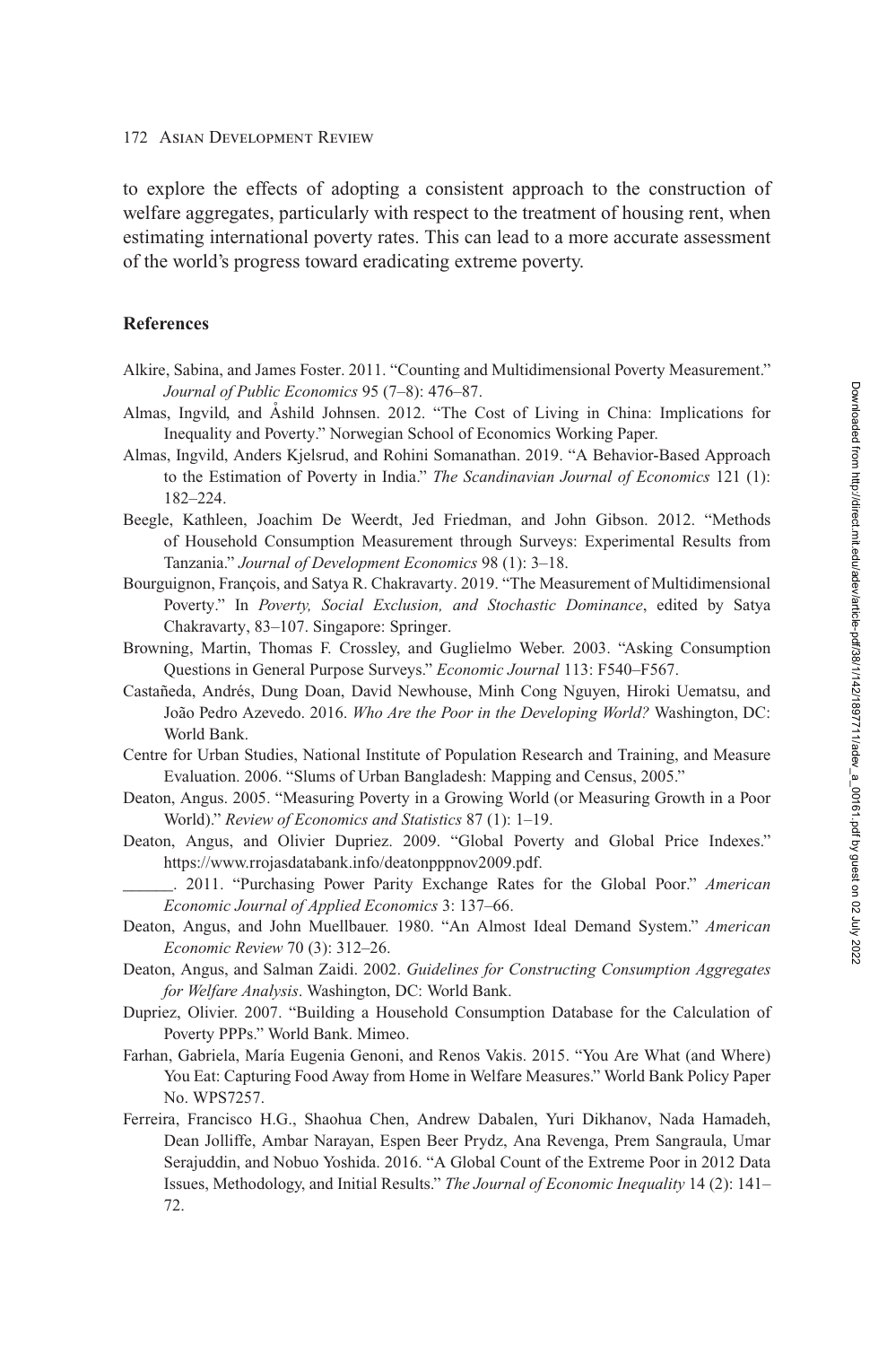- <span id="page-31-0"></span>Gibson, John. 2006. "Statistical Tools and Estimation Methods for Poverty Measures Based on Cross-Sectional Household Surveys." In *Handbook on Poverty Statistics: Concepts, Methods and Policy Use*, United Nations Statistics Division, 128–203. New York.
- Gibson, John, Jikun Huang, and Scott Rozelle. 2001. "Why Is Income Inequality So Low in China Compared to Other Countries? The Effect of Household Survey Methods." *Economic Letters* 71 (3): 329–33.
- Gibson, John, and Trinh Le. 2018. "Improved Modelling of Spatial Cost of Living Differences in Developing Countries: A Comparison of Expert Knowledge and Traditional Price Surveys." Working Papers in Economics No. 18/08, University of Waikato.
- Gibson, John, Trinh Le, and Bonggeun Kim. 2017. "Prices, Engel Curves, and Time-Space Deflation: Impacts on Poverty and Inequality in Vietnam." *The World Bank Economic Review* 31 (2): 504–30.
- Gimenez, Lea, and Dean Jolliffe. 2014. "Inflation for the Poor in Bangladesh: A Comparison of CPI and Household Survey Data." *Bangladesh Development Studies* 37 (1/2): 57–81.
- Government of Afghanistan, Central Statistics Organization. 2017. "Settled Population by Civil Divisions 2012–2013." Kabul.
- Government of Bangladesh, Bureau of Statistics. 2012. "Census of Slum Areas and Floating Population." [http://203.112.218.65:8008/PageWebMenuContent.aspx?MenuKey=423.](http://203.112.218.65:8008/PageWebMenuContent.aspx?MenuKey=423)
- Hill, Robert J., and Iqbal A. Syed. 2015. "Improving International Comparisons of Prices at Basic Heading Level: An Application to the Asia-Pacific Region." *Review of Income and Wealth* 61 (3): 515–39.
- Jolliffe, Dean. 2001. "Measuring Absolute and Relative Poverty: The Sensitivity of Estimated Household Consumption to Survey Design." *Journal of Economic and Social Measurement* 27: 1–23.
- Jolliffe, Dean, Peter Lanjouw, Shaohua Chen, Aart Kraay, Christian Meyer, Mario Negre, Espen Prydz, Renos Vakis, and Kyla Wethli. 2014. *A Measured Approach to Ending Poverty and Boosting Shared Prosperity: Concepts, Data, and the Twin Goals*. Policy Research Report. Washington, DC: World Bank.
- Lanjouw, Jean, and Peter Lanjouw. 2001. "How to Compare Apples and Oranges: Poverty Measurement Based on Different Definitions of Consumption." *Review of Income and Wealth* 47: 25–42.
- Ravallion, Martin, Shaohua Chen, and Prem Sangraula. 2009. *Dollar a Day Revisited*. Washington, DC: World Bank.
- Sen, [Amartya. 1979. "Equality of What." The Tanner Lecture on Human Values. http://www.ophi.](http://www.ophi.org.uk/wp-content/uploads/Sen-1979_Equality-of-What.pdf) org.uk/wp-content/uploads/Sen-1979\_Equality-of-What.pdf.
- Smith, Lisa, Olivier Dupriez, and Nathalie Troubat. 2014. *Assessment of the Reliability and Relevance of the Food Data Collected in National Household Consumption and Expenditure Surveys*. Rome: Food and Agriculture Organization of the United Nations and World Bank.
- UN-Habitat. 2013. "Planning and Design for Sustainable Urban Mobility: Global Report [on Human Settlements." https://unhabitat.org/sites/default/files/download-manager-files/](https://unhabitat.org/sites/default/files/download-manager-files/Planning%20and%20Design%20for%20Sustainable%20Urban%20Mobility.pdf) Planning%20and%20Design%20for%20Sustainable%20Urban%20Mobility.pdf.
- Weinand, Sebastian, and Ludwig von Auer. 2020. "Anatomy of Regional Price Differentials: Evidence from Micro-Price Data." *Spatial Economic Analysis* 15 (1): 1–28.
- World Bank. 2017. *Monitoring Global Poverty: Report on the Global Commission on Poverty*. Washington, DC.
	- . 2018. Poverty and Shared Prosperity 2018: Piecing Together the Poverty Puzzle. Washington, DC.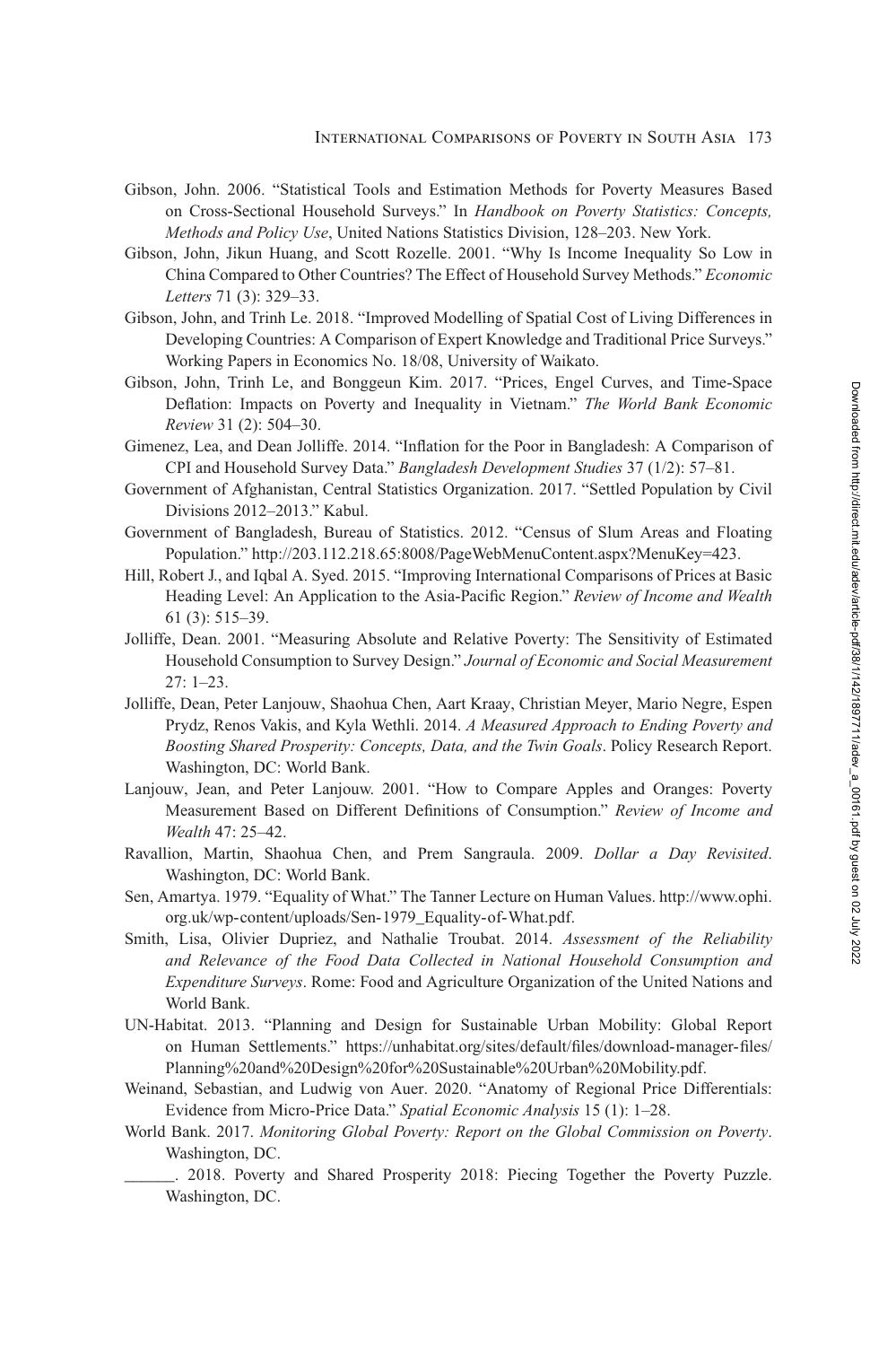| à       |
|---------|
|         |
| c.<br>۴ |
| r       |
|         |
|         |

Table A.1. Average Expenditure per Day by Category of Goods and Services for the Poor (\$)

Table A.1. Average Expenditure per Day by Category of Goods and Services for the Poor (\$)

|                            |                                        | Bangladesh                                            |                            |                                   |                              | India                                                                 |                                     |                              |                            |                        |                                                                                                                                                                                                                                            |
|----------------------------|----------------------------------------|-------------------------------------------------------|----------------------------|-----------------------------------|------------------------------|-----------------------------------------------------------------------|-------------------------------------|------------------------------|----------------------------|------------------------|--------------------------------------------------------------------------------------------------------------------------------------------------------------------------------------------------------------------------------------------|
|                            | $\frac{\text{Al}}{\text{2010}}$        | Rural<br>2010                                         | Urban<br>2010              | Bhutan<br>2012                    | 2011-2012<br>$\overline{AB}$ | Rural<br>2011–2012                                                    | Urban<br>2011–2012                  | Maldives<br>2009             | Nepal<br>2010              | Pakistan<br>2011–2012  | Sri Lanka<br>2012–2013                                                                                                                                                                                                                     |
| National consumption aggre |                                        |                                                       |                            |                                   |                              |                                                                       |                                     |                              |                            |                        |                                                                                                                                                                                                                                            |
| Food                       | egates<br>1.04<br>1.04<br>1.56<br>1.56 |                                                       |                            |                                   |                              |                                                                       |                                     |                              |                            |                        |                                                                                                                                                                                                                                            |
| Nonfood nondurables        |                                        | 1922<br>1922<br>1922                                  | 1.036501.59<br>0.000001.59 | 0.96<br>0.35<br>0.000.000<br>1.51 | 9.30<br>0.30<br>0.000 21.52  | 3.3.8 8 8 8 8 9 .<br>0 .3 .8 .8 .9 .9 .9 .1 .5<br>1 .5 .9 .0 .1 .5 .1 | 878848332<br>00000001               | 75<br>0.57<br>0.00           | $\frac{1}{0.31}$           | 96 32<br>0.32<br>0.0.0 | 0.89<br>0.03<br>0.05<br>0.03<br>1.44                                                                                                                                                                                                       |
| Health                     |                                        |                                                       |                            |                                   |                              |                                                                       |                                     |                              |                            |                        |                                                                                                                                                                                                                                            |
| Education                  |                                        |                                                       |                            |                                   |                              |                                                                       |                                     |                              |                            |                        |                                                                                                                                                                                                                                            |
| Durable goods              |                                        |                                                       |                            |                                   |                              |                                                                       |                                     |                              |                            |                        |                                                                                                                                                                                                                                            |
| Housing                    |                                        |                                                       |                            |                                   |                              |                                                                       |                                     |                              | $0.03$<br>$0.05$<br>$1.46$ | 0.27<br>1.63           |                                                                                                                                                                                                                                            |
| <b>Total</b>               |                                        |                                                       |                            |                                   |                              |                                                                       |                                     | 0.17<br>1.56                 |                            |                        |                                                                                                                                                                                                                                            |
| Standardized consumption   | iggrega                                |                                                       |                            |                                   |                              |                                                                       |                                     |                              |                            |                        |                                                                                                                                                                                                                                            |
| Food                       |                                        |                                                       |                            |                                   |                              |                                                                       |                                     |                              |                            |                        |                                                                                                                                                                                                                                            |
| Nonfood nondurables        |                                        | 8 8 8 8 8 9 8 9<br>8 9 8 8 9 8 9 8<br>1 9 8 9 8 9 8 9 | 8.533528.5<br>0.0000000    | 83<br>83555534<br>00000014        | 885882333                    | 87<br>0.36825020<br>0.00001                                           | 77<br>0.318323<br>0.000.315<br>1.57 | 73<br>0.3000134<br>0.00001.1 | 578834182                  |                        | $\frac{8}{2}$<br>$\frac{3}{2}$<br>$\frac{3}{2}$<br>$\frac{5}{2}$<br>$\frac{5}{2}$<br>$\frac{2}{3}$<br>$\frac{3}{2}$<br>$\frac{3}{2}$<br>$\frac{3}{2}$<br>$\frac{3}{2}$<br>$\frac{3}{2}$<br>$\frac{3}{2}$<br>$\frac{3}{2}$<br>$\frac{3}{2}$ |
| Health                     |                                        |                                                       |                            |                                   |                              |                                                                       |                                     |                              |                            |                        |                                                                                                                                                                                                                                            |
| Education                  |                                        |                                                       |                            |                                   |                              |                                                                       |                                     |                              |                            |                        |                                                                                                                                                                                                                                            |
| Durable goods              |                                        |                                                       |                            |                                   |                              |                                                                       |                                     |                              |                            |                        |                                                                                                                                                                                                                                            |
| Housing                    |                                        |                                                       |                            |                                   |                              |                                                                       |                                     |                              |                            |                        |                                                                                                                                                                                                                                            |
| <b>Cotal</b>               |                                        |                                                       |                            |                                   |                              |                                                                       |                                     |                              |                            |                        |                                                                                                                                                                                                                                            |
|                            |                                        |                                                       |                            |                                   |                              |                                                                       |                                     |                              |                            |                        |                                                                                                                                                                                                                                            |

Notes: All amounts are based on 2011 purchasing power parity. India's consumption aggregates reported are based on the Uniform Recall Period. Notes: All amounts are based on 2011 purchasing power parity. India's consumption aggregates reported are based on the Uniform Recall Period. Source: Authors' estimates based on South Asia Harmonized Micro Dataset (accessed September 15, 2017). Source: Authors' estimates based on South Asia Harmonized Micro Dataset (accessed September 15, 2017).

# <span id="page-32-0"></span>174 Asian Development Review